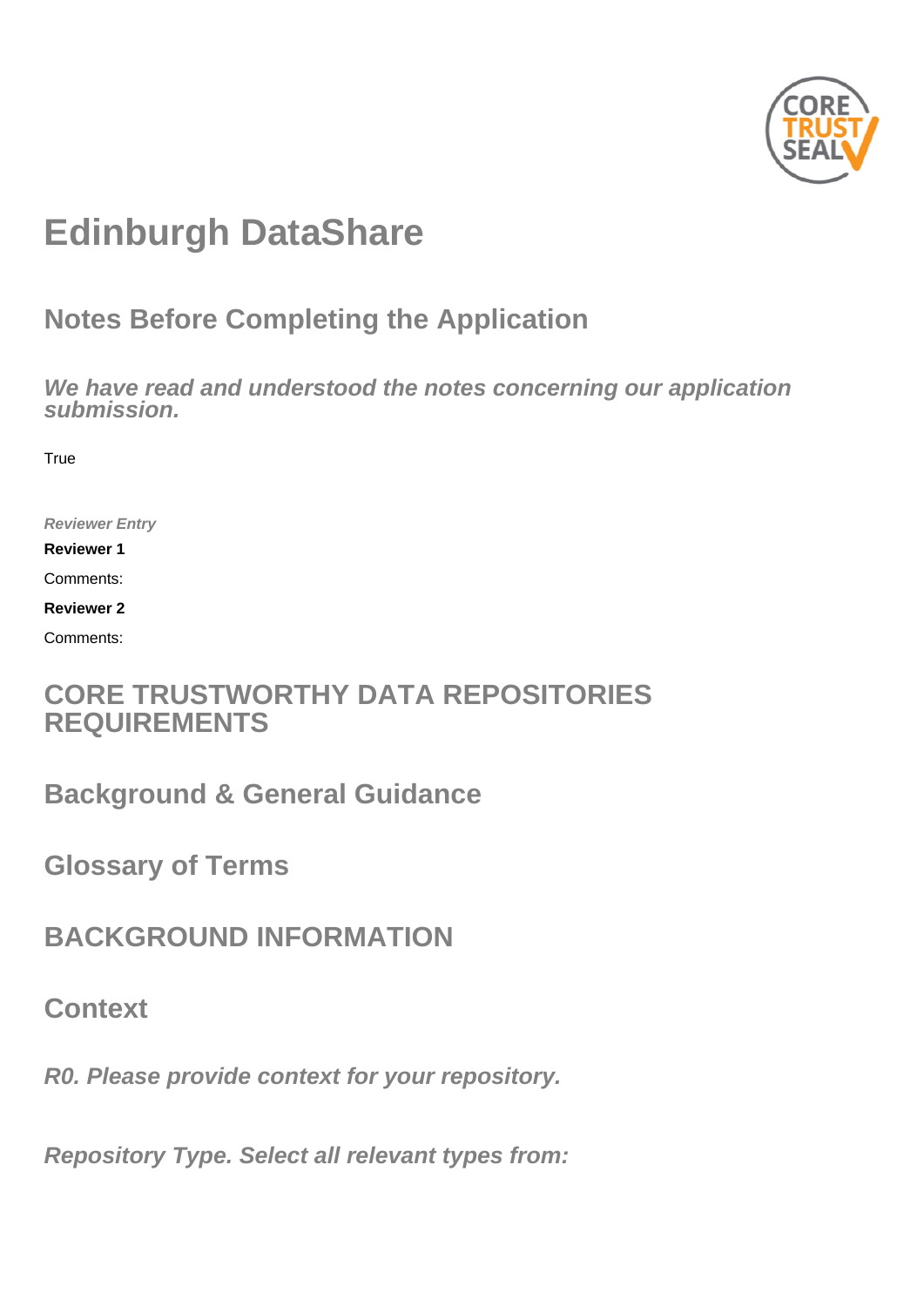#### Institutional repository

**Reviewer Entry Reviewer 1** Comments: Accept **Reviewer 2** Comments: Accept

## **Brief Description of Repository**

Edinburgh DataShare is an institutional repository of research datasets produced at the University of Edinburgh. We accept data from all academic disciplines studied at the institution, up to a reasonable size limit based on technical and resource constraints. However we do encourage our researchers to deposit with disciplinary repositories where that is more appropriate, for example for reasons of discoverability in their research community or functionality more closely tailored to their data. DataShare contains data from a wide variety of disciplines, and therefore a diversity of content types and file formats with 2,950 items ingested and managed at time of submission.

The repository is promoted as an integral and longstanding component of the University's Research Data Service which enables and incentivises its users to share their research data openly as part of good research data management practice. It is operated by the Research Data Support team, part of the Library & University Collections (L&UC) division of the University, with developer input from the Digital Library team and EDINA. The repository has been running continuously since its inception in 2008, including during a reorganisation involving the transfer of core staff from EDINA to L&UC in 2018. It was certified for the Data Seal of Approval in 2015. The service owner set a key objective to apply for Core Trust Seal certification during the current Research Data Service Roadmap three-year period, which has been ratified by the service's steering group.

#### **Reviewer Entry**

**Reviewer 1** Comments: Accept

**Reviewer 2**

Comments: Accept Spell out EDINA.

## **Brief Description of the Repository's Designated Community.**

Our Designated Community encompasses research staff and research students of the University of Edinburgh and academic and independent researchers from outside the University. Our end-users include researchers of any academic discipline, independent and public sector and NGO/charity sector researchers worldwide. Our depositors are the staff and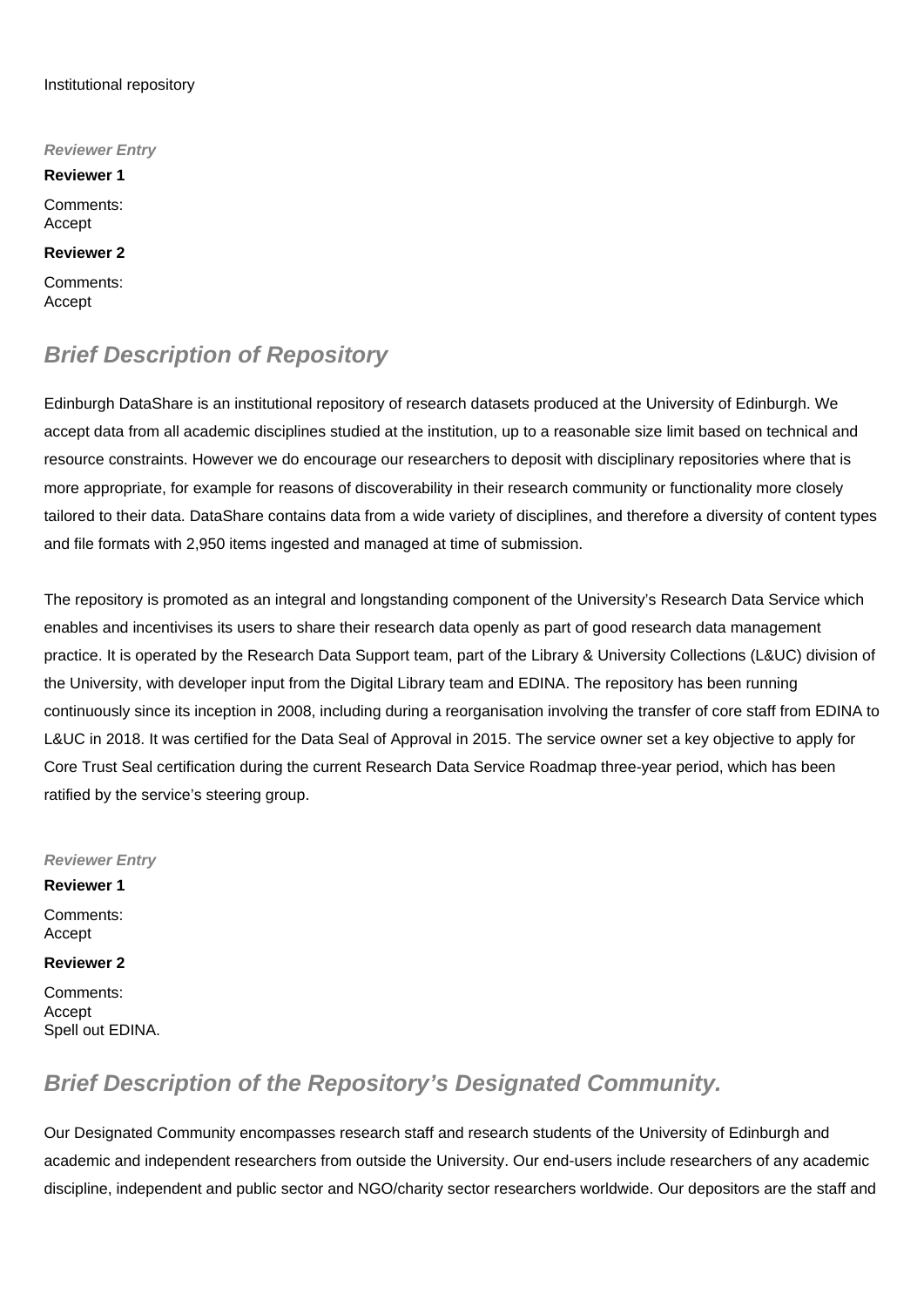research students of the University of Edinburgh, from our three Colleges and twenty different Schools, covering an extremely wide range of all the main traditional and modern academic disciplines of the arts and humanities, social sciences, physical sciences and medical science. While our depositors are not necessarily (as individuals) consumers of the data, many of them will be end-users (downloading their own and their colleagues' data for reference and re-use) and they will be potential re-users. Therefore we regard our University of Edinburgh community of depositors and support service users as a useful microcosm of the global academic/research community. We view all our staff and students as not of a specific academic discipline, rather it is any researcher, from any community that can put any research datasets together, ie our support is not domain-specific.

Some datasets are of interest to the wider public, especially those discussed in the press, social media or linked to from other websites such as Wikipedia and Wikidata.

**Reviewer Entry**

**Reviewer 1** Comments: Accept

**Reviewer 2**

Comments: Accept

## **Level of Curation Performed. Select all relevant types from:**

B. Basic curation – e.g. brief checking; addition of basic metadata or documentation

**Reviewer Entry**

**Reviewer 1**

Comments: Accept

**Reviewer 2**

Comments: Accept

### **Comments**

All submissions undergo basic curation as per level B.

We do apply the standard that the research data should be re-useable, for the purposes of research, if that is at all possible. We put onus on the depositor to deposit the data in a form that is sustainable. Thus the significant properties which are relevant in this context are evaluated by the depositor primarily, with our guidance, and by the DataShare curators.

Occasionally where a curator identifies a more suitable file format is available, submitters are encouraged to convert their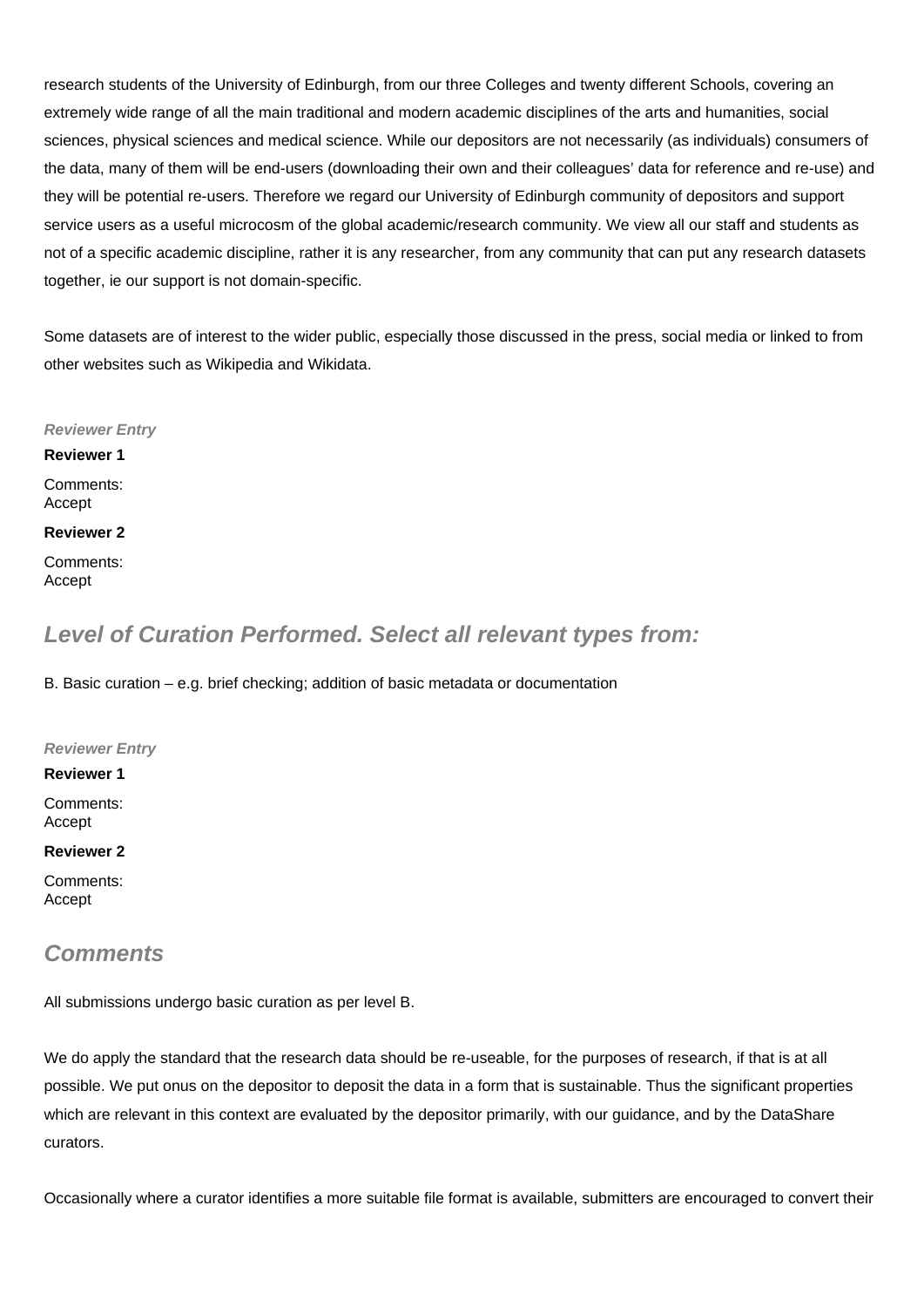own files before a deposit is accepted. All data items are required to include some form of accompanying documentation. Our depositor agreement does allow for us to convert to new formats after deposit, as our preservation planning indicates is advisable, and which we have done in a number of deposits. When we convert any files, we manually check them afterwards for readability and internal functions such as formulae. Whereas for example look and feel would not be considered significant properties in this context, it is the information content that is relevant (therefore we don't need to preserve for look and feel in the way that some other archives would). We always preserve the original bitstream, so if we ever discovered a formula that had broken, we could go back to the earlier file.

#### **Reviewer Entry**

**Reviewer 1**

Comments: Accept

#### **Reviewer 2**

Comments: Accept

### **Outsource Partners. If applicable, please list them.**

N/A

**Reviewer Entry Reviewer 1** Comments: Accept **Reviewer 2**

Comments: Accept

### **Other Relevant Information.**

The University Library is a "silver" member of DSpace, in order to contribute to the Open Source community from which we benefit, in the use of their repository software.<https://duraspace.org/dspace/community/members>

Edinburgh DataShare is listed on re3data at<https://www.re3data.org/repository/r3d100000047>and indexed in the Data Citation Index ([https://clarivate.com/webofsciencegroup/solutions/webofscience-data-citation-index/\)](https://clarivate.com/webofsciencegroup/solutions/webofscience-data-citation-index/). (A search indicates ~50 citation records at the present time.) We participate in the IRUS-UK COUNTER-conformant usage statistics repository aggregator service [\(https://irus.jisc.ac.uk](https://irus.jisc.ac.uk) ). We are a member of the British Library UK consortium for DataCite and the University of Edinburgh is a subscriber to Altmetric and a member of ORCID.

## Significant changes since our last application ##

Since the last application , we have enhanced the service to permit larger datasets, up to 100 GB, and we have added many features: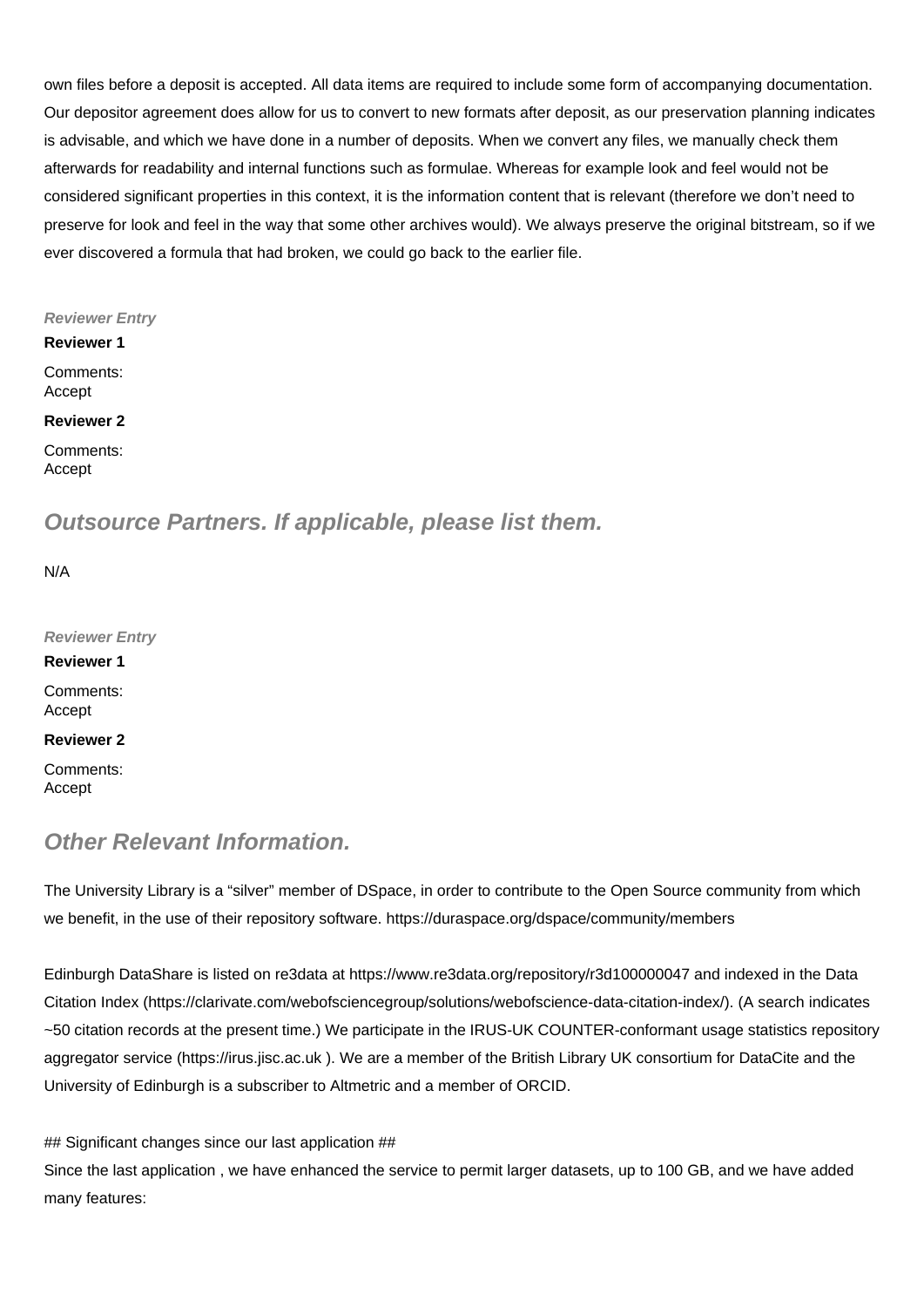- a REST API has been activated and is publicly available;
- a request-a-copy facility for those deposits under temporary embargo;
- drag'n'drop file upload;

- creation of tombstone records for deposits rather than withdrawing them (for example where an intellectual property conflict has been identified), so that the metadata remains publicly available, even though the files are blocked. - for embargoed deposits, the system sends an email notification to the depositor one week before the expiry of the embargo;

- added an Altmetric badge;

- upgraded the DSpace system to version 6.

We have also expanded our base of depositors to an even wider range of departments across the University.

#### **Reviewer Entry**

**Reviewer 1** Comments:

Accept

#### **Reviewer 2**

Comments: Revision accepted.

## **ORGANIZATIONAL INFRASTRUCTURE**

## **I. Mission/Scope**

## **R1. The repository has an explicit mission to provide access to and preserve data in its domain.**

## **Compliance Level:**

4 – The guideline has been fully implemented in the repository

**Reviewer Entry**

#### **Reviewer 1**

Comments: 4 – The guideline has been fully implemented in the repository Accept

#### **Reviewer 2**

Comments: 4 – The guideline has been fully implemented in the repository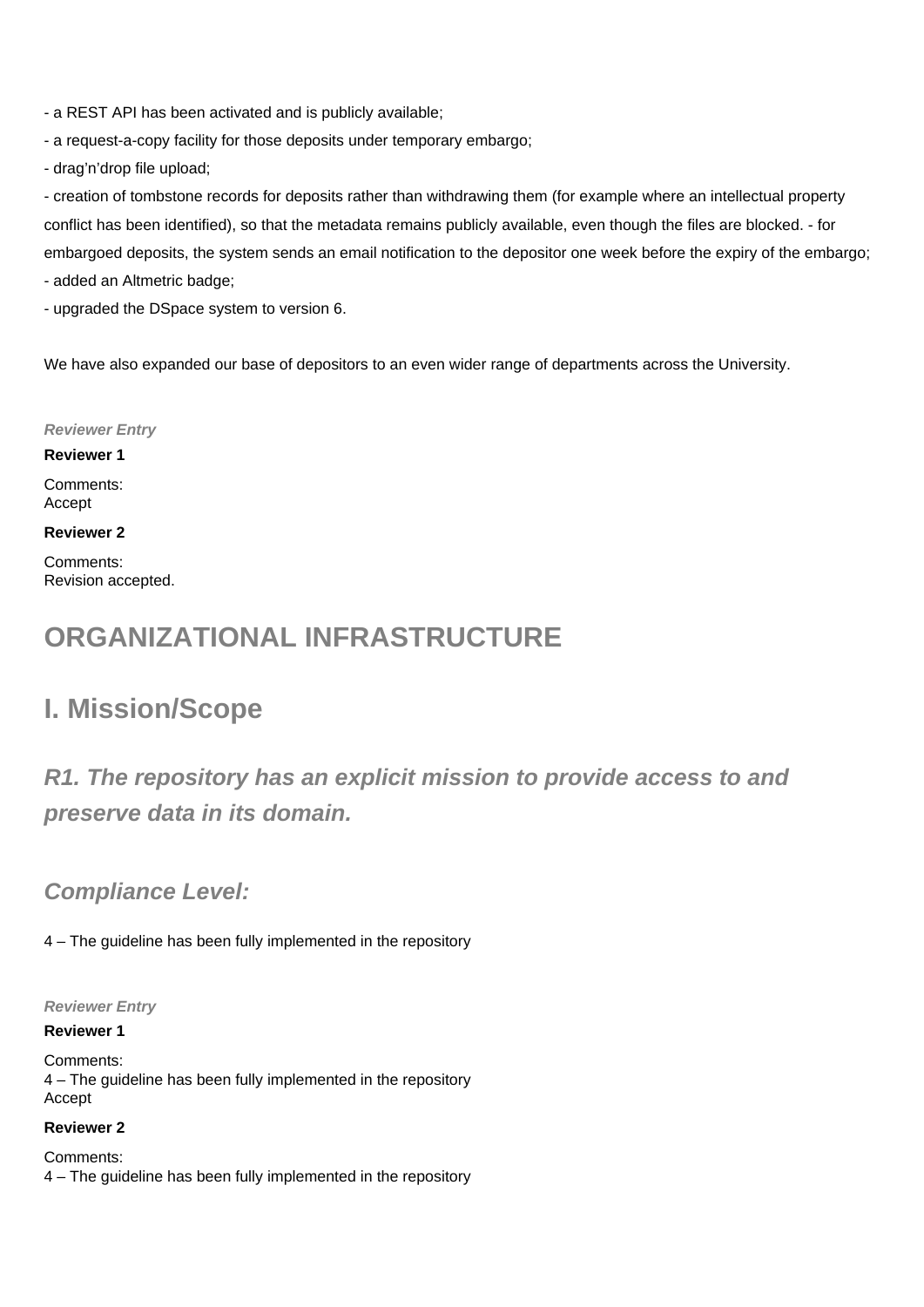### **Response:**

"Edinburgh DataShare's mission is to anticipate and serve the data sharing, publication and preservation needs of researchers at the University of Edinburgh within an open access environment."

Trustworthy Digital Repository web page:

[https://www.ed.ac.uk/information-services/research-support/research-data-service/after/data-repository/trustworthy-digital](https://www.ed.ac.uk/information-services/research-support/research-data-service/after/data-repository/trustworthy-digital-repository) [-repository](https://www.ed.ac.uk/information-services/research-support/research-data-service/after/data-repository/trustworthy-digital-repository)

This page was added by the service owner following DSA certification in 2015 and updated in 2019. It goes on to explain the importance of preservation to our research community:

"Researchers, the repository and trust:

Perhaps even more important than attaining an official standard is knowing that researchers trust Edinburgh DataShare. What makes data producers more likely to share their data using our repository? We know that items in the repository score high in search results on Google and Google Scholar.

We also emphasise the benefits for depositors down the line, for example when they move to another institution, to be able to easily obtain their data, knowing that its integrity is secured.

What makes users more likely to use datasets they find in our repository? We hope that the careful guidance we give data producers about how to make their data usable, the quality checks we do upon submission, as well as the rule that every data item must include some human-readable documentation, reaffirms our commitment and reassures users that they are accessing and using quality data.

We also hope that the University of Edinburgh's reputation for world-class research lets them know that they are getting authentic, state of the art research data outputs from the DataShare repository."

The University of Edinburgh supports the mission of the repository to make data accessible for the long-term, at the highest level, as evidenced by the institutional Research Data Management Policy, passed by the University Court in May, 2011:

"The University will provide mechanisms and services for storage, backup, registration, deposit and retention of research data assets in support of current and future access, during and after completion of research projects.[…] "Research data of future historical interest, and all research data that represent records of the University, including data that substantiate research findings, will be offered and assessed for deposit and retention in an appropriate national or international data service or domain repository, or a University repository." <https://www.ed.ac.uk/is/research-data-policy>

We believe the University's own mission statement is also relevant: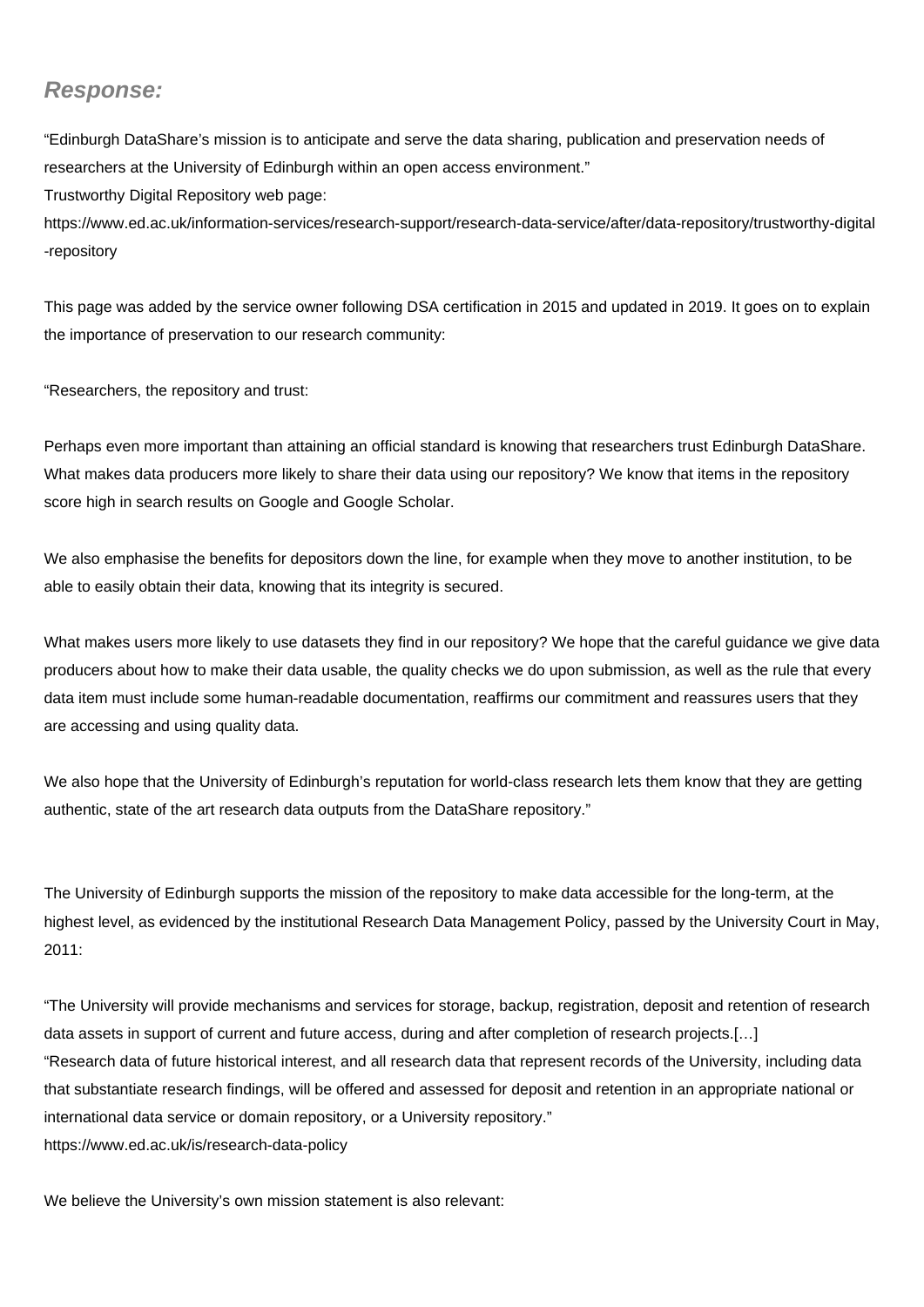"The mission of our University is the creation, dissemination and curation of knowledge." <https://www.ed.ac.uk/governance-strategic-planning/content-to-be-reused/vision-and-mission>

**Reviewer Entry**

**Reviewer 1**

Comments:

#### **Reviewer 2**

Comments: Accept

"Researchers, the repository and trust" seems a title. Consider "Researchers, the Repository and Trust" or "Researchers, the repository and trust:"

## **II. Licenses**

**R2. The repository maintains all applicable licenses covering data access and use and monitors compliance.**

## **Compliance Level:**

4 – The guideline has been fully implemented in the repository

**Reviewer Entry**

**Reviewer 1**

Comments: 4 – The guideline has been fully implemented in the repository Accept

#### **Reviewer 2**

Comments: 4 – The guideline has been fully implemented in the repository

### **Response:**

#### # Overview – Procedural and policy measures #

The DataShare submission form offers users a Creative Commons attribution licence as the default ('CC-BY'), with the option to instead make their own statement concerning rights. As documented in our Curator Checklist (referenced below), whenever the user does not select the default licence, the curator always carefully checks the rights statement they have instead made, and will check with the depositor that they have ensured the appropriateness of their specified conditions of access in the context of any requirements of their funder(s) and the University of Edinburgh Research Data Policy. Additionally, curators always remind depositors intending to apply extra conditions on re-use that the service does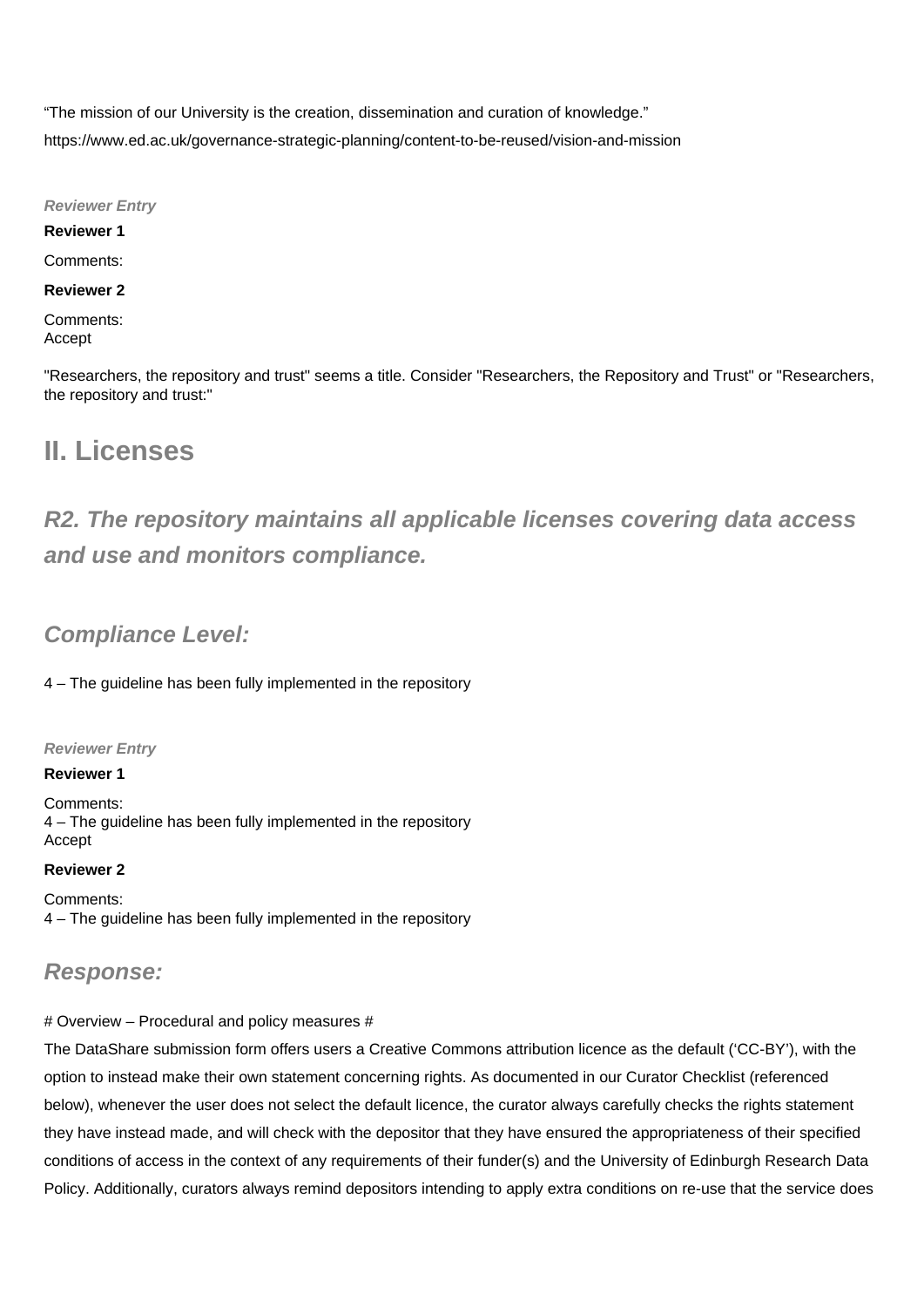not guarantee end-users' compliance with the depositor's conditions of access, since it would not be practicable for the service to pro-actively monitor the whole internet for non-compliant re-use of data. We advise depositors if they need to restrict re-use of the data, and it is appropriate to do so, they should restrict access, e.g. by depositing in our restricted archive (Edinburgh DataVault) instead of DataShare.

#### # Default licence #

Early depositors were offered the Open Data Commons ODC-BY attribution licence by default.

EXAMPLE: MacCallum, Stuart N; Merchant, Christopher J. (2011). ARC-Lake v1.1 - Per-Lake, 1995-2009 [Dataset]. University of Edinburgh. School of GeoSciences / European Space Agency. <https://datashare.ed.ac.uk/handle/10283/130?show=full>

Where the current default licence applies, we put "Creative Commons Attribution 4.0 International Public License" in the dc.rights field.

Although we do not have a published non-compliance statement, on those deposits with the default licence (the vast majority) the licence is always displayed prominently on the deposit landing page (summary view) and is included in the dataset as a file, to bring it to the attention of the end user.

EXAMPLE: Recent deposit with default licence: Owolabi, Alíz TY; Reece, Sarah E; Schneider, Petra. (2021). Daily rhythms of both host and parasite affect antimalarial drug efficacy, [dataset]. University of Edinburgh. School of Biological Sciences.

<https://datashare.ed.ac.uk/handle/10283/3858?show=full>

# Deposits with licenses other than the default #

On those Items where the depositor did not choose the default licence, there is always text in the dc.rights field, checked by the curator, either specifying a different licence, or a statement by the depositor setting out the equivalent information. Our curators always strongly encourage users to choose the most open licence permitted by their funder or the university. Several examples are provided below.

## Restrictions imposed by the data provider ## Some restrictions on re-use are imposed by the source of the data.

EXAMPLE: Non-commercial licence rights statement: Pareti, Paolo; Klein, Ewan H.. (2016). The Human Know-How Dataset, 2014 [dataset].<https://datashare.ed.ac.uk/handle/10283/1985?show=full>

#### ## Other Creative Commons licences ##

Some deposits use other Creative Commons licenses for example some artistic works where the depositor has placed a 'non-commercial or non-derivative re-use only' restriction on the data.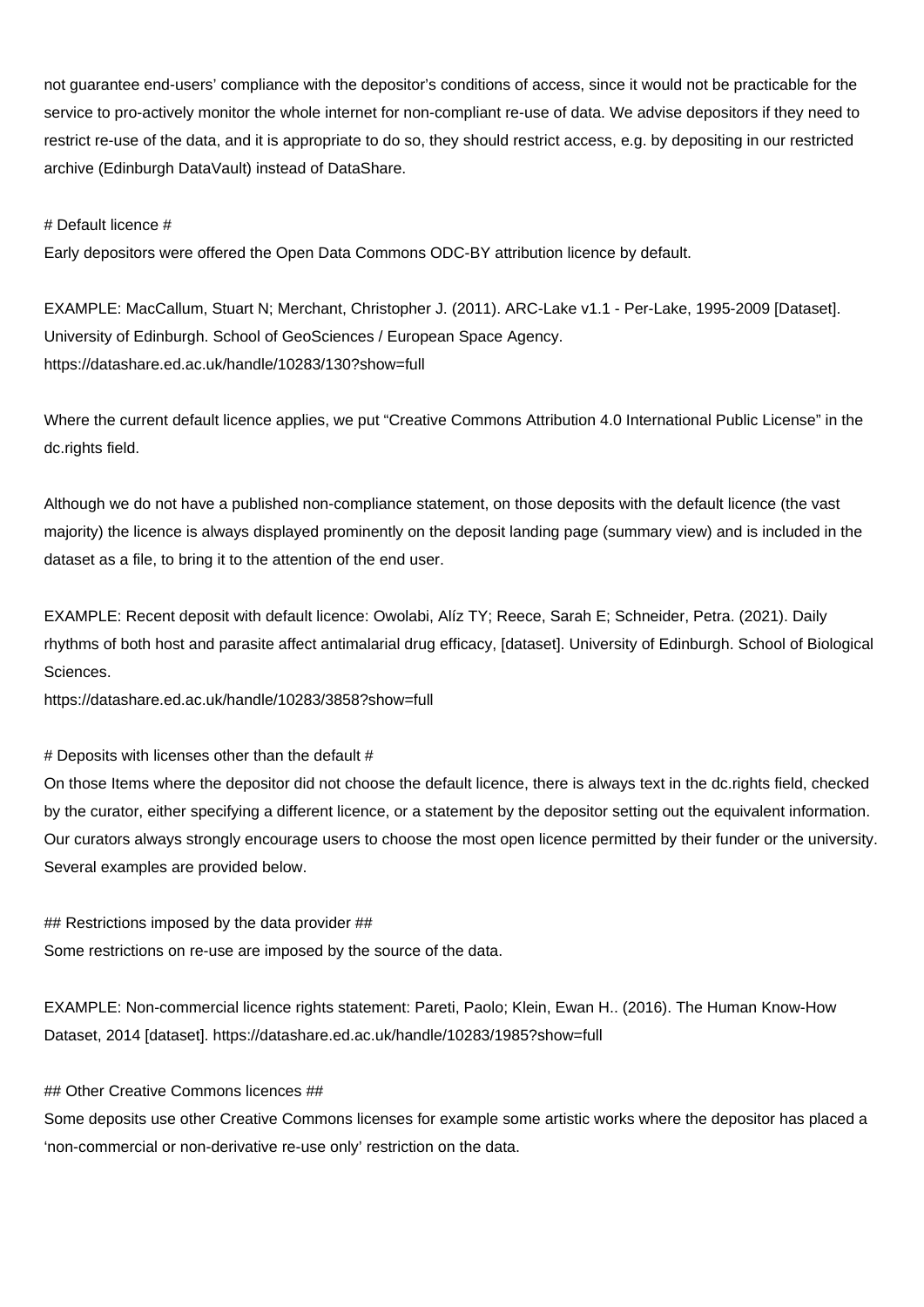EXAMPLE: Wilson, Graeme B; MacDonald, Raymond AR; Duff, Malcy; Duncanson, Lindsay; Gabrysch, Marek; Green, Owen; Keay, Cath; Knox, Dawn Felicia; Lloyd, Emma; Lozano-Thornton, Dario; Masson, Sheila; Parr-Burman, Michael; Robertson, Ali; Stockbridge, Jamie; Smith, Grant; Wallder, Dan; Williams, Sean. (2015). Meanings of Interaction Among Musicians Improvising (MIAMI), 2014 [sound]. University of Edinburgh. Edinburgh College of Art. Reid School of Music. <https://datashare.ed.ac.uk/handle/10283/830?show=full>

#### ## Public Domain ##

A small number of deposits are released under a Public Domain Dedication Licence. This may be beneficial in respect of re-use of data in Wikimedia Commons, Wikidata and Wikipedia.

EXAMPLE: Public domain data: Blackwood, Carol. (2017). GB Roman Roads, [Dataset]. EDINA. <https://datashare.ed.ac.uk/handle/10283/2427?show=full>

#### ## Anonymised data ##

Some deposits of anonymised clinical trial data, where there is only a very remote risk of disclosure or harm, are kept under embargo, with selective access, conditional on end-users signing a Data Access Agreement promising to use the data only for academic research and not to attempt to identify participants. The Data Access Agreement is administered by a local staff member in the research unit.

HISTORIC EXAMPLE (embargo now expired): Sandercock, P; Wardlaw, J; Lindley, R; Cohen, G; Whiteley, W. (2016). The third International Stroke Trial (IST-3), 2000-2015 [dataset]. University of Edinburgh & Edinburgh Clinical Trials Unit. <https://doi.org/10.7488/ds/1350>

#### ## All rights reserved ##

A very few deposits are labelled 'All rights reserved' – these depositors have been made aware that the University cannot necessarily prevent infringements.

EXAMPLE: Brown, Nick. (2018). ePython - a tiny Python implementation for micro-core architectures, [software]. University of Edinburgh. EPCC. <https://datashare.ed.ac.uk/handle/10283/3072?show=full>

#### ## Software ##

A small number of software deposits have GNU or MIT licenses; if such depositors are unsure about their choice of licence, the curation team refers them to our local colleagues at the Software Sustainability Institute (SSI) for expert advice.

EXAMPLE: Goddard, Benjamin. (2017). Wave packet dynamics in the optimal superadiabatic approximation - Matlab code, [software].<https://datashare.ed.ac.uk/handle/10283/2645?show=full>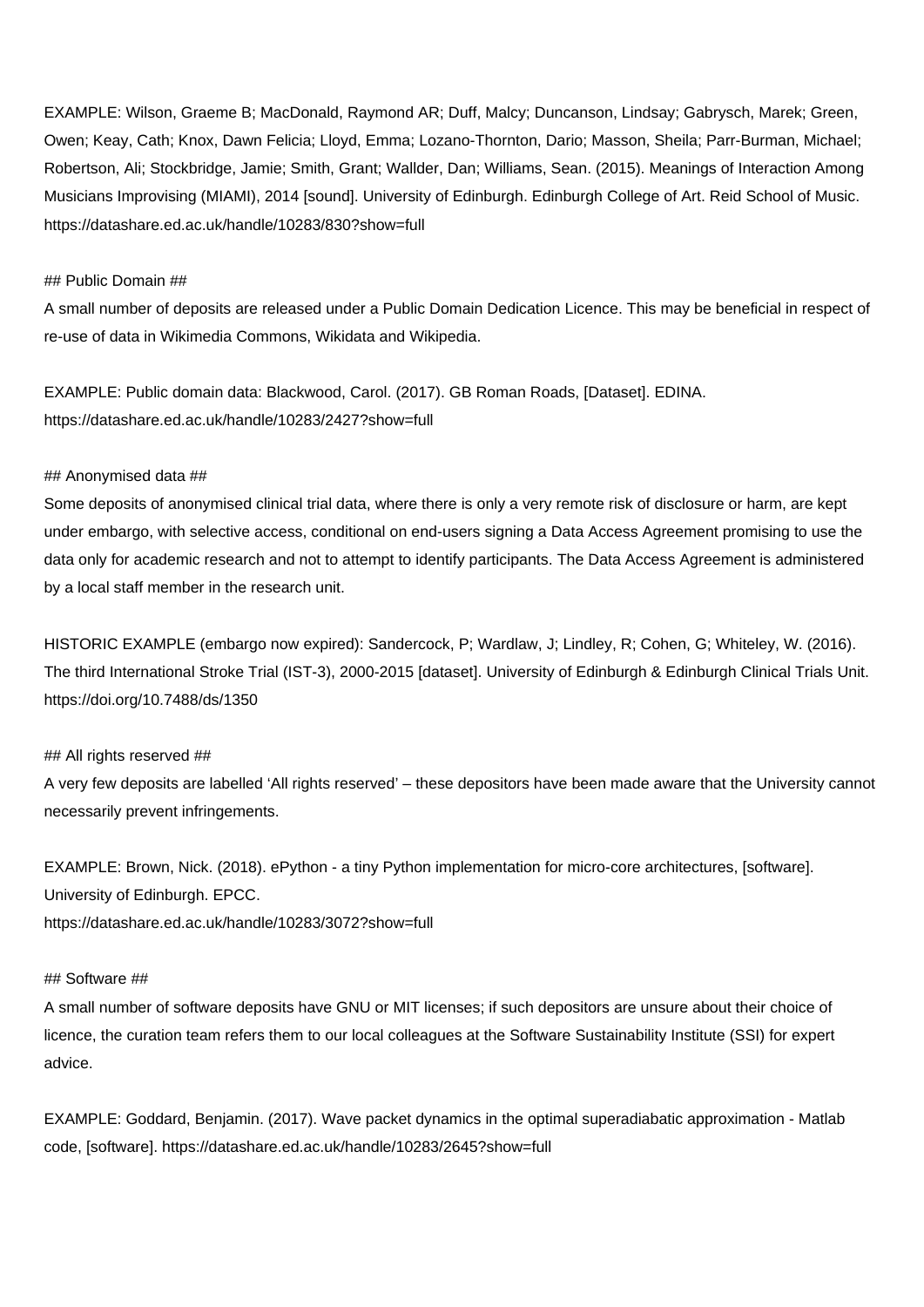# References # Curator Checklist: Checking a new Item Submission to DataShare <https://www.wiki.ed.ac.uk/display/datashare/Checklist%3A+Checking+a+new+Item+Submission+to+DataShare>

**Reviewer Entry Reviewer 1** Comments: **Reviewer 2** Comments: Accept

## **III. Continuity of access**

**R3. The repository has a continuity plan to ensure ongoing access to and preservation of its holdings.**

## **Compliance Level:**

3 – The repository is in the implementation phase

**Reviewer Entry**

#### **Reviewer 1**

Comments:

3 – The repository is in the implementation phase

The amount of information provided to data producers about file formats suitable for preservation and service availability is very detailed and convincing.

I also noticed the information you provided to prove that repository's content will be take over by another institution in case of closure of the service.

However, to achieve compliance level 4, a formal, written agreement between the repository or the repository's parent institution and another organisation, that will take over responsibility in case of a shutdown, is necessary.

#### **Reviewer 2**

Comments: 3 – The repository is in the implementation phase

### **Response:**

The Edinburgh DataShare "Preservation policy" addresses the long-term preservation plans for the repository's digital assets and exit strategy, in the unlikely event of the closure of the service, through migration to another non-disciplinary repository.

The University's vast infrastructure, modern data centre facilities and specialised information services teams (hundreds of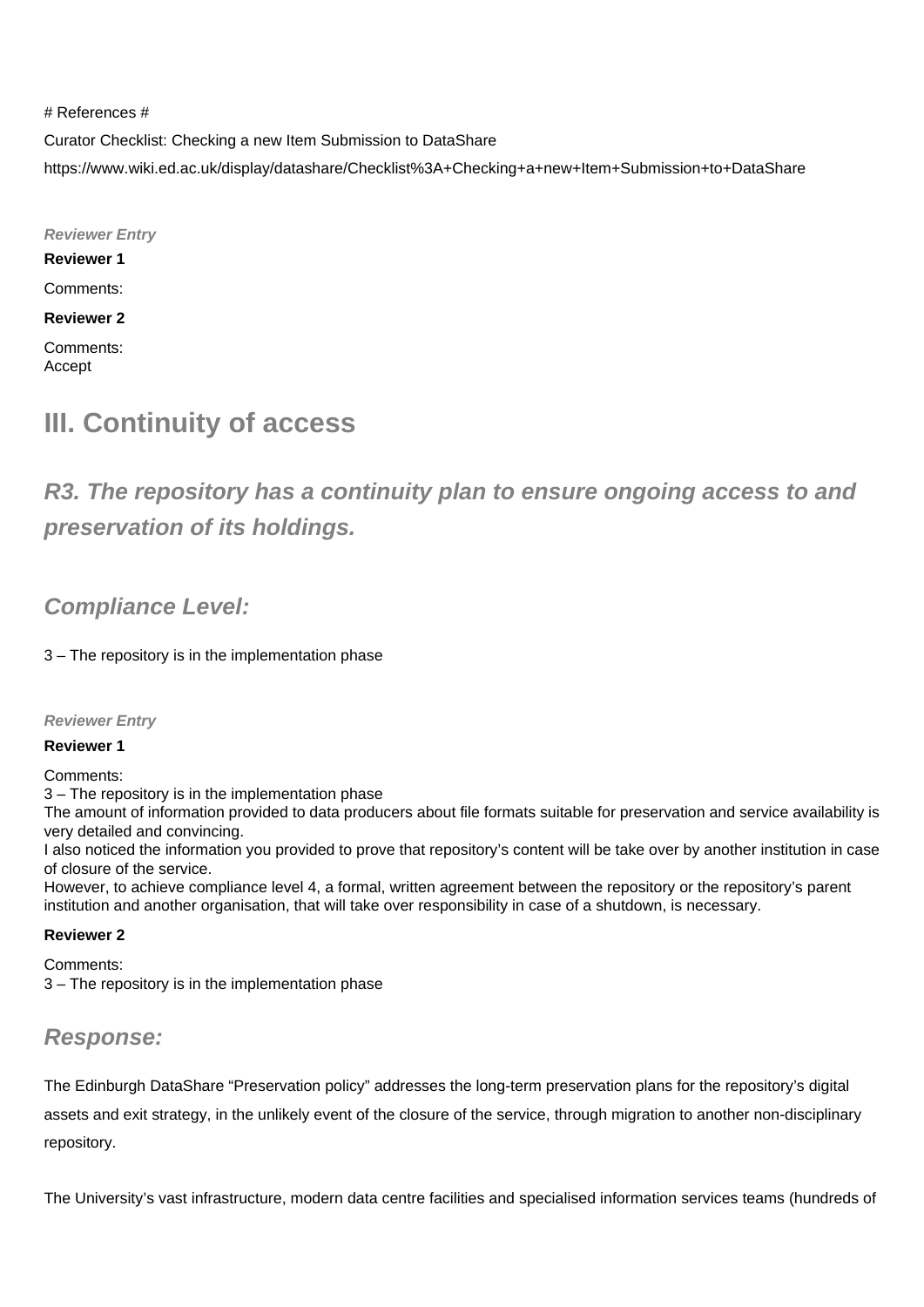staff, co-ordinating support activity across teams with a call-management system), support the very high level of availability of the DataShare service, meaning that the risk is very low, of unplanned or extended disruptions through technical issues (Rice et al. 2017). Furthermore, interruptions are kept very short as a result of the support available from on-site university staff. The DataShare service is run in accordance with the university's strategy for service delivery, which encompasses incident management, problem management, change management and release management, all geared to maximise availability. For example, every time a release is scheduled, it goes through an approval process; major changes are scrutinised by a Change Advisory Board, and evidence of a roll-back plan is provided. Several members of the team including the service owner have qualifications in the ITIL Service Management framework. See under the 'Availability' sub-heading in the DataShare 'Service level definition', link at the end of this response.

Business continuity planning is done at an infrastructure level, by the team responsible for the main University data centre, and the Library has done business continuity planning in terms of staff availability to work from home in an emergency. These have been 'tested' to satisfaction during the Covid-19 pandemic, with all DataShare staff working from home for many months, with no disruption caused to the service.

The University of Edinburgh Library has been operating for over 400 years, and digital curation has become a core element of its strategy. If the university ever decided to shut down DataShare, there would be an exit strategy which would allow for moving content to University of Edinburgh collections/archives and if necessary negotiations with appropriate services such as the British Library, National Library of Scotland or a suitable alternative. The data would be stored and protected while these steps were taken. The Library & University Collections division is substantial and well-resourced, and would have enough resource to support appropriate or necessary interim arrangements.

Data are retained indefinitely and, where possible, are converted to standard preservation formats to ensure their continued readability at the point of ingest. The repository preserves both the bitstreams of the original data files, as well as those of converted data files. Edinburgh DataShare uses the DataCite service at the British Library to assign digital object identifiers (DOIs) to ensure accessibility of the data. Persistent identifiers are minted when items are deposited, and are included with a suggested citation of a given digital data object.

Repository staff have recently completed a 3-year Research Data Management roadmap, including data stewardship objectives. Strategic direction is approved and monitored by our Research Data Service Steering Group which meets quarterly, and is funded through a Digital Research Services University programme.

Failover and backup infrastructure, as detailed in the "Service Level Definition", ensure the resilience of the repository and long-term bit preservation of digital assets, including disaster recovery. A snapshot copy of the repository is also being stored in our long-term preservation system, Edinburgh DataVault. The vault has already been set up. A test version of this, containing an exported snapshot of the entire repository database (the metadata) and its contents (the assetstore ie the files) has been stored. Our tech team is working on creating an AIP / METS version using a standard function of DSpace. Updates will be added annually.

Data items may be withdrawn from public view for professional or administrative reasons, or if they are found to violate the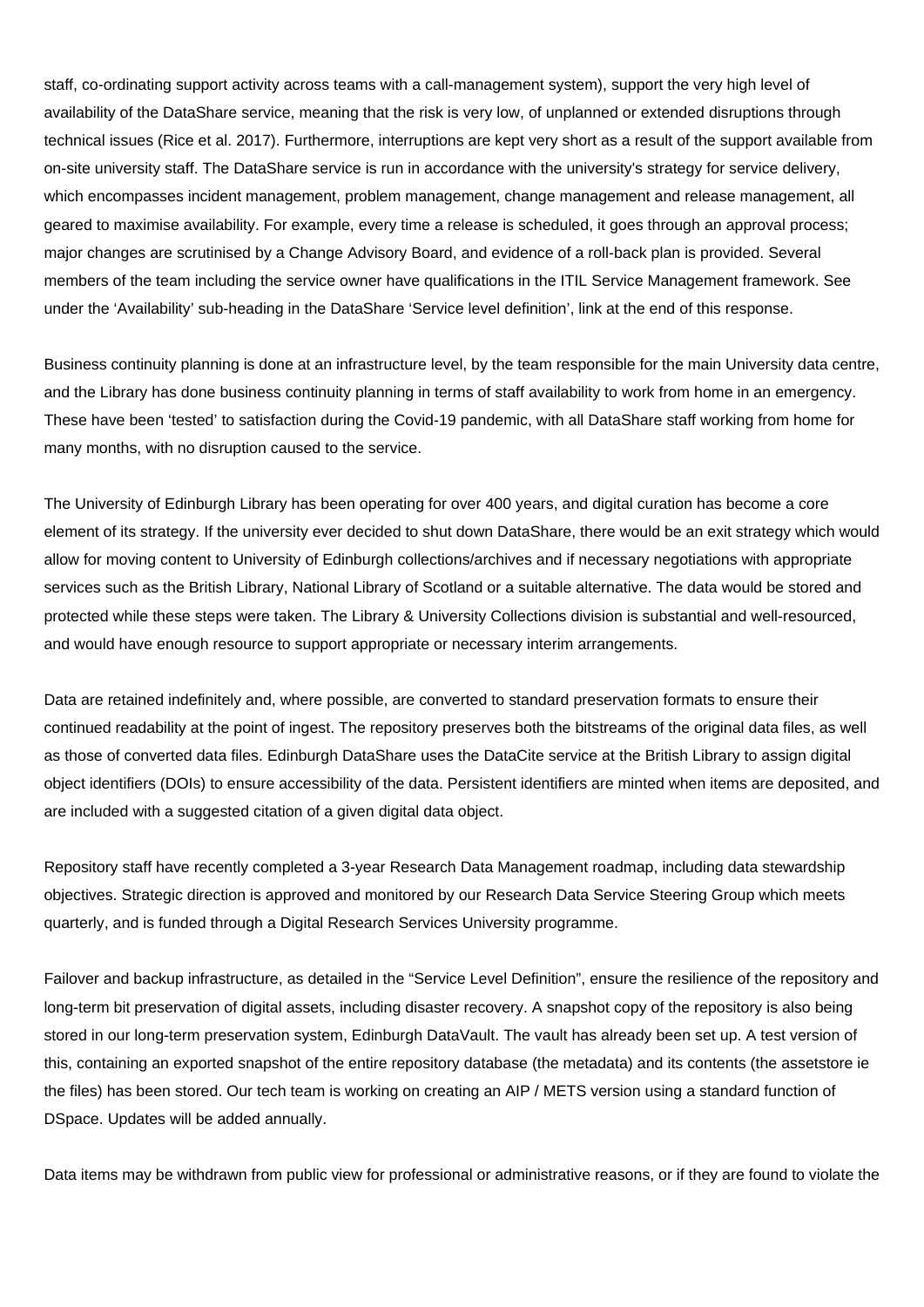legal rights of a particular person, but persistent identifiers and metadata records of withdrawn items remain available online to avoid link rot (in citations and publications). In the "Preservation policy" as well as in the "Depositor Agreement" the repository commits to preserve the data and reserves the right to transfer all data to an appropriate repository or archive should the repository infrastructure close down or be superseded.

Edinburgh DataShare offers depositors a list of recommended data formats to ensure long-term preservation of their research data. Depositors are encouraged to submit data in standard preservation formats. Other data formats are accepted, where standard preservation formats are not available or are deemed inappropriate for specific disciplines or research projects. These may be either proprietary and system, software or version dependent or are considered 'lossy' (i.e. granularity is lost when compression is applied). Such formats are commonly used within specialised research fields and it is likely the repository will preserve them, but it may not be possible to guarantee the readability of some more unusual file formats.

The University policy is backed with substantial amount of resource invested over the years as per the institution's RDM Roadmap:

<https://www.ed.ac.uk/information-services/about/strategy-planning/rdm-roadmap>

#### Preservation policy

[https://www.ed.ac.uk/information-services/research-support/research-data-service/after/data-repository/service-policies/pr](https://www.ed.ac.uk/information-services/research-support/research-data-service/after/data-repository/service-policies/preservation-policy) [eservation-policy](https://www.ed.ac.uk/information-services/research-support/research-data-service/after/data-repository/service-policies/preservation-policy)

#### Service level definition

[https://www.ed.ac.uk/information-services/research-support/research-data-service/after/data-repository/service-policies/s](https://www.ed.ac.uk/information-services/research-support/research-data-service/after/data-repository/service-policies/service-level-definition) [ervice-level-definition](https://www.ed.ac.uk/information-services/research-support/research-data-service/after/data-repository/service-policies/service-level-definition)

#### Choose the best file formats

[https://www.ed.ac.uk/information-services/research-support/research-data-service/after/data-repository/choosing-file-form](https://www.ed.ac.uk/information-services/research-support/research-data-service/after/data-repository/choosing-file-formats) [ats](https://www.ed.ac.uk/information-services/research-support/research-data-service/after/data-repository/choosing-file-formats)

Rice, R; Fergusson, D; (2017) Research Data Management at the University of Edinburgh: How is it done, what does it cost? In: LEARN Toolkit of Best Practice for Research Data Management. (pp. 91-94). Leaders Activating Research Networks (LEARN).<https://doi.org/10.14324/000.learn.18>

#### **Reviewer Entry**

**Reviewer 1** Comments: **Reviewer 2** Comments: Accept

## **IV. Confidentiality/Ethics**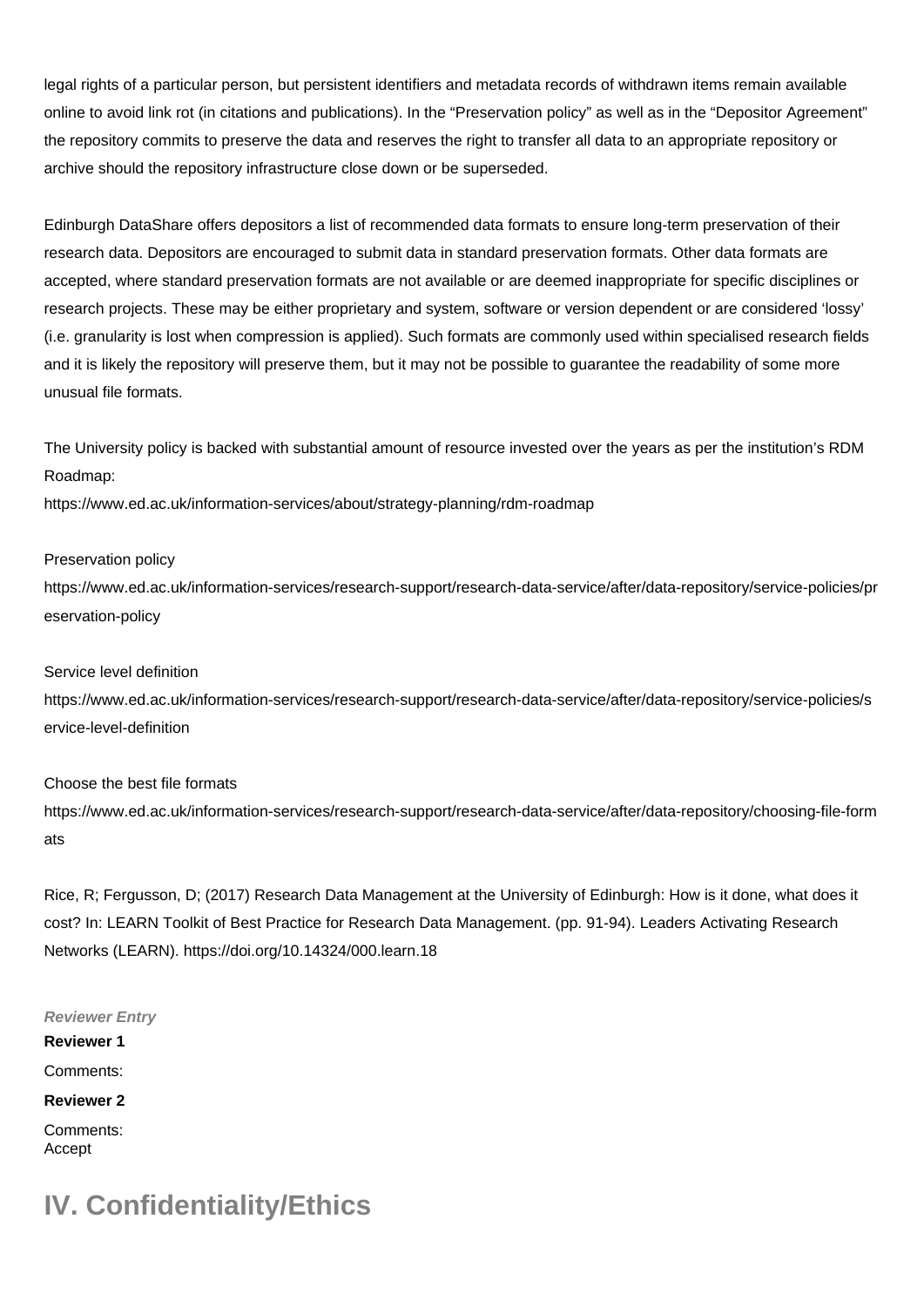**R4. The repository ensures, to the extent possible, that data are created, curated, accessed, and used in compliance with disciplinary and ethical norms.**

### **Compliance Level:**

4 – The guideline has been fully implemented in the repository

#### **Reviewer Entry**

**Reviewer 1**

Comments: 4 – The guideline has been fully implemented in the repository Accept

#### **Reviewer 2**

Comments: 4 – The guideline has been fully implemented in the repository

### **Response:**

All data submissions are checked by curators before being accepted into the repository and made open. The curators are trained to spot potential infringement of data protection regulations.

As part of our quality assurance strategy, and as stated in the repository's submission policy, items may only be deposited into Edinburgh DataShare by staff members of the institution, their bona fide collaborators, postgraduate research students or undergraduate students depositing with permission from their supervisor.

Researchers depositing in Edinburgh DataShare log into the repository with their single sign-on institutional authorisation credentials which are administered by the UK Access Federation, a federated identity management system used by UK Higher Education institutions which authenticates the depositor using the Shibboleth technology.

Edinburgh DataShare specifies legal requirements in relation to violations of copyright and data protection in the "Depositor Agreement" which the depositor agrees to when they submit their data. A copy of the Depositor Agreement is sent to each depositor via email after deposit, and a copy of the Depositor Agreement is stored as part of the item in DSpace. Through this agreement, the depositor grants permission to the repository to immediately withdraw the data if proof of any legal rights violation is received. In case of withdrawal, the repository reserves the right to retain the metadata record and to state that the data have been removed.

The University of Edinburgh adheres to the UK Research Integrity Office "Code of Practice for Research." Researchers depositing in the repository need to comply with this code. In addition, university research centres, schools and colleges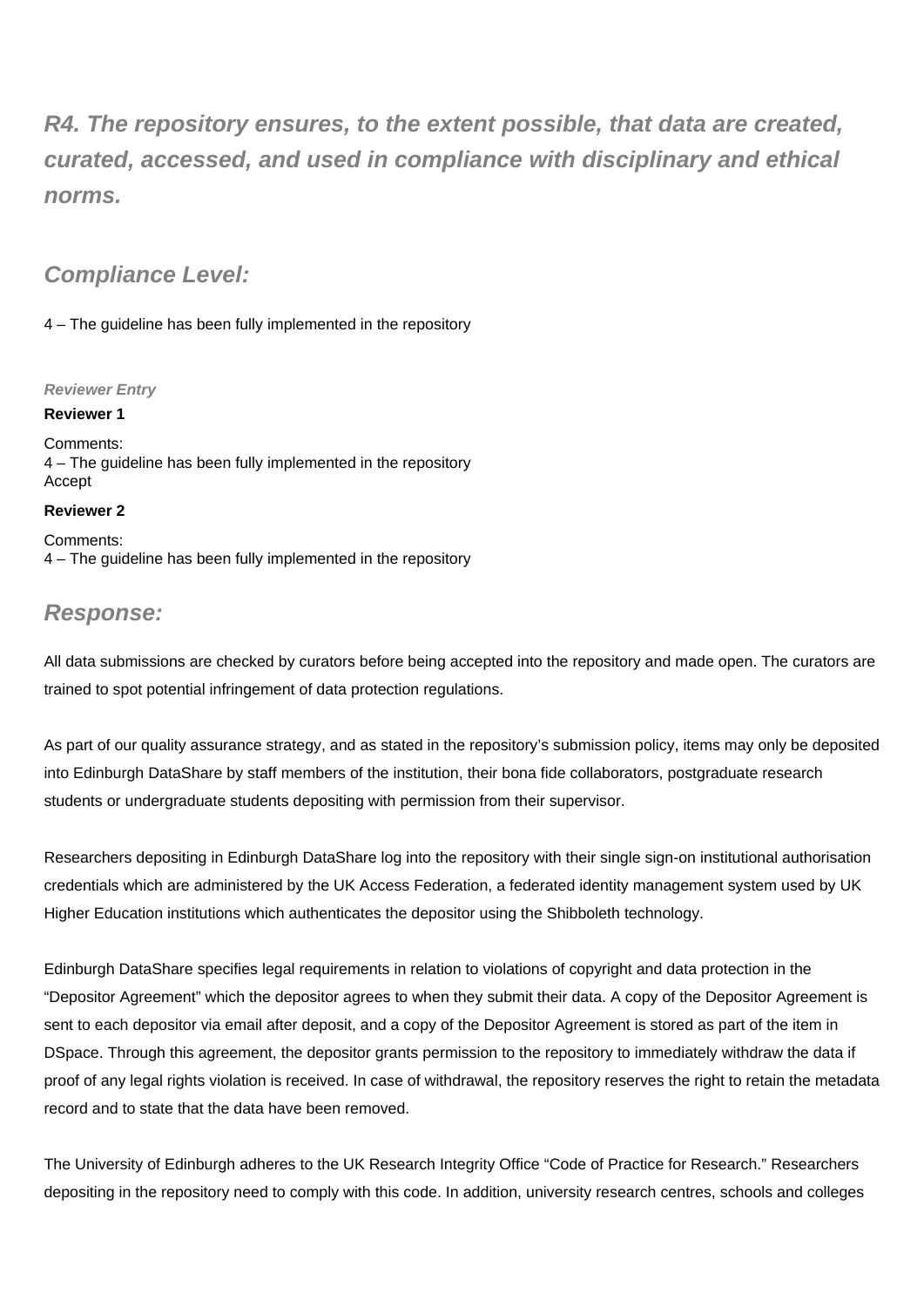have discipline-specific research regulations and ethics committees. These committees specify ethical clearance forms and procedures for research undertaken at departmental, school or college level. We do not accept unconsented personal and sensitive data. We have quality assurance procedures to check new submissions for personal data. On occasion we will query depositors in respect of any data which appear to be actually or potentially disclosive. This might involve requesting removal of some potentially disclosive details. On occasion prospective depositors, following our advice, will decide to store their data in our restricted system (Edinburgh DataVault) instead of DataShare. Where there is anonymised data with a low level of risk of re-identification and harm, we allow DataShare depositors to use the embargo feature over a multi-year period to facilitate selective access. The curation team benefits from access to training and advice from the University of Edinburgh Data Protection Officer and her staff. Members of the curation team have undertaken specific training on disclosure risk.

#### University of Edinburgh Data Protection guidance

<https://www.ed.ac.uk/data-protection/data-protection-guidance/specialised-guidance/research-data-protection>

#### Takedown Policy

DataShare Depositor Agreement (see "Ownership" re copyright; and see "Removal of the dataset from Edinburgh DataShare" re takedown policy).

[https://www.ed.ac.uk/information-services/research-support/research-data-service/after/data-repository/depositor-agreem](https://www.ed.ac.uk/information-services/research-support/research-data-service/after/data-repository/depositor-agreement) [ent](https://www.ed.ac.uk/information-services/research-support/research-data-service/after/data-repository/depositor-agreement)

DataShare Preservation Policy (see "6. Acceptable reasons for withdrawal") [https://www.ed.ac.uk/information-services/research-support/research-data-service/after/data-repository/service-policies/pr](https://www.ed.ac.uk/information-services/research-support/research-data-service/after/data-repository/service-policies/preservation-policy) [eservation-policy](https://www.ed.ac.uk/information-services/research-support/research-data-service/after/data-repository/service-policies/preservation-policy)

University of Edinburgh – Research Integrity – Our commitment <https://www.ed.ac.uk/research-office/research-integrity/our-commitment>

DataShare – Checklist for deposit

Step 5 – Permissions and Rights: "Have you sufficiently anonymised your data, or obtained explicit consent from any data subjects whose identity could be revealed from the data (including images)?" <https://www.ed.ac.uk/information-services/research-support/research-data-service/after/data-repository/checklist>

DataShare – Service Level Definition (lists users eligible to submit data for deposit) [https://www.ed.ac.uk/information-services/research-support/research-data-service/after/data-repository/service-policies/s](https://www.ed.ac.uk/information-services/research-support/research-data-service/after/data-repository/service-policies/service-level-definition) [ervice-level-definition](https://www.ed.ac.uk/information-services/research-support/research-data-service/after/data-repository/service-policies/service-level-definition)

**Reviewer Entry Reviewer 1** Comments: **Reviewer 2**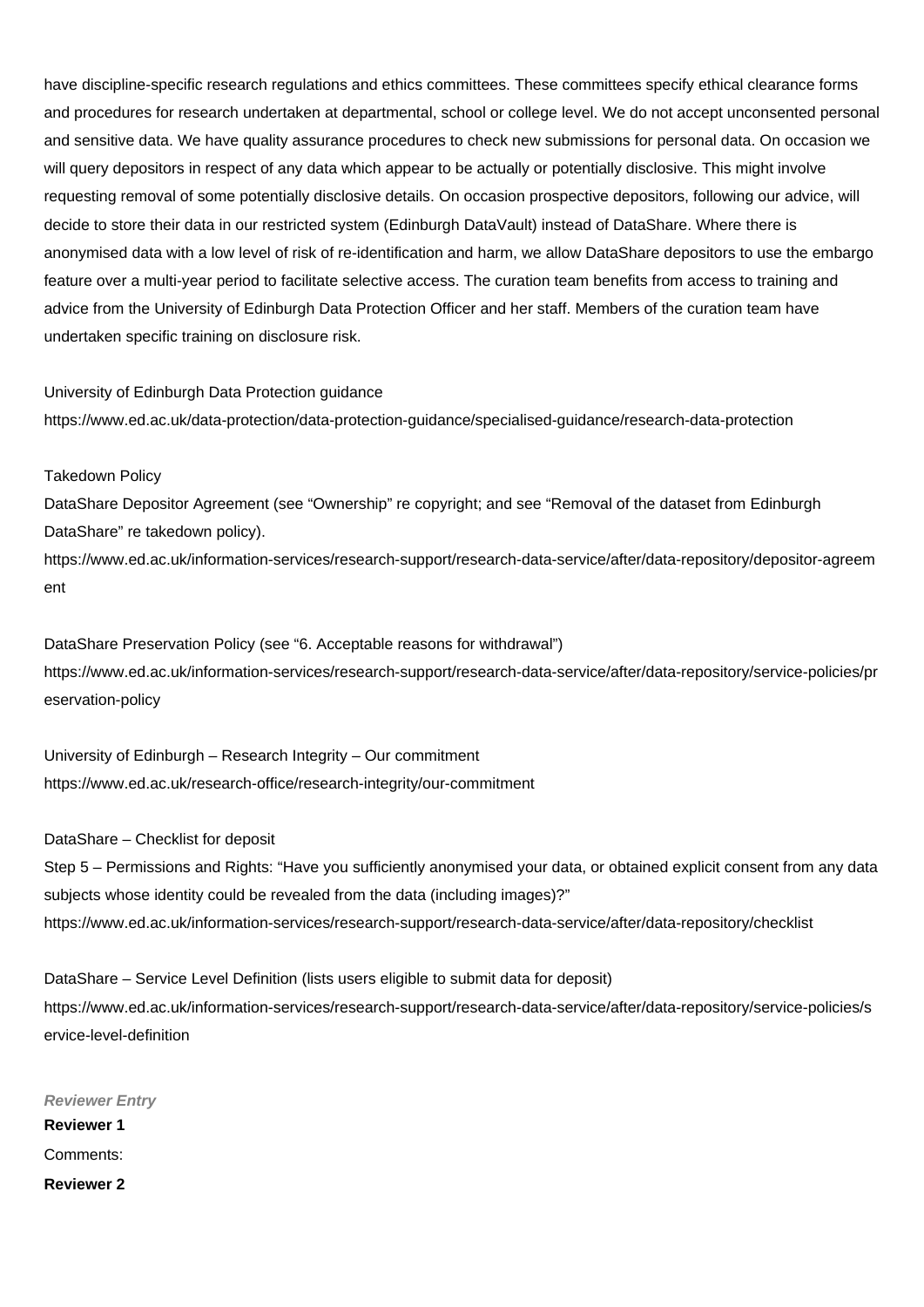Comments: Accept

## **V. Organizational infrastructure**

**R5. The repository has adequate funding and sufficient numbers of qualified staff managed through a clear system of governance to effectively carry out the mission.**

### **Compliance Level:**

4 – The guideline has been fully implemented in the repository

#### **Reviewer Entry**

#### **Reviewer 1**

Comments: 4 – The guideline has been fully implemented in the repository Accept

#### **Reviewer 2**

Comments: 4 – The guideline has been fully implemented in the repository

### **Response:**

The Research Data Support function of Information Services, University of Edinburgh, was brought together from two teams – one in EDINA and one in Library & University Collections – in 2018. This was a rationalisation in part because of the logic of operating the institutional data repository from the academic library, in keeping with peer institutions. The Edinburgh University Library dates back to 1580, three years before the founding of the University ([https://en.wikipedia.org/wiki/Edinburgh\\_University\\_Library](https://en.wikipedia.org/wiki/Edinburgh_University_Library)) and is particularly proud of its archival holdings and special collections, preserved over centuries

(<https://www.ed.ac.uk/information-services/library-museum-gallery/crc/collections/archives>), and more recently of its digital collections and digital preservation abilities, managed by the Digital Library team.

Funding for Edinburgh DataShare and its staffing is an integral part of the regular recurring funding of the University's Information Services. The Research Data Service, of which Edinburgh DataShare is a part, was moved onto recurrent funding in 2016. Although other aspects of the service are expected to recover their costs, DataShare is offered free at point of use as an integral research service.

#### The repository is operated by the Research Data Support team

(<https://www.ed.ac.uk/information-services/research-support/research-data-service/contact>) led by Robin Rice (the Data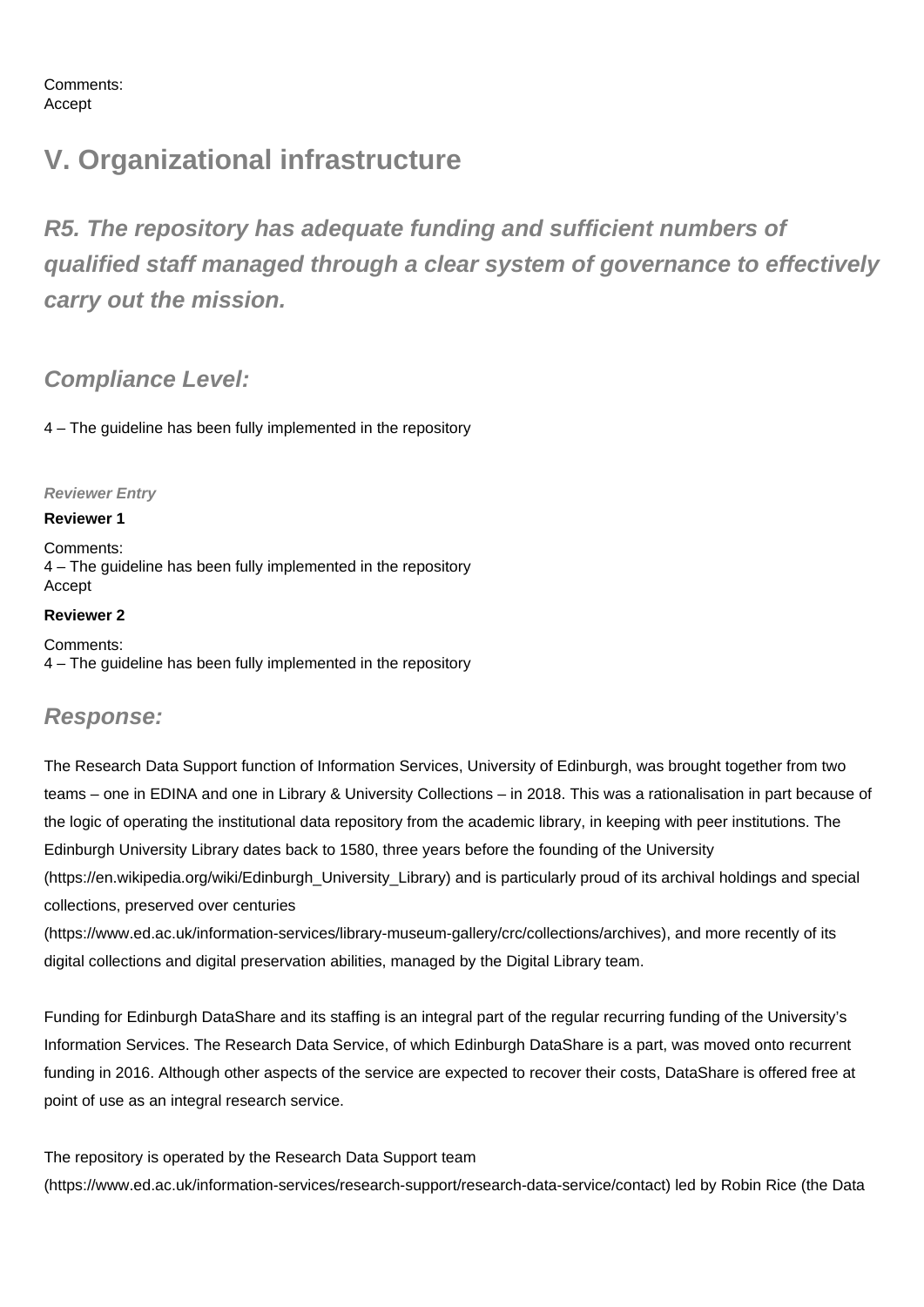Librarian and Head, Research Data Support), who also acts as Service Owner of the Research Data Service (of which the repository is a key component). The repository is based within the Library Research Support section along with Scholarly Communications and Research Information Systems. The Digital Library section's Development and Systems team provides technical infrastructure and ongoing development and technical support for the repository. See Library and University Collections Organisational Chart, at<https://www.ed.ac.uk/information-services/about/organisation/structure.>

Four members of staff (approx 2 FTEs), entitled Research Data Support Assistants and Research Data Stewards, do the day to day administration of the repository and liaison with users. They all have research backgrounds, e.g. subject Masters and PhD in complementary disciplines representative of the Designated Community. The first set of duties in the Research Data Support Assistants' job descriptions, updated with the 2018 reorganisation, is "Review data submissions to the data repository (Edinburgh DataShare) according to policy and procedures; ensure adequate metadata and documentation is provided; engage with depositors regarding setup of data collections and links with publications. Organise batch imports for large deposits as needed. Enter records into the data asset register (Pure)," making up about 30% of their time. (Since the time of writing the records are entered into Pure in an automated way, but still need to be approved.) Staff members have an annual development review with their line manager to determine personal goals aligned with organisational strategy and to identify opportunities for professional development, including digital skills courses, regional meetings and national and international conferences (such as Repository Fringe and Open Repositories).

The two Research Data Support Assistants and the Data Librarian are permanent members of staff paid by core University funds distributed to Information Services. Meanwhile the two Research Data Stewards are part-time postgrad student interns, brought in to ensure continuity of the service during a period of relative short-staffing caused by the Covid-19 pandemic. They have been trained to follow all our existing procedures and apply DataShare's high standards in exactly the same way as the Research Data Support Assistants. Further recruitment is planned for later this year. These staff spend a significant portion of their time moderating repository deposits as part of their job descriptions.

#### <https://www.ed.ac.uk/information-services/research-support/research-data-service/contact>

The system is supported by two internal software developers, both of whom also carry out the sysadmin role and liaise with the support team to maintain, upgrade, develop and repair the repository. One of the developers is based in the University of Edinburgh Digital Library team in L&UC, and the Library is buying out time from the other, a permanent developer in EDINA, to assist with this work, such as the major DSpace upgrade to DSpace 6 in early 2021, and the development work continues to be managed by the Digital Library section. EDINA is a digital solutions provider, hosted at the University of Edinburgh. EDINA is not an abbreviation, it is derived from the old name for Edinburgh 'Edina'. Fortnightly meetings between support staff and development staff drive continual service improvements (bug fixes and new features) on the repository. High level objectives, such as aligning with Open Science by adding a REST API and embedding Altmetrics, are documented in the Research Data Service Roadmap, a rolling three year 'living' document managed by the service owner and approved by the academic-led Research Data Service Steering Group: <https://www.ed.ac.uk/information-services/about/strategy-planning/rdm-roadmap>.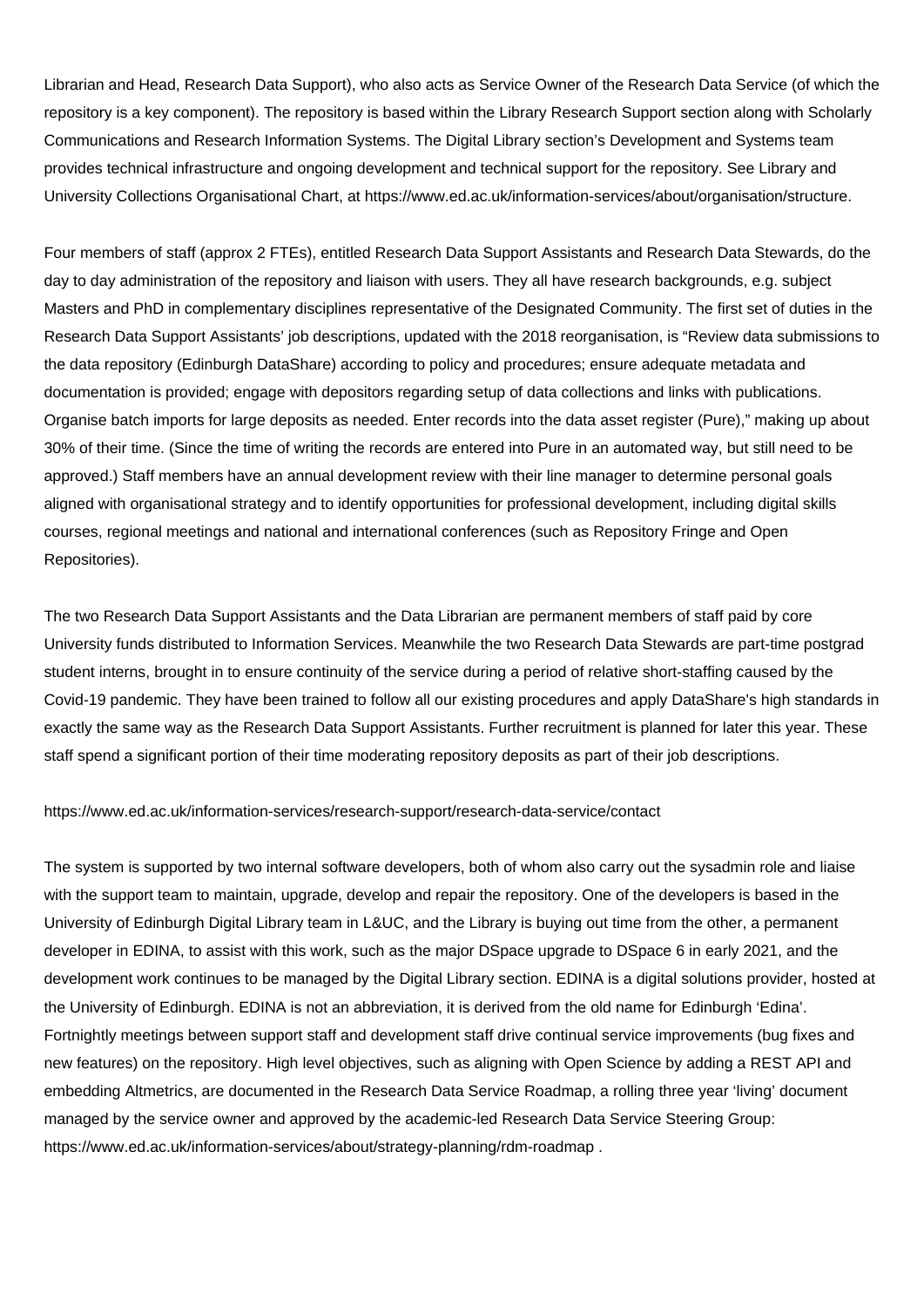The Library's relevant institutional memberships include Scottish Digital Library Consortium, Confederation of Open Access Repositories (COAR), 'silver' membership of Lyrasis/DSpace, and the British Library's UK Consortium membership of DataCite.

Rice, R; Fergusson, D; (2017) Research Data Management at the University of Edinburgh: How is it done, what does it cost? In: LEARN Toolkit of Best Practice for Research Data Management. (pp. 91-94). Leaders Activating Research Networks (LEARN).<https://doi.org/10.14324/000.learn.18>

**Reviewer Entry Reviewer 1** Comments: **Reviewer 2** Comments: Accept

## **VI. Expert guidance**

**R6. The repository adopts mechanism(s) to secure ongoing expert guidance and feedback (either inhouse or external, including scientific guidance, if relevant).**

**Compliance Level:**

4 – The guideline has been fully implemented in the repository

**Reviewer Entry**

**Reviewer 1**

Comments: 4 – The guideline has been fully implemented in the repository Accept

**Reviewer 2**

Comments: 4 – The guideline has been fully implemented in the repository

### **Response:**

The repository staff engage actively with different pools of external expertise as follows:

- With the repository community through active participation in the DSpace Community Advisory Team and annual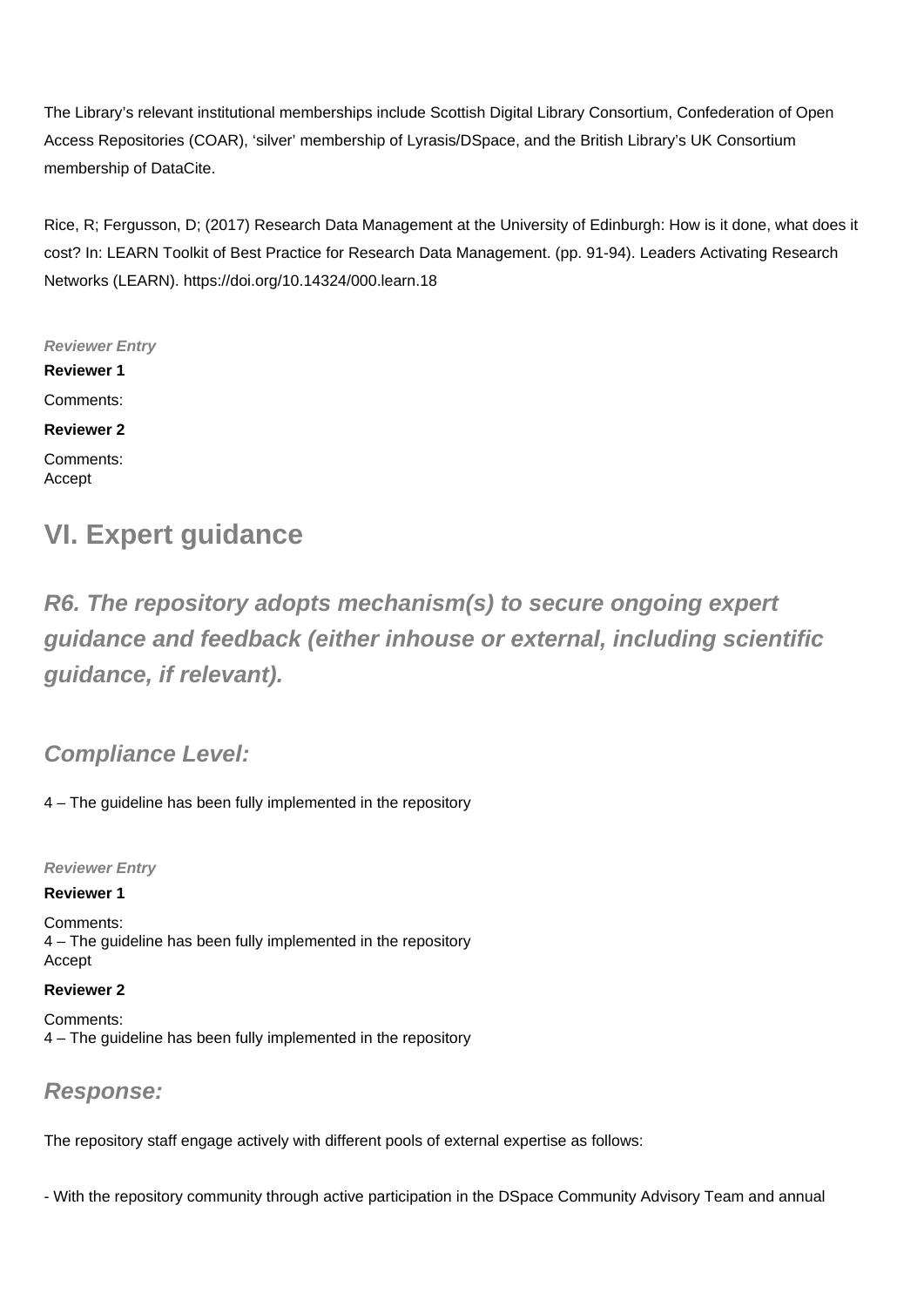participation in the Open Repositories international conference and community email lists and social media;

- With the Research Data Management and digital curation community through informal contacts with local colleagues in the Digital Curation Centre and a variety of conferences (IASSIST, RepoFringe, IDCC) events and social media contacts; - With the digital preservation community through membership of the Digital Preservation Coalition, and attendance at workshops, conferences and training.

- We consult PRONOM and the Library of Congress for the latest information on data types and so on.

We draw upon substantial in-house expertise in digital preservation:

- The full-time Digital Archivist to the university and the Head of Digital Library both provide digital preservation guidance and substantial expertise and are very generous with their time;

- Repository staff participate in the university's Digital Preservation Working Group, convened by the Digital Archivist, which provides opportunities to learn about digital preservation approaches and technology being used across several teams and many projects such as Archivematica.

We communicate with our Designated Community (both internal and external) through a variety of channels:

- For governance purposes, formally, through our Steering Group;

- The Research Data Support team delivers training on our services, and Research Data Management in general, across the institution, reaching staff and research students of all disciplines and roles. We gather feedback through the interactions with users at training.

- Informally through institutional networks, social media and our departmental blog. The Research Data Support team has a dedicated Communications Plan which focuses on key stakeholders within and beyond the University.

- The team's "Research Data Blog" features numerous articles on DataShare, highlighting the benefits of deposit and new features:

<http://datablog.is.ed.ac.uk/tag/datashare/>

- University of Edinburgh Research Data Support twitter account occasionally highlights new deposits and encourages colleagues to deposit data:

<https://twitter.com/ResearchDataUoE>

- On a day-to-day basis, we pick up feedback through our dialogue with submitters throughout the curation process, captured in the in-house service desk software so that expertise from colleagues may be accessed efficiently. We can draw upon expertise within the university, work with the depositor, their colleagues, ask the digital preservation community. We also bring to bear our vast experience of working with research data: very diverse file formats, structures and standards from the very wide range of disciplines from which our new deposits come. We don't rely purely on file extensions, but consult a variety of sources of expertise, as set out in more detail in our response to R10. We have occasionally helped create community preservation knowledge by sending PRONOM information about the formats unknown to them which we have.

**Reviewer Entry Reviewer 1**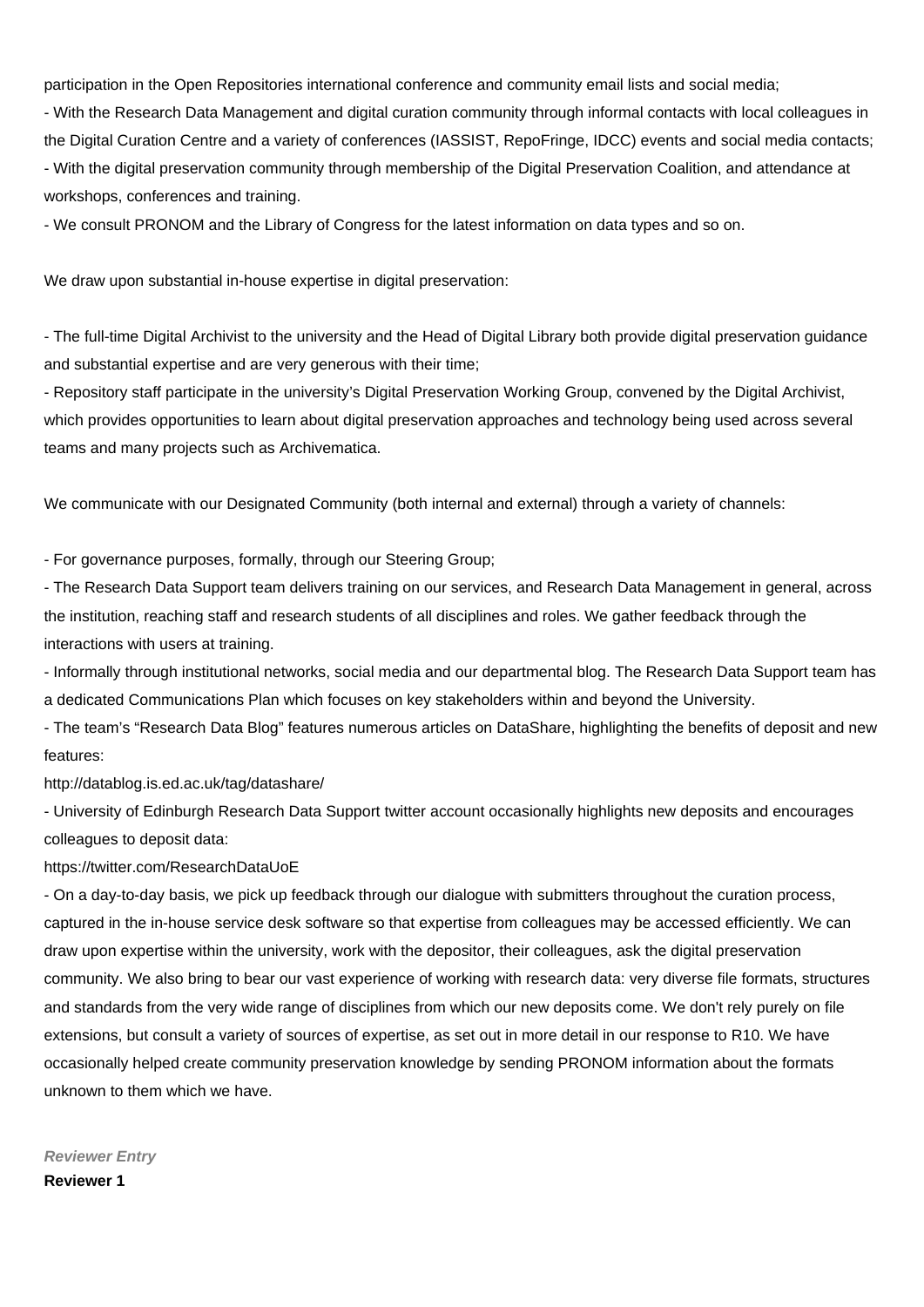Comments:

**Reviewer 2**

Comments: Accept

## **DIGITAL OBJECT MANAGEMENT**

## **VII. Data integrity and authenticity**

## **R7. The repository guarantees the integrity and authenticity of the data.**

## **Compliance Level:**

4 – The guideline has been fully implemented in the repository

#### **Reviewer Entry**

#### **Reviewer 1**

Comments: 4 – The guideline has been fully implemented in the repository Accept

#### **Reviewer 2**

Comments: 4 – The guideline has been fully implemented in the repository

### **Response:**

The integrity and authenticity of data and metadata are guaranteed by a carefully controlled process encompassing ingest, storage and management of metadata.

Authenticity: Only users with University of Edinburgh login credentials may submit data directly to the repository. On the rare occasions that external users submit data generated from a collaboration with University of Edinburgh researchers, we check their credentials before accepting the data for ingest.

Our Submission Policy makes clear that the authenticity of the data is the responsibility of the depositor.

All submissions are manually checked by our curators, with a workflow enforced by the DSpace repository. Curators inspect all metadata fields, and will open data files to ensure their integrity. Curators ensure the documentation and metadata are (as far as is possible to determine) clear, coherent and sufficiently detailed as to allow for the data to be truly Findable, Accessible, Interoperable and Reusable (FAIR). In the unlikely event that any inauthentic (fake) data were submitted, we are confident that our curators would spot them at this stage. More commonly, we have occasionally found images, logos, or other copyrighted material that a depositor has naively submitted with their data for some reason, which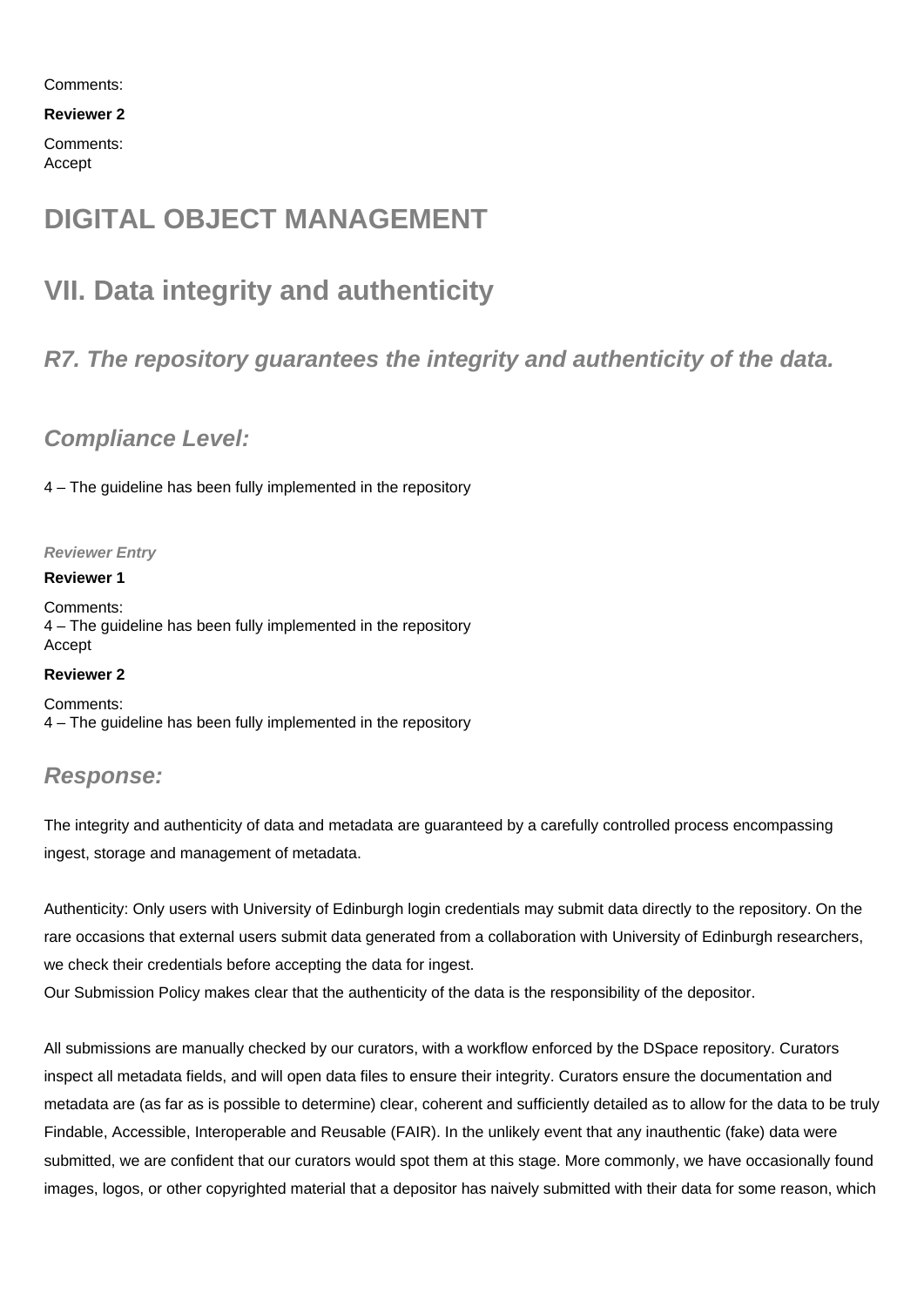we have been able to catch and reject, while educating the researcher about copyright permissions.

In addition, the curators assess and decide which DSpace Collection a new deposit should be assigned to – these Collections are closely tied to University organisational units (Colleges and Schools), providing an informal check on the depositor's association with the University. A further check on the data creator's identity takes place retrospectively, when the metadata are copied over to our Pure Current Research Information System (CRIS) and linked to the data creator's profile(s), in a step which is checked manually by our curators.

Integrity: The DataShare DSpace system stores provenance metadata which is visible to curators. This provides an audit trail, which logs the following:

- the identity of the submitter,
- the filenames, sizes and checksums of all files in the submission,
- date of submission,
- a record of whether the submission was rejected and on what grounds,
- date of re-submission,
- the identity of the approving curator,
- details of the files (filenames, sizes and checksums) at the time of approval.

NB Since depositors or curators carry out any file migrations as part of the preparation before the ingest of the data, the action is not formally included in the audit trail. Pre-ingest activity is not audited.

Our DSpace system does not allow for automatic logging of amendments to metadata and data. However, only the highly trained curators have permissions to amend metadata or bitstreams in the repository, so only those amendments consistent with adherence to our standards are allowed. There is an audit trail for such amendments in the University's enquiry handling software (TopDesk).

We frequently decline requests from users to modify data files. We always enforce a version control protocol: that any substantive change to the data requires a completely new dataset with a separate persistent identifier, and detailed annotation on the earlier version to mark it as having been superseded, with reciprocal links in the standard Dublin Core fields. In some instances, such as very new deposits, we will allow very minor changes to metadata or documentation, such as spelling mistakes. In such cases, we pre-pend the title of the earlier version(s) of the dataset with the word 'superseded'. We document the relationship between the different versions using the Dublin Core fields: Supersedes (aka dc.relation.replaces) and 'Superseded by' (aka dc.relation.isreplacedby ) to include reciprocal persistent identifiers in their metadata.

EXAMPLE WITH COLLECTION PAGE LINK: Scorza, Livia; Bernotas, Gytis; McCormick, Alistair. (2018). SUPERSEDED - Photometric stereo dataset with annotated leaf masks, [dataset]. University of Edinburgh. School of Biological Sciences. Institute of Molecular Plant Sciences.<https://doi.org/10.7488/ds/2455.>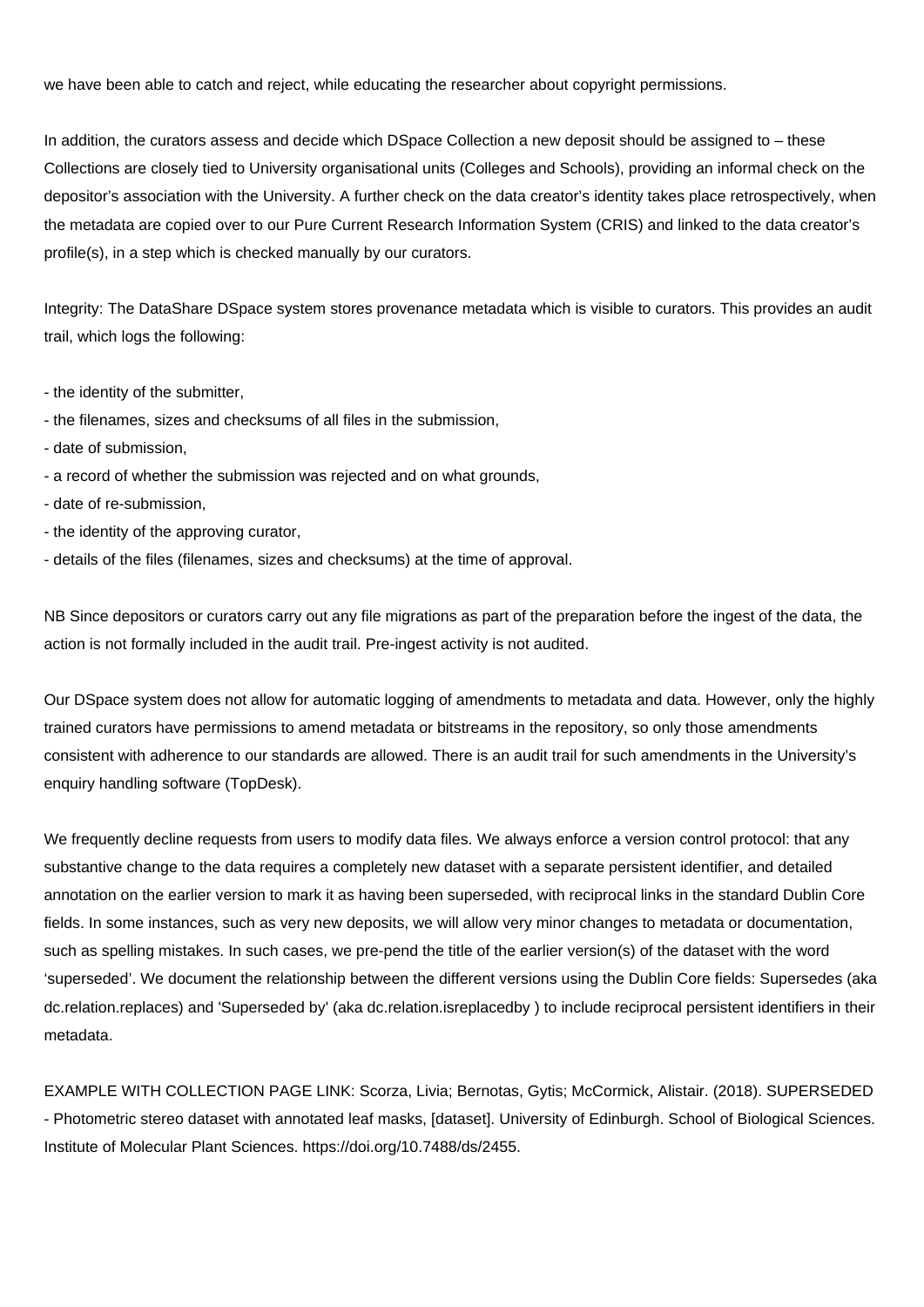Any user looking at the landing page of the Collection which contains the two versions of the above dataset can see at a glance that one version is superseded while the other is not: "PS-Plant: Photometric Stereo data sets" <https://datashare.ed.ac.uk/handle/10283/3199>

RECENT EXAMPLE: Wilkinson, Tim; Schnier, Christian. (2020). SUPERSEDED - Medication-wide association study of dementia, [dataset]. University of Edinburgh. Usher Institute. <https://datashare.ed.ac.uk/handle/10283/3581?show=full>

EXAMPLE SHOWING VALUES FOR BOTH 'Supersedes' and 'Superseded By' fields: SUPERSEDED - Jones, RA; Gillingwater, TH. (2016). NMJ-morph, [interactive resource]. University of Edinburgh. Centre for Integrative Physiology. <https://datashare.ed.ac.uk/handle/10283/1907?show=full>

In the case of a dataset being superseded, the complete new deposit contains all the files and metadata. The earlier version usually remains available in full. Therefore there is no need for DataShare or the curators to carry out a comparison of the versions. In a small number of cases, we have agreed with the depositor that continued access to the files would be likely to cause confusion among users, in which case access to files is blocked to the public, while the metadata of the earlier version nonetheless remains available ie a tombstone record of the dataset is still available.

EXAMPLE of a superseded, tombstoned deposit: SUPERSEDED - Roy, Marcia; Sorokina, Oksana; McLean, Colin; Gonzalez, Silvia Tapia; DeFelipe, Javier; Armstrong, J Douglas; Grant, Seth. (2018). A synapse proteome resource for mouse brain regions, [dataset]. Edinburgh University. Centre for Clinical Brain Sciences. <https://doi.org/10.7488/ds/2398.>

Edinburgh DataShare uses the DSpace checksum digest algorithm to generate an MD5 checksum for each bitstream (file) which is ingested to ensure the integrity of the digital content from the point of deposit onwards. Fixity checks are executed automatically on a weekly basis. The system generates an email alert when changes are detected, so that issues can be addressed immediately and do not get replicated. In addition to the checksum, each file is virus checked upon ingest.

Checksum values are now displayed for all files, to allow users to validate data file checksums within their own computing environment. Repository administrators can view the checksum record in the dc.description.provenance metadata field for each bitstream in an item.

In addition, we now store an extra copy of each file external to DSpace in order to allow us to provide a download feature that has capacity to allow downloads of larger files (up to 100 GB). Users access this via the 'Download all' button and receive a zipped bundle of all the item's files.

The Edinburgh DataShare repository contents are backed up to tape daily and database snapshots are available on disk for two days. Database snapshots are also backed up to tape. Daily tape backups are retained for 30 days and a monthly archive copy is kept for a year. In addition, a snapshot of the entire repository is in the process of being archived in a new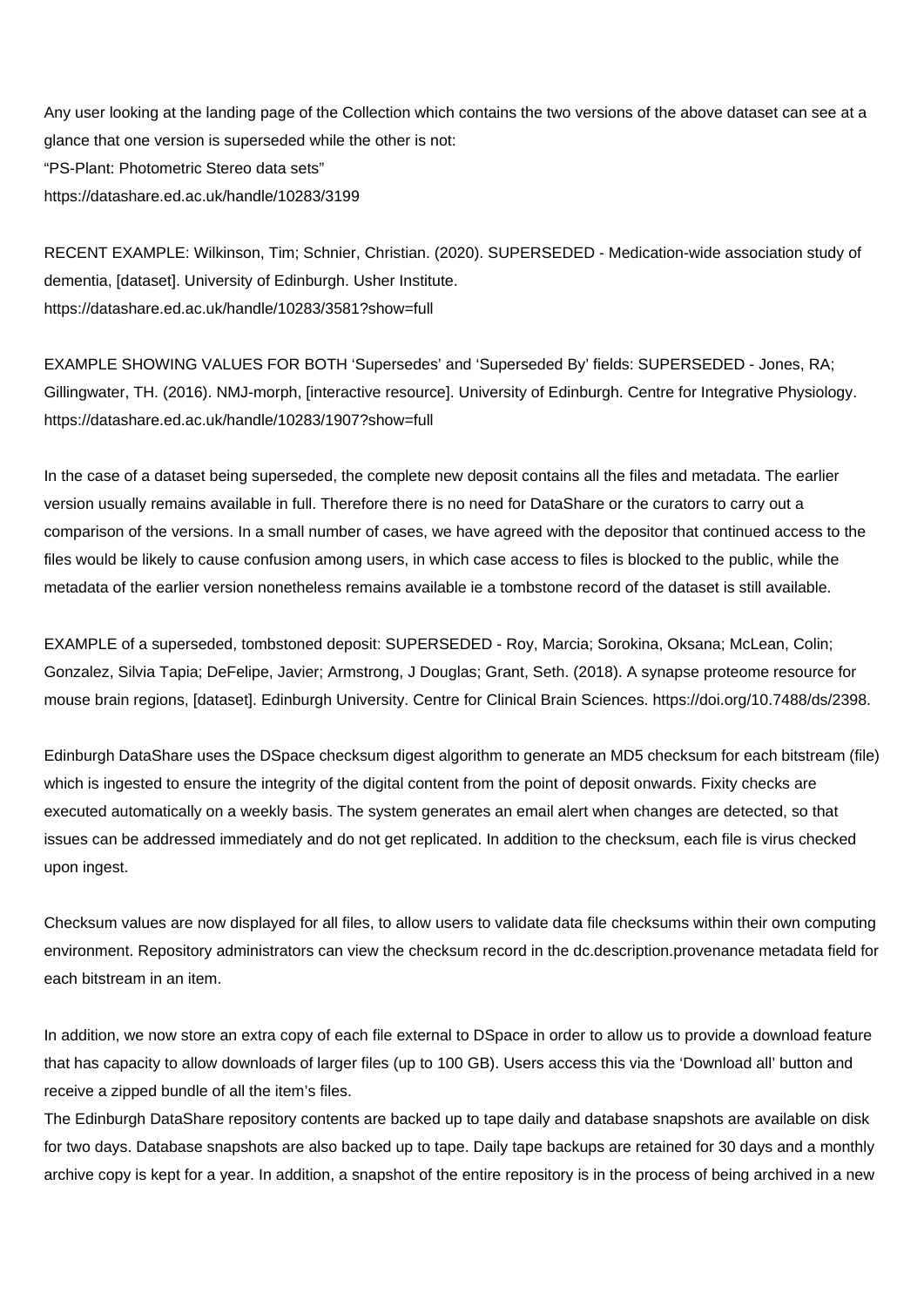vault in the Edinburgh DataVault.

Users are expected to provide well-organised and accurate documentation, see step 3 on data preparation and step 4 on the preparation of documentation:

<https://www.ed.ac.uk/information-services/research-support/research-data-service/after/data-repository/checklist>

Our online tutorial video encourages users to make the data in their submission FAIR: How to archive your data on Edinburgh DataShare, the open research data repository [https://media.ed.ac.uk/media/How+to+archive+your+data+on+Edinburgh+DataShare/1\\_9dskcdbi](https://media.ed.ac.uk/media/How+to+archive+your+data+on+Edinburgh+DataShare/1_9dskcdbi)

Curators carry out a rigorous set of checks on all submissions, checking data integrity and metadata coherence according to protocols we document on the DataShare wiki:

<https://www.wiki.ed.ac.uk/display/datashare/Checklist%3A+Checking+a+new+Item+Submission+to+DataShare>

#### **Reviewer Entry**

#### **Reviewer 1**

#### Comments:

Examples for and additional information about audit trails are convincing. Plus, the FAIR online tutorial not only provides strong proof of your descriptions regarding your deposit processes, it was also well done and very informative

#### **Reviewer 2**

Comments: Accept

## **VIII. Appraisal**

**R8. The repository accepts data and metadata based on defined criteria to ensure relevance and understandability for data users.**

### **Compliance Level:**

4 – The guideline has been fully implemented in the repository

#### **Reviewer Entry**

#### **Reviewer 1**

Comments: 4 – The guideline has been fully implemented in the repository Accept

#### **Reviewer 2**

Comments: 4 – The guideline has been fully implemented in the repository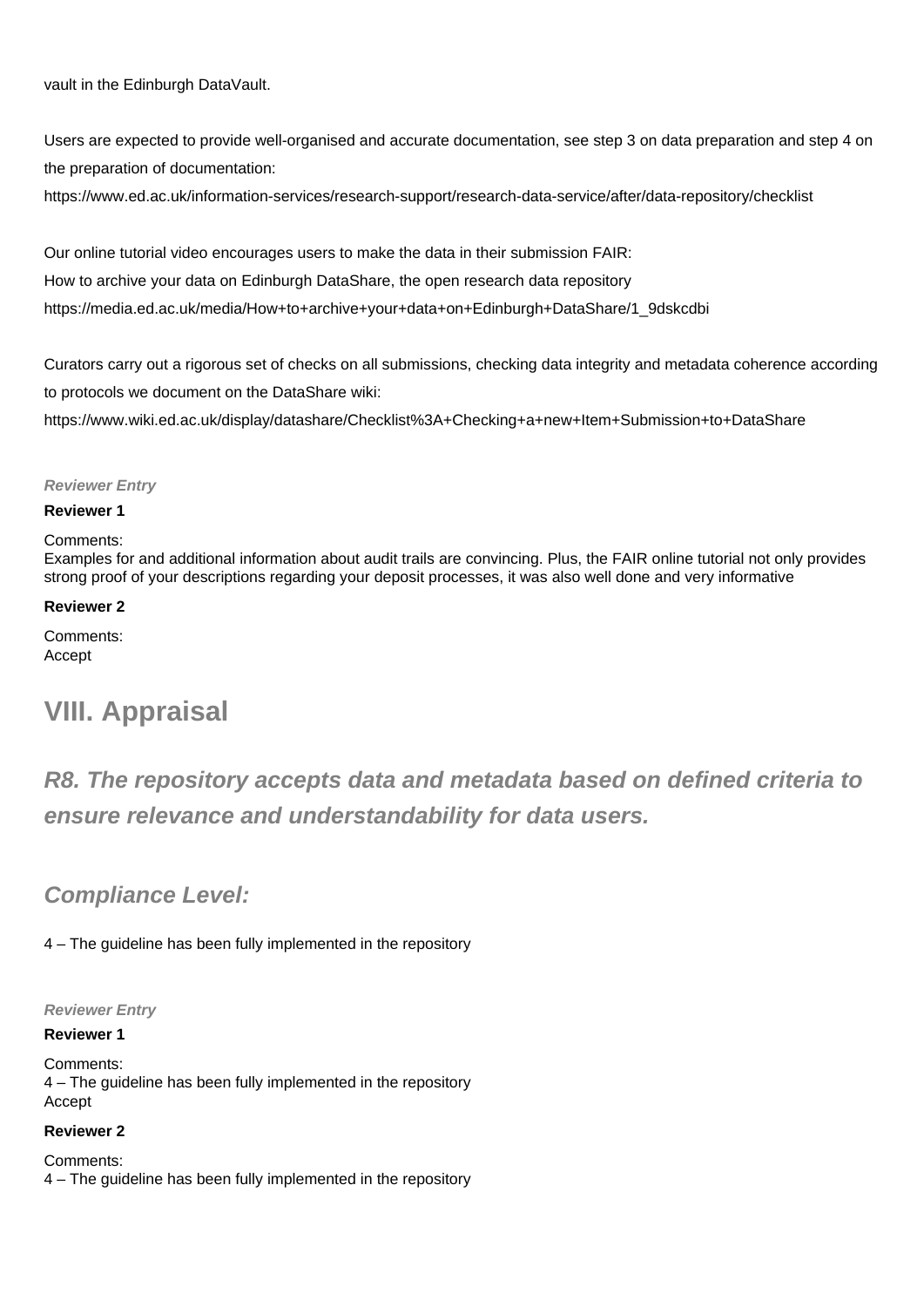### **Response:**

The repository's Submission Policy states that "Items may only be deposited by accredited members of the institution, or their delegated agents." This means that all academic staff and their external collaborators if they so wish, may deposit data from their research projects in DataShare. This not only fulfils the University Research Data Management Policy by giving researchers a way to properly make their research data available as their project comes to a close, but it provides a quality check on content in line with the level of quality that is expected of University of Edinburgh academic staff and their funded and non-funded research. When it comes to student data, the curators may look for indications that deposition of the data has been recommended by research students' supervisors, which would also provide some level of quality assurance. In practice it is rare for non-research Masters students and undergraduates to attempt to deposit data, because promotion of the service is not aimed at them. Occasionally support staff deposit data from professional projects that may be useful to researchers, or they may deposit legacy research data for which they have come to be responsible. Corporate data is not generally in scope and is disseminated through other means.

Therefore a deposit would generally not be rejected for appraisal reasons, but it might be rejected for other reasons, including not being recognised as research data (not being in scope). We have at times recommended other repositories, such as Edinburgh Research Archive, for ephemeral material such as working papers, conference presentations or posters, or Gitlab/Github for software (though we do accept software outputs that are suitable for the repository, such as models or original code that processes research data and is in a static form). According to the Submission Policy, validity, authenticity and IPR are the responsibility of the depositor, but the curators check for these as is practicable.

Collections are organised according to their alignment with university departments (Colleges, Schools and usually research units and research groups with a named leader or research themes). These organisational structures can change over time and collections can be renamed or moved from one community or sub-community to another when required, without affecting persistent identifiers. Items may be browsed by drilling down from the top level of the three colleges, "Arts, Humanities & Social Sciences", "Medicine and Veterinary Medicine, and "Science and Engineering," or from the support services category.

As the repository is designed to be an internet-facing system, only material that can be made open access, now or in the future are deemed appropriate; so it is important that only non-sensitive material be deposited. Any commercial-in-confidence data or non-consented and non-anonymised personal data must be rejected. Repository staff have been trained in GDPR generally and GDPR for researchers, so they all know how to recognise personal data. Data that appear to be disclosive to individuals would be queried with the depositor, who must clarify that suitable anonymisation is in place or add proof of consent for making it available.

We have discussed our file format registry and 'future-proofing' guidance to depositors in other responses. In this context, where a deposited file does not exist in the repository's file format registry, it is likely to be queried by the curator. If the depositor successfully argues that there is no relevant known standard, or that is the de facto standard in their field, then the curator may choose to accept it, and update the file format registry accordingly. We have also discussed metadata and documentation and how the curators may request richer content before accepting a deposit. The Checklist for Deposit is one example of how the service guides the depositors towards providing better metadata. The training we deliver on good practice in Research Data Management also raises awareness of the importance of good quality metadata, and making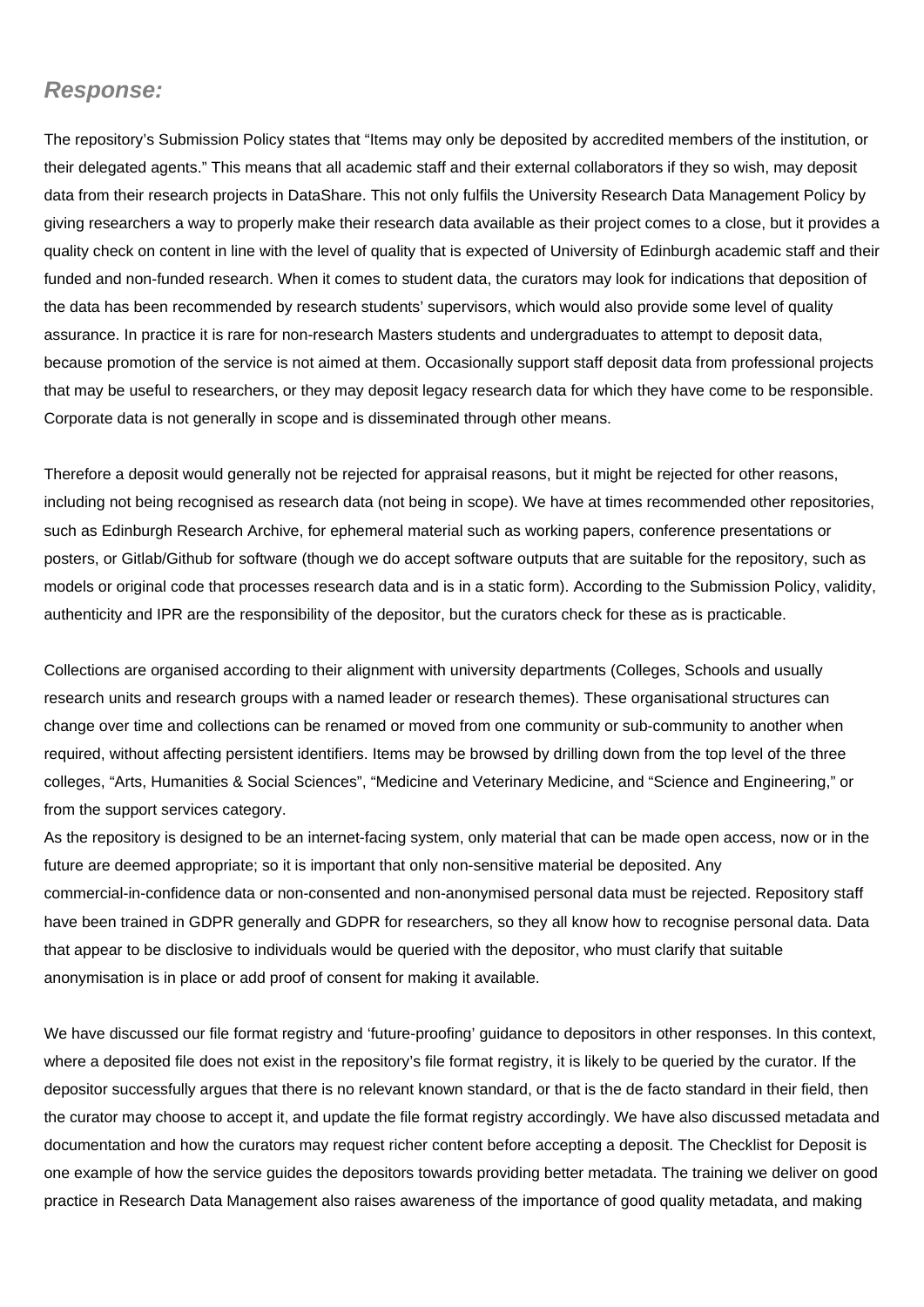#### data FAIR.

The text of the Depositor Agreement sets out under which conditions an item may be withdrawn from the repository (such as a breach, complaint or copyright violation). In any such cases a metadata record without files may be kept for reasons of provenance (a tombstone record).

- Submission Policy:

[https://www.ed.ac.uk/information-services/research-support/research-data-service/after/data-repository/service-policies/s](https://www.ed.ac.uk/information-services/research-support/research-data-service/after/data-repository/service-policies/submission-policy) [ubmission-policy](https://www.ed.ac.uk/information-services/research-support/research-data-service/after/data-repository/service-policies/submission-policy)

- Choose the best file formats:

[https://www.ed.ac.uk/information-services/research-support/research-data-service/after/data-repository/choosing-file-form](https://www.ed.ac.uk/information-services/research-support/research-data-service/after/data-repository/choosing-file-formats) [ats](https://www.ed.ac.uk/information-services/research-support/research-data-service/after/data-repository/choosing-file-formats)

- Checklist for Deposit:

<https://www.ed.ac.uk/information-services/research-support/research-data-service/after/data-repository/checklist>

- Depositor Agreement:

[https://www.ed.ac.uk/information-services/research-support/research-data-service/after/data-repository/depositor-agreem](https://www.ed.ac.uk/information-services/research-support/research-data-service/after/data-repository/depositor-agreement) [ent](https://www.ed.ac.uk/information-services/research-support/research-data-service/after/data-repository/depositor-agreement)

- "Research Data Training: Semester Two, 2020/21"

Courses on the benefits of good practice in research data management, and self-directed learning course MANTRA, raise awareness of FAIR principles:

<http://datablog.is.ed.ac.uk/2021/03/17/research-data-training-semester-2-2020-21>

- "How to archive your data on Edinburgh DataShare, the open research data repository"

This video tutorial demonstrates how the service guides depositors to provider better metadata.

[https://media.ed.ac.uk/media/How+to+archive+your+data+on+Edinburgh+DataShare/1\\_9dskcdbi](https://media.ed.ac.uk/media/How+to+archive+your+data+on+Edinburgh+DataShare/1_9dskcdbi)

**Reviewer Entry**

**Reviewer 1** Comments: **Reviewer 2** Comments: Accept

## **IX. Documented storage procedures**

**R9. The repository applies documented processes and procedures in managing archival storage of the data.**

**Compliance Level:**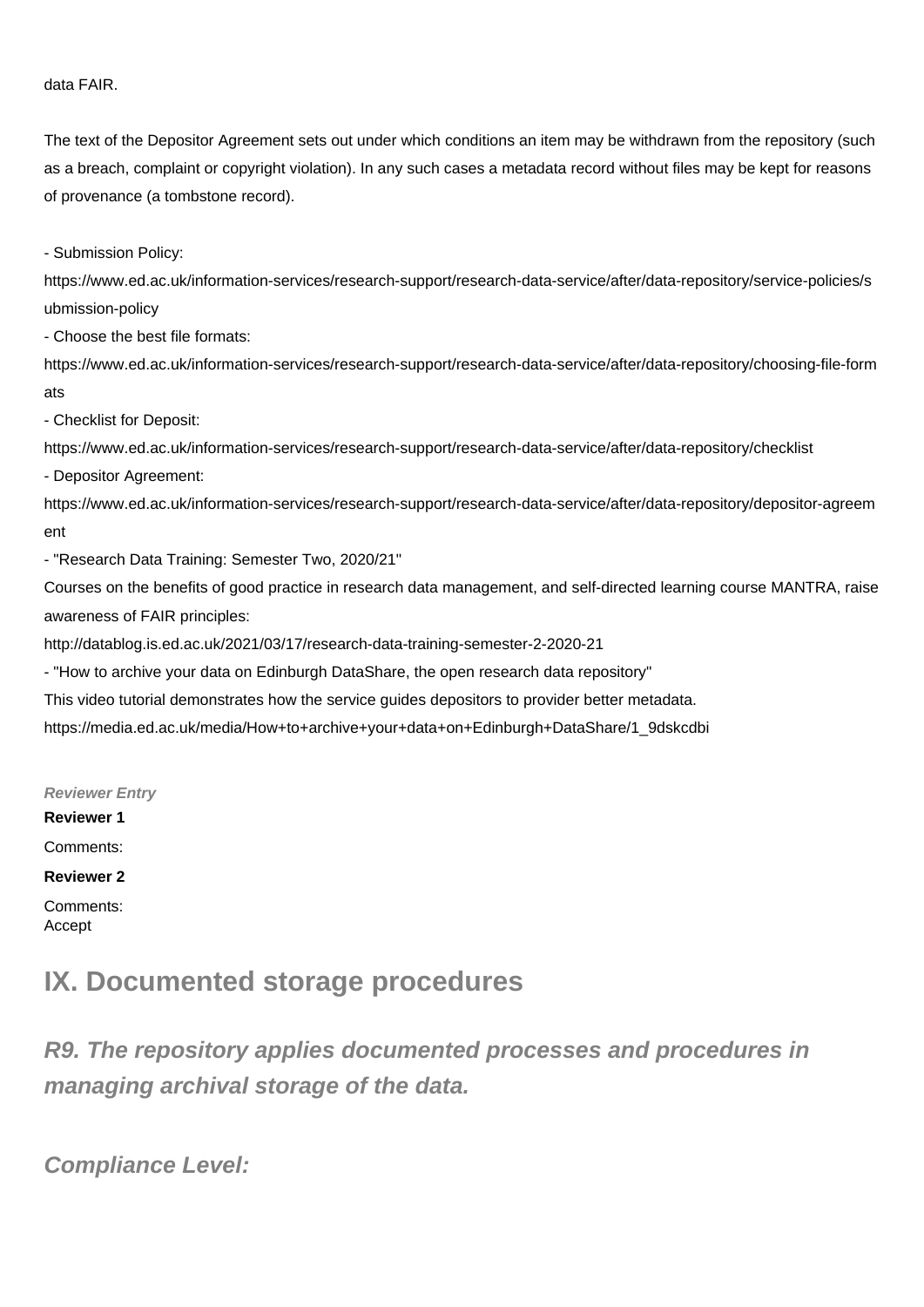4 – The guideline has been fully implemented in the repository

#### **Reviewer Entry**

#### **Reviewer 1**

Comments: 4 – The guideline has been fully implemented in the repository Accept

#### **Reviewer 2**

Comments: 4 – The guideline has been fully implemented in the repository

#### **Response:**

The Research Data Service provides detailed documentation of our processes and procedures in managing the archival storage of the data. For our depositors and end-users, we have clear and thorough, user-facing web pages, quality checked and reviewed annually. For the Research Data Support team and technical team, our wiki pages detail all our procedures and are updated as required by team members. We use an issue tracking system to retain further technical information about DataShare's repository system, associated software and the environment.

Our system can be understood in OAIS terms as follows:

- Our batch import process ingests data in DSpace Simple Archive Format, which can be considered a SIP (Submission Information Package).

- The alternative route, the more popular web submission form, guides the user to provide all the same elements of data and metadata, thus creating a virtual SIP, which curators then examine using the DSpace workflow.

- On approval, the new deposit is stored in DSpace, bitstreams, descriptive metadata and administrative metadata, the same elements as found in an AIP (Archival Information Package).

- Now that the University has a long-term golden copy storage facility, the Edinburgh DataVault, we will carry out an annual export of the repository contents to AIP format for storage in the DataVault, such that a copy will be stored in the cloud, and could be used for disaster recovery. Our tech team is actively working on the export, which is a relatively straightforward DSpace function which exports a METS package. The vault structure has been created and configured. An initial test version (a simplified fileset of our test repository) is already stored in the test instance of the DataVault. - DataShare uses DSpace's authentication tools to provide restricted submission privileges, administered by the Research

Data Support team, such that only users already manually added to the Submitters group of a given Collection by a curator may make a submission to that particular Collection.

- DataShare curators from the Research Data Support team use DSpace's data management tools including batch metadata editing and editing of metadata on individual Items.

- The DataShare web interface makes full use of DSpace's Search Engine Optimization features to ensure our metadata may be harvested, and they are harvested by OAIS-PMH, Google Scholar, Google DataSets and so on.

The Edinburgh DataShare repository contents are backed up to tape daily and database snapshots are available on disk for two days. Database snapshots are also backed up to tape. Daily tape backups are retained for 30 days and a monthly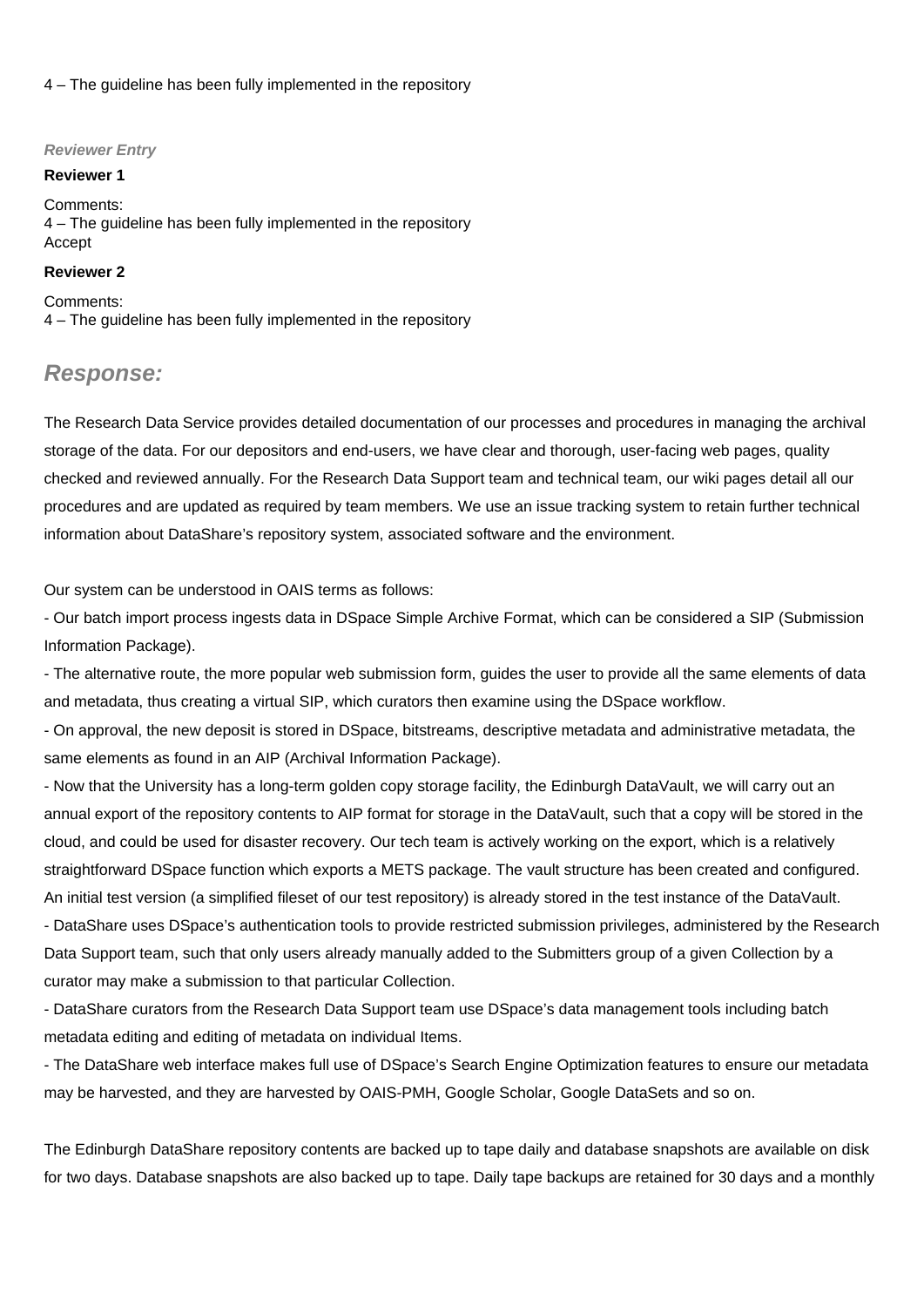archive copy is kept for a year.

Duplicate deposits almost never occur, given the manual deposit and manual curation process.

We store an extra copy of each file external to DSpace in order to allow us to provide a download feature that has capacity to allow downloads of larger files (up to 100 GB). Users access this via the 'Download all' button.

As described in our response to R7, curators follow a standard process for ingesting, checking and approving data consistently. All new members of the curation team undergo detailed training and supervision in the application of this procedure.

- Edinburgh DataVault

<http://www.ed.ac.uk/is/research-support/datavault>

- DataShare user-facing documentation on the University of Edinburgh website includes pages on preparing to deposit data, service policies and the Depositor Agreement, as well as definitions, benefits of depositing, and the nature of a trusted digital repository:

<https://www.ed.ac.uk/information-services/research-support/research-data-service/after/data-repository>

- Further curator procedures (including what annotation to modify when superseding an item, how to manage user permissions and editing items after approval) are documented on the wiki too: <https://www.wiki.ed.ac.uk/display/datashare/Procedures>

- DSpace Simple Archive Format

<https://wiki.lyrasis.org/display/DSDOC6x/Importing+and+Exporting+Items+via+Simple+Archive+Format>

- DSpace export to AIP <https://wiki.lyrasis.org/display/DSDOC6x/AIP+Backup+and+Restore>

**Reviewer Entry Reviewer 1** Comments: **Reviewer 2** Comments: Accept

## **X. Preservation plan**

**R10. The repository assumes responsibility for long-term preservation and manages this function in a planned and documented way.**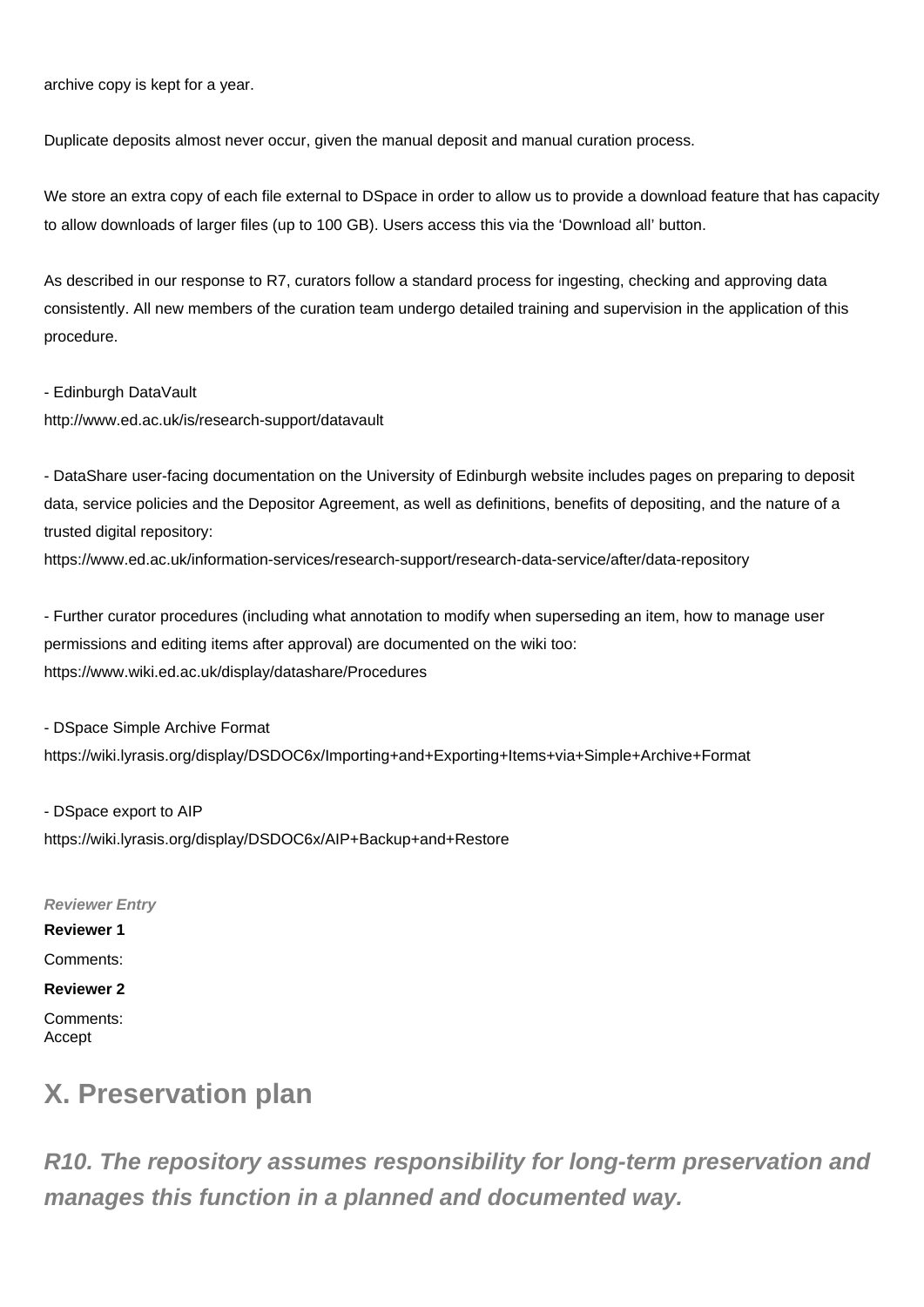## **Compliance Level:**

#### 4 – The guideline has been fully implemented in the repository

#### **Reviewer Entry**

#### **Reviewer 1**

Comments: 4 – The guideline has been fully implemented in the repository Accept.

#### **Reviewer 2**

Comments: 4 – The guideline has been fully implemented in the repository

### **Response:**

Edinburgh DataShare assumes responsibility for preserving and making openly available research data and contextual documentation generated by University researchers in accordance with the Edinburgh DataShare "Preservation policy." The DataShare Preservation policy sets out the responsibilities of the repository including long-term preservation. DataShare undertakes to retain archived data indefinitely. We do not take deposits with defined retention periods.

[https://www.ed.ac.uk/information-services/research-support/research-data-service/after/data-repository/service-policies/pr](https://www.ed.ac.uk/information-services/research-support/research-data-service/after/data-repository/service-policies/preservation-policy) [eservation-policy](https://www.ed.ac.uk/information-services/research-support/research-data-service/after/data-repository/service-policies/preservation-policy)

This policy indicates that "Items will be retained indefinitely", and that the repository will try to ensure continued readability and accessibility of items [\(https://www.ed.ac.uk/information-services/research-support/research-data-service/after/data-re](https://www.ed.ac.uk/information-services/research-support/research-data-service/after/data-re) pository/service-policies/preservation-policy). Repository policies were initially created using the OpenDOAR policy tool ([https://v2.sherpa.ac.uk/opendoar/policytool/\)](https://v2.sherpa.ac.uk/opendoar/policytool/) and have been reviewed each time we have applied for trusted repository certification.

While the policy does not commit us to operating the DataShare service forever, it does commit us to attempt to migrate the content to an appropriate repository if the service needed to shut down in future (exit strategy). DataShare staff contributed to two previous successful whole-repository migrations, one from EDINA's OpenDepot service to an external public repository (Zenodo), and one from EDINA's ShareGeo repository to Edinburgh DataShare (<http://datablog.is.ed.ac.uk/2017/04/18/edinas-sharegeo-open-content-into-datashare/>).

Depositors are encouraged to 'future-proof' their work and choose sustainable file formats, as in the Checklist for Deposit (<https://www.ed.ac.uk/information-services/research-support/research-data-service/after/data-repository/checklist>). We receive deposits in a number of formats as a multi-disciplinary repository, and levels of support for types of file formats are documented on our web pages as "Choose the best file formats" [\(https://www.ed.ac.uk/information-services/research-sup](https://www.ed.ac.uk/information-services/research-sup) port/research-data-service/after/data-repository/choosing-file-formats). Users only rarely make deposits of files in bulk, so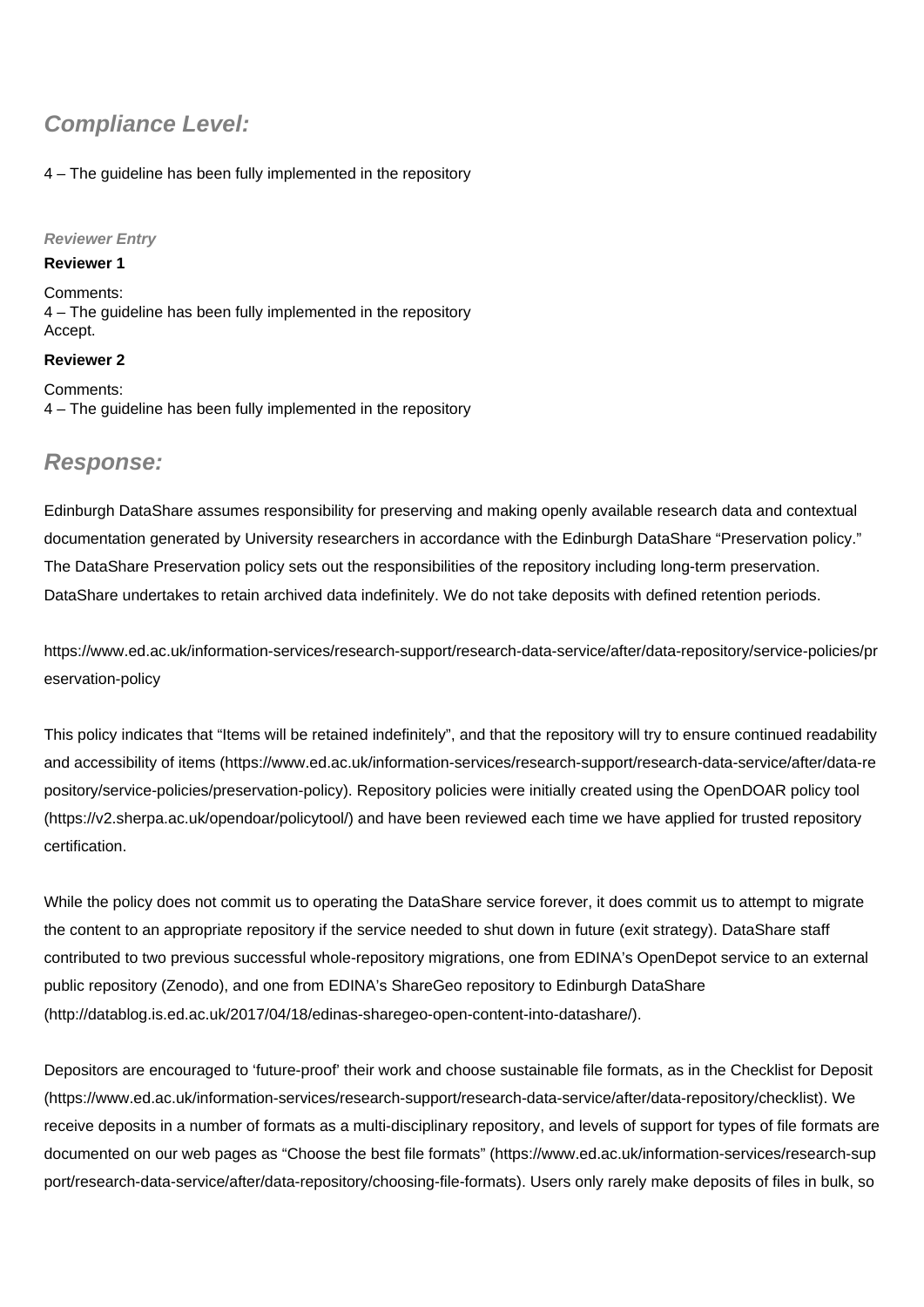we don't have a fully automated process. Curators ensure file formats are accessible and sustainable where practically feasible (preferably open source or international standard formats) ie in the vast majority of deposits: <https://www.wiki.ed.ac.uk/display/datashare/Procedure%3A+New+File+Formats+in+DataShare+Submissions>

The Depositor Agreement sets out the responsibilities of the submitter and grants permission to the repository to take such steps as may be necessary for the preservation of the data, metadata and documentation: [https://www.ed.ac.uk/information-services/research-support/research-data-service/after/data-repository/depositor-agreem](https://www.ed.ac.uk/information-services/research-support/research-data-service/after/data-repository/depositor-agreement) [ent](https://www.ed.ac.uk/information-services/research-support/research-data-service/after/data-repository/depositor-agreement)

DataShare is doing high-level preservation. The approach is risk-based. Our Checklist for Depositors sets out how depositors should evaluate the significant properties of their data and address them, by structuring the data, and producing documentation to aid navigation and access, and selecting sustainable file formats appropriate to what their data does, to ensure long-term accessibility and sustainability of their files so they will choose a format that preserves the significant properties. In addition our curators contribute to the sustainability of the files by meticulously checking and documenting file formats in new submissions, in case our users have not had the time to follow our advice. See our file formats registry and procedure for new file formats below. We gather information about software dependencies such as whether the files have been compressed. The team discusses and reaches a joint decision on whether new formats are classed as 'supported' ie recommended (the more sustainable formats), merely 'known' ie acceptable or whether we advise they be converted to a more sustainable format. We also consult Library of Congress, PRONOM and so on, taking into account whether the format is a community standard and whether it is open source, whether it is plain text, in other words the significant properties. This collected information is recorded in DataShare's integrated file format registry (part of the DSpace system) and the wiki and used to keep our page on choosing the best file formats up-to-date. On that page we advise users on which formats should be avoided and which are best converted. Thus we do not rely merely on the extension to identify the file. In fact our registry allows us to distinguish more than one format with identical extensions, for example '.dat' and '.raw' are documented as matching more than one format in the wiki copy of the file format registry.

We also manually open the files of every deposit to ensure it can be opened and used, in effect this is another way that we check the significant properties and carry out our own validation. In a small minority of cases we won't open the files if expensive proprietary software unavailable to use would be needed. In the case of submissions containing hundreds of files, we will open a representative sample of files, since it would not be proportionate to the level of risk to spend the time to open every single one. In our risk-based approach, it makes sense to rely to a certain extent on the researcher to deposit a file that works and is high quality. But in future we plan to implement a digital preservation solution that automates most of these checks.

The RDS team has agreed with colleagues from across the Library and University Collections division on a plan both for short-term and longer-term steps to protect the integrity of our data. The plan is recorded in our wiki:

Digital preservation and DataShare

<https://www.wiki.ed.ac.uk/display/datashare/Digital+Preservation+and+DataShare>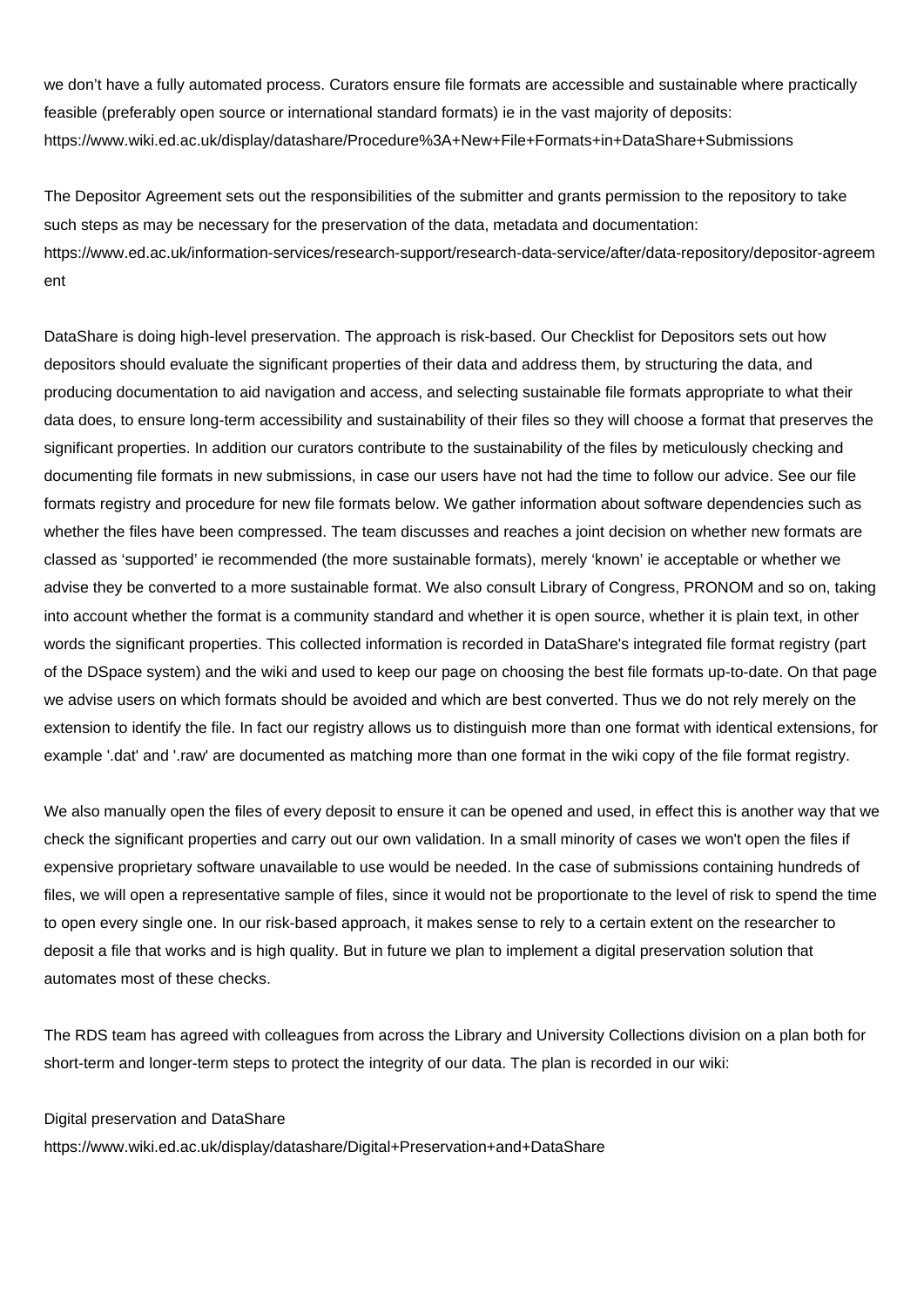#### ## Short-term: migration of priority file formats ##

We have identified a list of file formats we consider at greater risk of becoming inaccessible, and which should be migrated to new versions or more sustainable formats. These were identified based on expertise within the RDS team, including the results of the investigations we carry out when evaluating novel file formats submitted to the repository, as documented in our file format registry. We have also drawn on resources such as the Library of Congress Recommended Formats and PRONOM. In 2020 we identified and compiled a list of two hundred and fifty files requiring migration including RAR archives and old Microsoft Office formats. The Research Data Support team has manually migrated these files to the new versions of the formats, or in some cases new formats (using MS Office and 7-zip), and added the bitstreams manually to the Items in DSpace. In all cases, we stored the details of the curator's actions, and the choice of new format, in a publicly accessible text file added to the Item (a minimal equivalent, analogous to the METS file that automated systems would produce). The team informally describes this process as 'artisanal digital preservation'.

We do not currently deal with AIPs in bulk, but the files and metadata we store are equivalent to AIPs. Only a handful of data (seventeen datasets) are more than ten years old, so the vast majority of our datasets (approximately two thousand nine hundred) are not old enough for the risk to be significant enough for the data to be done in bulk. We have a great diversity of content, so migration in bulk is not appropriate.

EXAMPLE: dataset where one file has been migrated, and the new file added alongside the original, and the preservation action has been documented:

Robertson, Neil. (2016). High Absorption Coefficient Cyclopentadithiophene Donor-free Dyes For Liquid and Solid-state dye-sensitized Solar Cells, [dataset]. University of Edinburgh. School of Chemistry. <https://doi.org/10.7488/ds/1410>

EXAMPLE: Deposit where many files were migrated, all documented also in the preservation action text file as part of the deposit 'DataShare\_curator\_preservation\_action.txt':

Gibson, Lorna; Paul, Laura; Sudlow, Cathie LM. (2017). Potentially serious incidental findings on brain and body magnetic resonance imaging conducted among apparently healthy adults: a systematic review and meta-analysis, [dataset]. <https://doi.org/10.7488/ds/2100>

EXAMPLE: Deposit originally containing seven files, just one was in a format identified on our list as needing migrated, and this was added:

Remijsen, Bert; Impey, Angela; Ajuet Deng, Elizabeth Achol; Deng Yak, Simon Yak; Ayuel Ring, Peter Malek; Penn de Ngong, John; Reid, Tatiana; Ladd, D. Robert; Meyerhoff, Miriam. (2012). Manyang Deng, 2009-2012 [sound]. University of Edinburgh. School of Philosophy, Psychology and Language Sciences. <https://doi.org/10.7488/ds/134>

## PRESERVATION PLANNING - Longer-term plan: more robust file format identification, and potential automation ## For the preservation of our data beyond 2021, and into the long-term, we plan to do the following:

- Carry out at least a biennial survey of our data evaluated against both our own extensive DataShare file format registry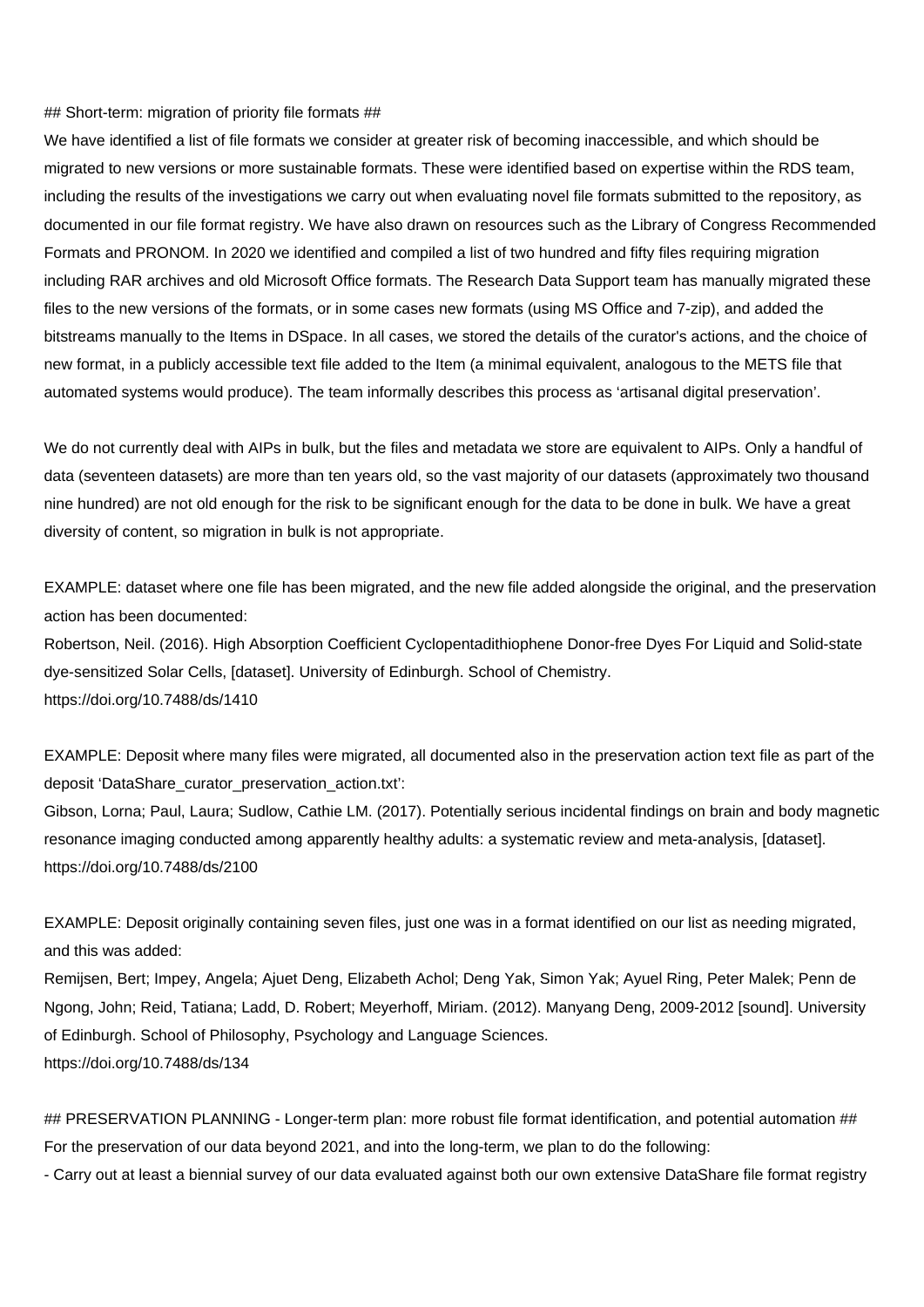and the PRONOM file format database. We will use an automated system such as DROID or Archivematica to produce a report to identify any Items in DSpace containing file formats that we decide should be migrated.

- We will work with colleagues from the University's Digital Library team and Centre for Research Collections who have considerable expertise in DROID and Archivematica. Colleagues are currently working on integrating Archivematica into workflows for other systems run by other teams. Integration with DataShare would be consistent with the license held for the software. We will build on that work. We aim to integrate Archivematica with DataShare, so that we may automate both the identification of file formats (not just at Item level in DSpace, but also files contained within compression archives such as zip) and the normalisation of files.

Library and University Collections is currently developing an overarching digital preservation policy, led by the recently appointed Digital Archivist. A harmonised policy on recommended file formats is in development within a Digital Preservation Working Group which members of our team both chair and are represented upon. When this policy is approved, we will ensure DataShare submissions are checked and manually normalised accordingly. We will also from that point forward apply the policy in our subsequent biennial survey and migration work.

Checklist for deposit [advice to depositors] <https://www.ed.ac.uk/information-services/research-support/research-data-service/after/data-repository/checklist>

Choose the best file formats [advice to depositors] [https://www.ed.ac.uk/information-services/research-support/research-data-service/after/data-repository/choosing-file-form](https://www.ed.ac.uk/information-services/research-support/research-data-service/after/data-repository/choosing-file-formats) [ats](https://www.ed.ac.uk/information-services/research-support/research-data-service/after/data-repository/choosing-file-formats)

Checklist: Checking a new Item Submission to DataShare - datashare - Wiki Service [See point 3 " Are the file formats Supported?"]

<https://www.wiki.ed.ac.uk/display/datashare/Checklist%3A+Checking+a+new+Item+Submission+to+DataShare>

A separate procedure is in place if the evaluation of the submission discovers a file format not previously archived with us: Procedure: New File Formats in DataShare Submissions - datashare - Wiki Service <https://www.wiki.ed.ac.uk/display/datashare/Procedure%3A+New+File+Formats+in+DataShare+Submissions>

Wiki page: File Format Registry (to allow us to search for filename extensions, we keep a copy of the content of our DSpace file format registry, manually compiled, on our wiki): <https://www.wiki.ed.ac.uk/display/datashare/File+format+registry>

#### **Reviewer Entry**

#### **Reviewer 1**

#### Comments:

The new evidence makes the process much clearer and proves a structured approach on preservation planning. Planned activities to improve and automate the process and use Archivematica as a digital preservation system are convincing. You may consider file format validation (if applicable) in your longer-term plan, which isn't mentioned there yet.

#### **Reviewer 2**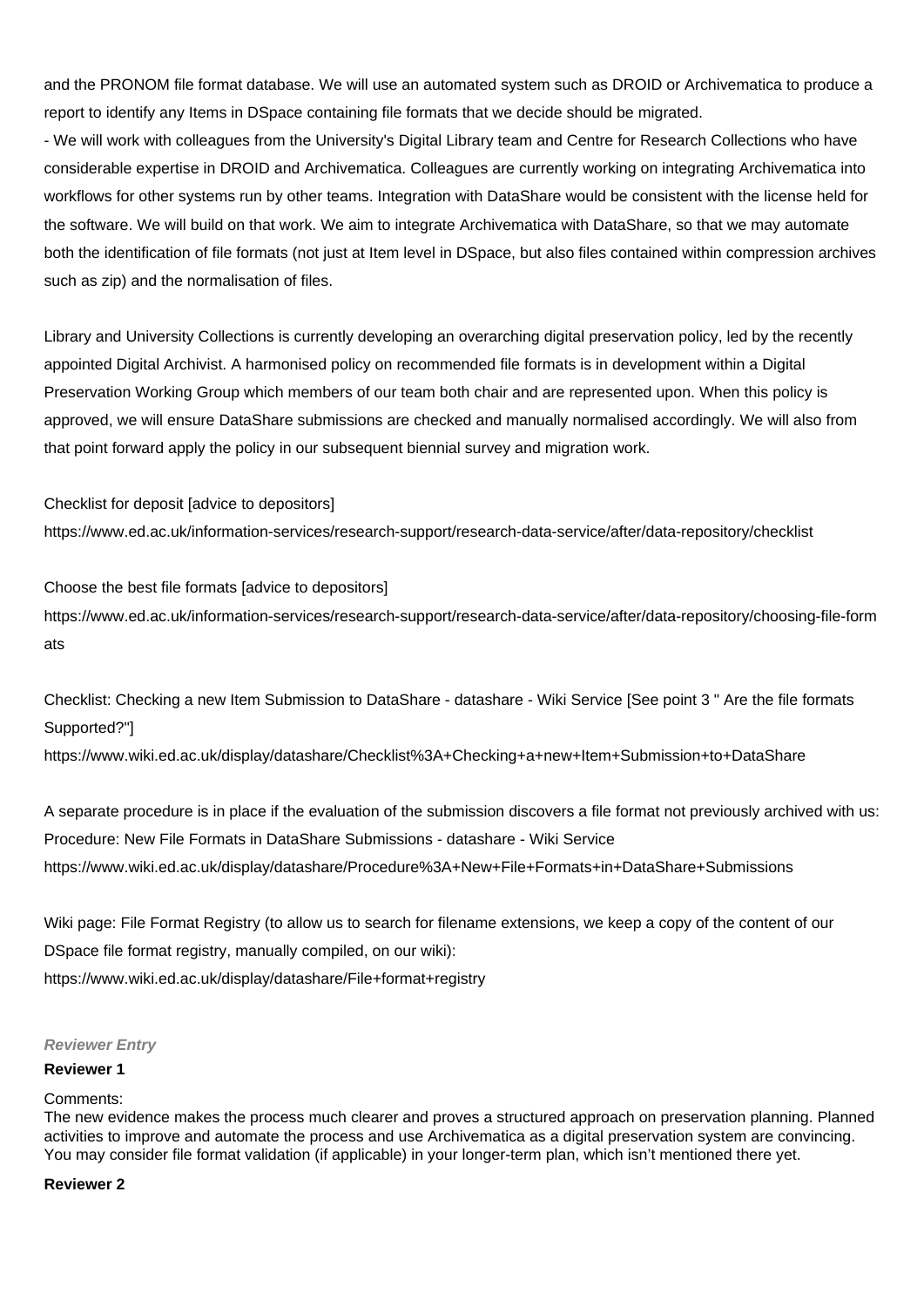Comments: Accept

## **XI. Data quality**

**R11. The repository has appropriate expertise to address technical data and metadata quality and ensures that sufficient information is available for end users to make quality-related evaluations.**

## **Compliance Level:**

4 – The guideline has been fully implemented in the repository

#### **Reviewer Entry**

#### **Reviewer 1**

Comments: 4 – The guideline has been fully implemented in the repository Accept

#### **Reviewer 2**

Comments: 4 – The guideline has been fully implemented in the repository

### **Response:**

Approach – The Research Data Support team applies standards to data and metadata quality commensurate with a FAIR-conformant repository. We encourage and facilitate the inclusion of high quality and thorough metadata and documentation with deposits. We aim to obtain sufficient metadata and documentation to permit reuse of the data by peers unfamiliar with the data. At a minimum, we require at least one human-readable documentation file to explain the dataset/data item. (See our definition of dataset,<https://www.ed.ac.uk/information-services/research-support/research-dat> a-service/after/data-repository/definitions). Quality control – The DataShare submission form automatically ensures that submitters provide at least a minimal set of mandatory metadata describing the data, and optional fields allow for a rich set of metadata values to be captured. The PDF document, Edinburgh DataShare User's Guide, shows the fields that are required and optional:

<https://www.ed.ac.uk/information-services/research-support/research-data-service/after/data-repository>(link from bottom of page ).

Every dataset submitted to DataShare is checked by a curator from the Research Data Support team to check the documentation and metadata provide enough information at least to allow another researcher from the same field to re-use the data. As a general rule this means deposits should have a dataset description providing an overview of the data, if there is not yet an associated publication, and usually a readme.txt file containing information about the files and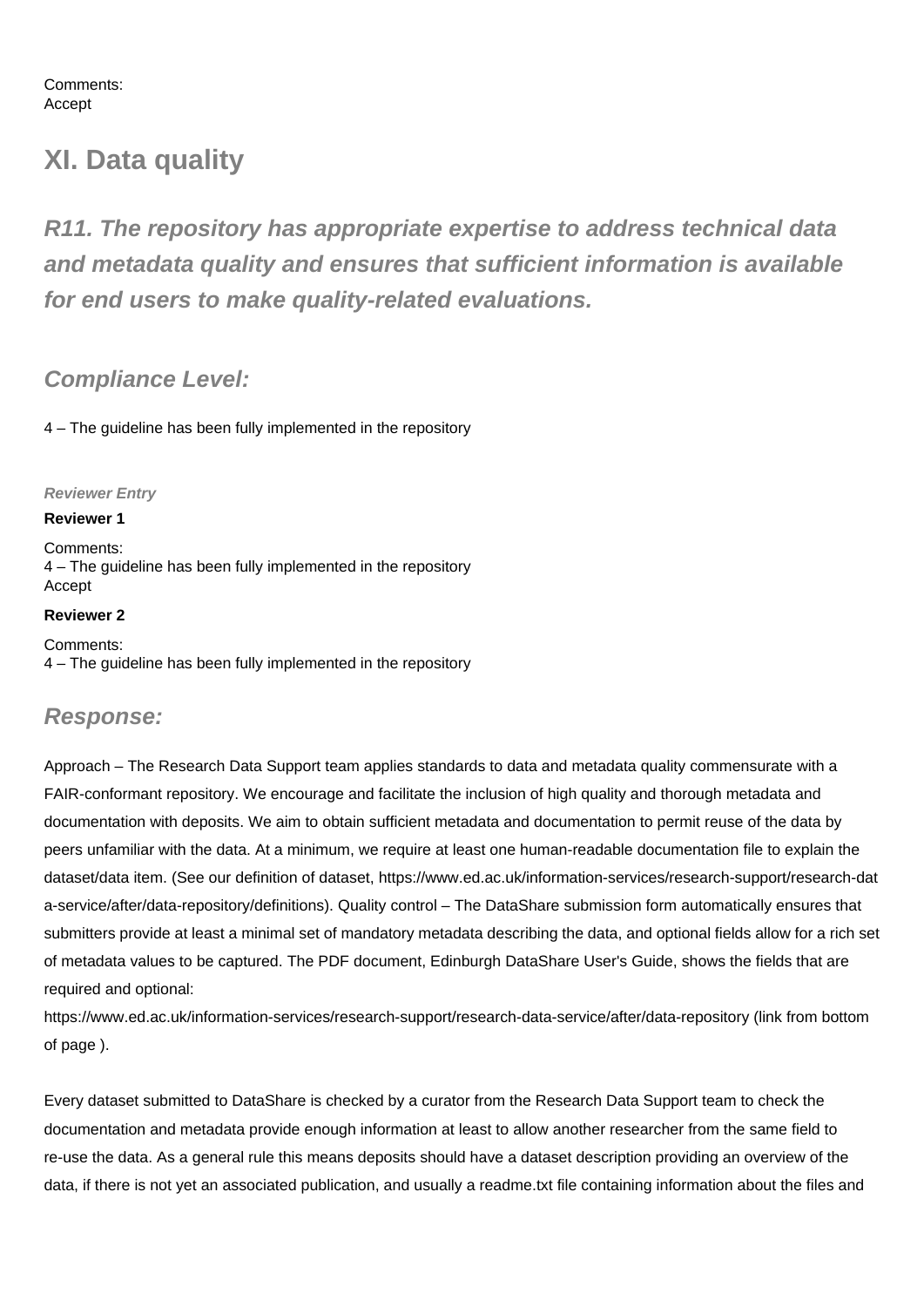their contents, and how they relate to each other. Curators encourage submitters to aim to provide sufficient documentation for potential users from beyond their own research community, time permitting. The curation team has a high level of expertise in a variety of research fields, as well as in-depth knowledge of research data management, allowing us to make an informed evaluation of the quality of metadata and documentation on the dataset submissions we receive from the very wide variety of disciplines practised at the University of Edinburgh. Only items with accompanying documentation are approved for ingest into the repository. On the frequent occasions where the initial submission falls short of the optimal level of metadata or documentation, or where some information appears to be inconsistent or potentially confusing, the curator will enter into a dialogue with the submitter, through our service desk call management system, to encourage them to provide rich metadata and documentation. In the rare event the submitter is unresponsive, curators will apply the minimum standards, but without sufficient information for re-use, we will reject the submission. In the vast majority of cases, submitters are happy to provide further documentation, and their deposit is then approved.

Citations of associated publications are treated as an important component of the metadata. In the many cases where the data support a manuscript that is still in submission, a note to this effect is included. Where a journal publication occurs after approval, and if the depositor fails to send us the details, curators often make use of the University's CRIS and the associated web portal, to find and link journal publications to our datasets. When a valid URI is included in the IsReferencedBy field, DataShare has a special feature that adds a hyperlink to the deposit landing page (summary view) for the convenience of users. We sometimes tweet our congratulations and links when a depositor's manuscript is finally published.

Expertise relating to the data item resides with the depositor but repository staff will endeavour to assist users with any queries they may have about utilising the data including putting them in touch with data creators themselves. There is a prominent link to the team's contact details on the website banner on all pages. Email queries are routed to the University call management system where calls are managed and tracked. New members of the team undergo detailed training and practice exercises to make sure they know and understand the standards to be applied.

User feedback – Should a user have difficulty reusing data, for example because of a missing file, the contact details of the Research Data Support team are available through the Contact button.

The DataShare homepage has a prominent link to this page "How to deposit" which tells submitters to include documentation and that they should complete as many metadata fields as possible: <https://www.ed.ac.uk/information-services/research-support/research-data-service/after/data-repository/how-to-deposit>

Our "Checklist for deposit" sets out how users should meet our standards by labelling files clearly (Step 3 – Prepare your data) and by providing documentation (Step 4 – Prepare your documentation): <https://www.ed.ac.uk/information-services/research-support/research-data-service/after/data-repository/checklist>

Our curators' checklist sets out how we check data and metadata quality including point 5 (Are the files corrupted?), point 6 (Is the metadata sufficient? Lists six points to look at), point 10 (Is there enough documentation?): "Checklist: Checking a new Item submission to DataShare"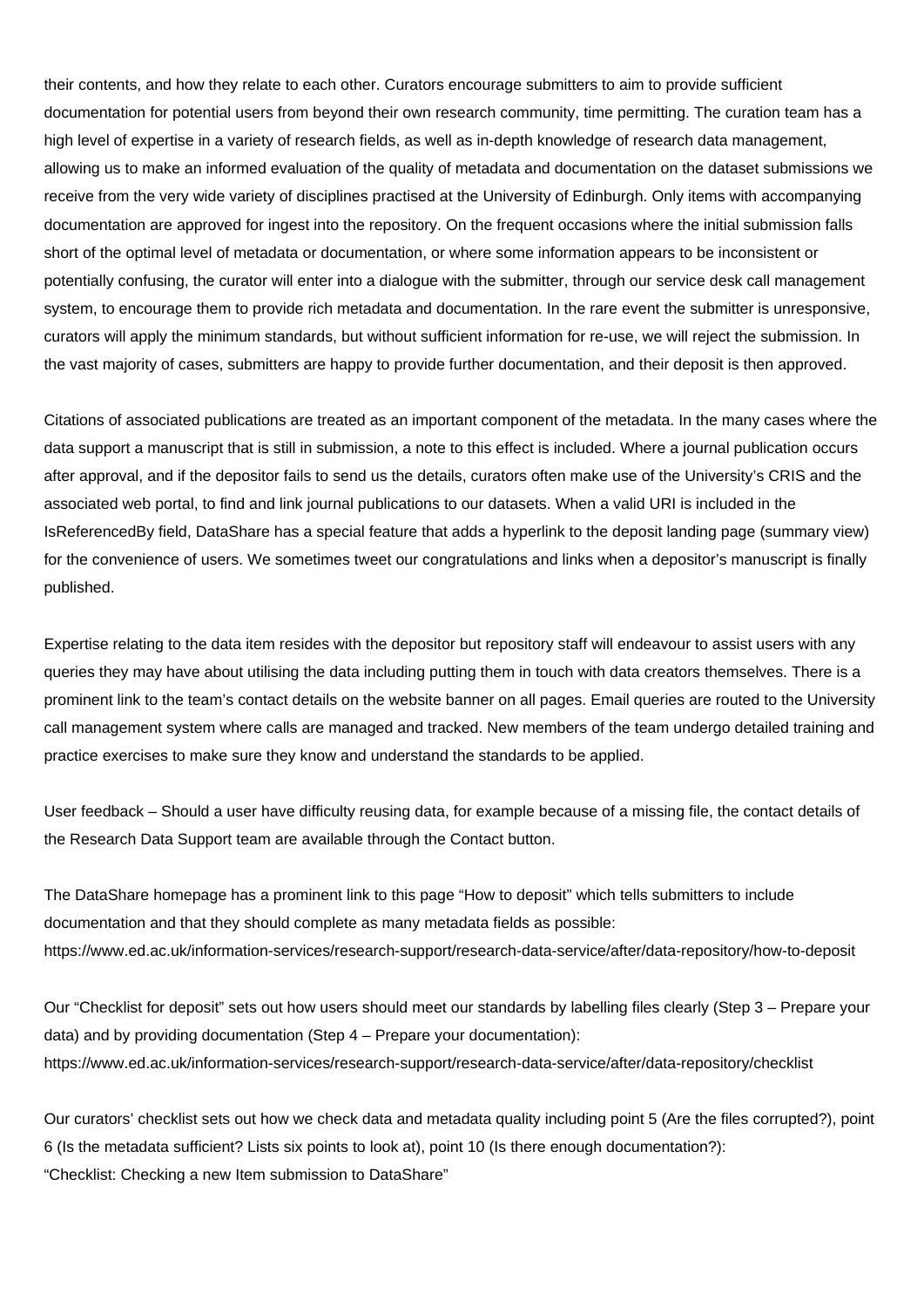<https://www.wiki.ed.ac.uk/display/datashare/Checklist%3A+Checking+a+new+Item+Submission+to+DataShare>

- Metadata Schema

<https://www.wiki.ed.ac.uk/display/datashare/Current+metadata+schema>

**Reviewer Entry Reviewer 1** Comments: **Reviewer 2** Comments: Accept

## **XII. Workflows**

## **R12. Archiving takes place according to defined workflows from ingest to dissemination.**

## **Compliance Level:**

4 – The guideline has been fully implemented in the repository

**Reviewer Entry**

#### **Reviewer 1**

Comments: 4 – The guideline has been fully implemented in the repository Accept

#### **Reviewer 2**

Comments: 4 – The guideline has been fully implemented in the repository

### **Response:**

The Research Data Service provides training on research data management across the university, through which we help users to see their research data management activities as part of a research data lifecycle. Archiving and sharing data is presented as an integral part of that lifecycle, and the DataShare open access data repository is promoted as a supported tool allowing our researchers to achieve good practice in RDM through FAIR sharing.

Accordingly, the home page of the Research Data Service guides users to appropriate services through a lifecycle approach: "Before you begin", "Research in progress", "Approaching completion" (<http://www.ed.ac.uk/is/research-data-service>).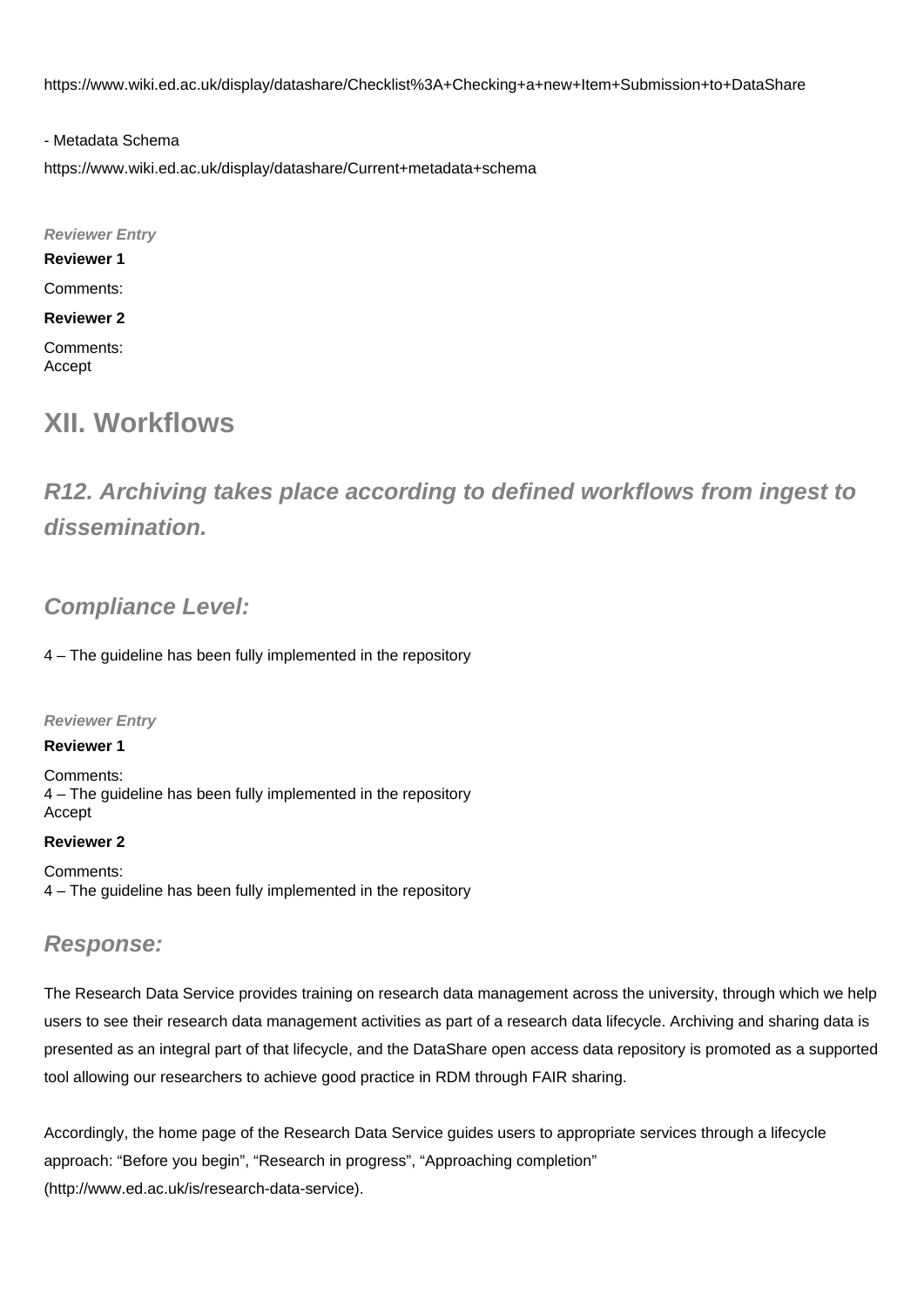DataShare's workflow is encapsulated on the repository homepage:

"Edinburgh University researchers who have produced research data associated with an existing or forthcoming publication, or which has potential use for other researchers, are invited to upload their dataset for sharing and safekeeping. A persistent identifier and suggested citation will be provided." <https://datashare.is.ed.ac.uk>

The explicit workflows of Edinburgh DataShare are associated with the end of the data lifecycle, and include secure long-term preservation and the sharing and discovery of data assets. The workflow is described in our web pages, which make clear that submitters may provide their data, metadata and documentation to the repository, for ingest, sharing and preservation. See below 'Checklist for deposit' which guides the depositor through steps they should carry out before submission to ensure the structure, format and so on of their deposit are optimal for accessibility and reusability.

When data are submitted to the repository, the preservation workflow starts. The first step is the ingest of data assets. Depositors are prompted to follow the steps in our 'How to deposit' page, with links to further information in the 'Checklist for deposit' and the 'Edinburgh DataShare User Guide'. Moderation of the deposit follows a workflow of its own, implemented by the curators. See below the link to this procedure on the DataShare wiki "Checking a new item submission". All procedures are documented on the DataShare wiki, and these include creating and moving collections, adding users to groups, editing items following a user's submission, bulk metadata editing (for large deposits submitted in batch mode), superseding an item, and withdrawing an item (tombstoning a record). In some cases a dialogue is opened with the depositor to suggest and agree appropriate changes to a deposited item before accepting into the repository.

Depositors receive a standard automated email when their deposit is ingested, confirming that their submission has been approved and archived, and providing them with a reminder of the Depositor Agreement and a link to it, and with contact details for the Research Data Support team. An automated email is also sent to remind the depositor when their embargo is about to expire. The text of these messages is kept in the team's GitLab repository so that any changes to these depositor communications are managed by the team and documented.

Once ingestion of data is final, the dataset is assigned a persistent identifier with an accompanying optional licence and a suggested citation. DSpace is optimised for discovery by search engines and Google Scholar and is OAI-PMH compliant allowing harvesting by aggregation services including IRUS-UK and Clarivate's Web of Science Data Citation Index.

In terms of archival data transformation, we are carrying out short and long-term work to systematically ensure the longer-term accessibility of our data. Please see response 10 for our current and future activities on this point.

The University's RDM Roadmap process, our Steering Group and our Communications Plan (internal document) all provide for consultation with appropriate stakeholders for change management around any of these workflows.

#### - How to deposit

<https://www.ed.ac.uk/information-services/research-support/research-data-service/after/data-repository/how-to-deposit>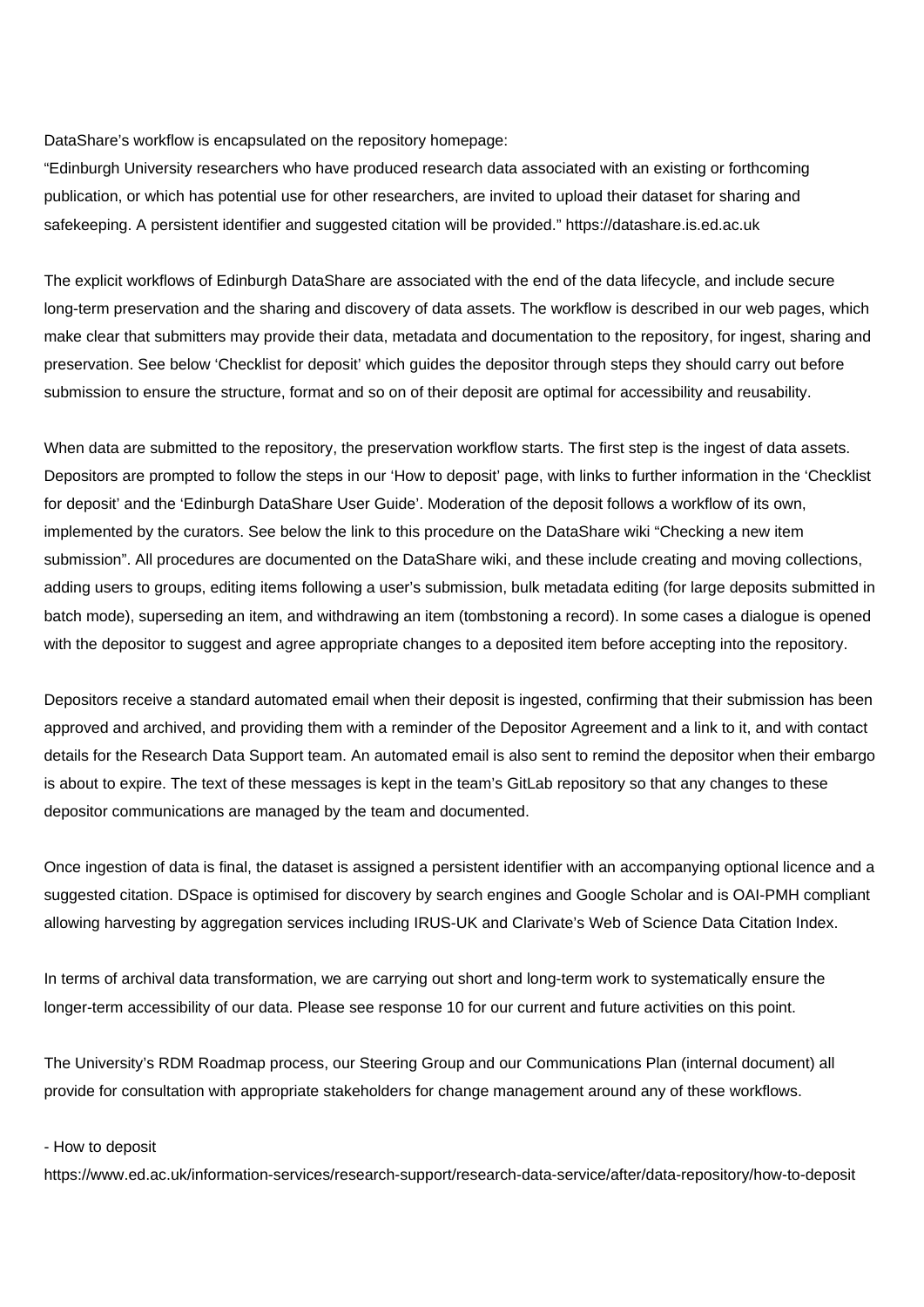- Checklist for deposit (aimed at depositors)

<https://www.ed.ac.uk/information-services/research-support/research-data-service/after/data-repository/checklist>

- Submission policy

[https://www.ed.ac.uk/information-services/research-support/research-data-service/after/data-repository/service-policies/s](https://www.ed.ac.uk/information-services/research-support/research-data-service/after/data-repository/service-policies/submission-policy) [ubmission-policy](https://www.ed.ac.uk/information-services/research-support/research-data-service/after/data-repository/service-policies/submission-policy)

- Checklist: Checking a new Item Submission to DataShare (aimed at curators) <https://www.wiki.ed.ac.uk/display/datashare/Checklist%3A+Checking+a+new+Item+Submission+to+DataShare>

- DataShare Procedures <https://www.wiki.ed.ac.uk/display/datashare/Procedures>

- Automated emails <https://www.wiki.ed.ac.uk/display/datashare/Automated+Emails>

- Digital preservation and DataShare <https://www.wiki.ed.ac.uk/display/datashare/Digital+Preservation+and+DataShare>

**Reviewer Entry Reviewer 1** Comments: **Reviewer 2** Comments: Accept

## **XIII. Data discovery and identification**

**R13. The repository enables users to discover the data and refer to them in a persistent way through proper citation.**

## **Compliance Level:**

4 – The guideline has been fully implemented in the repository

**Reviewer Entry**

**Reviewer 1**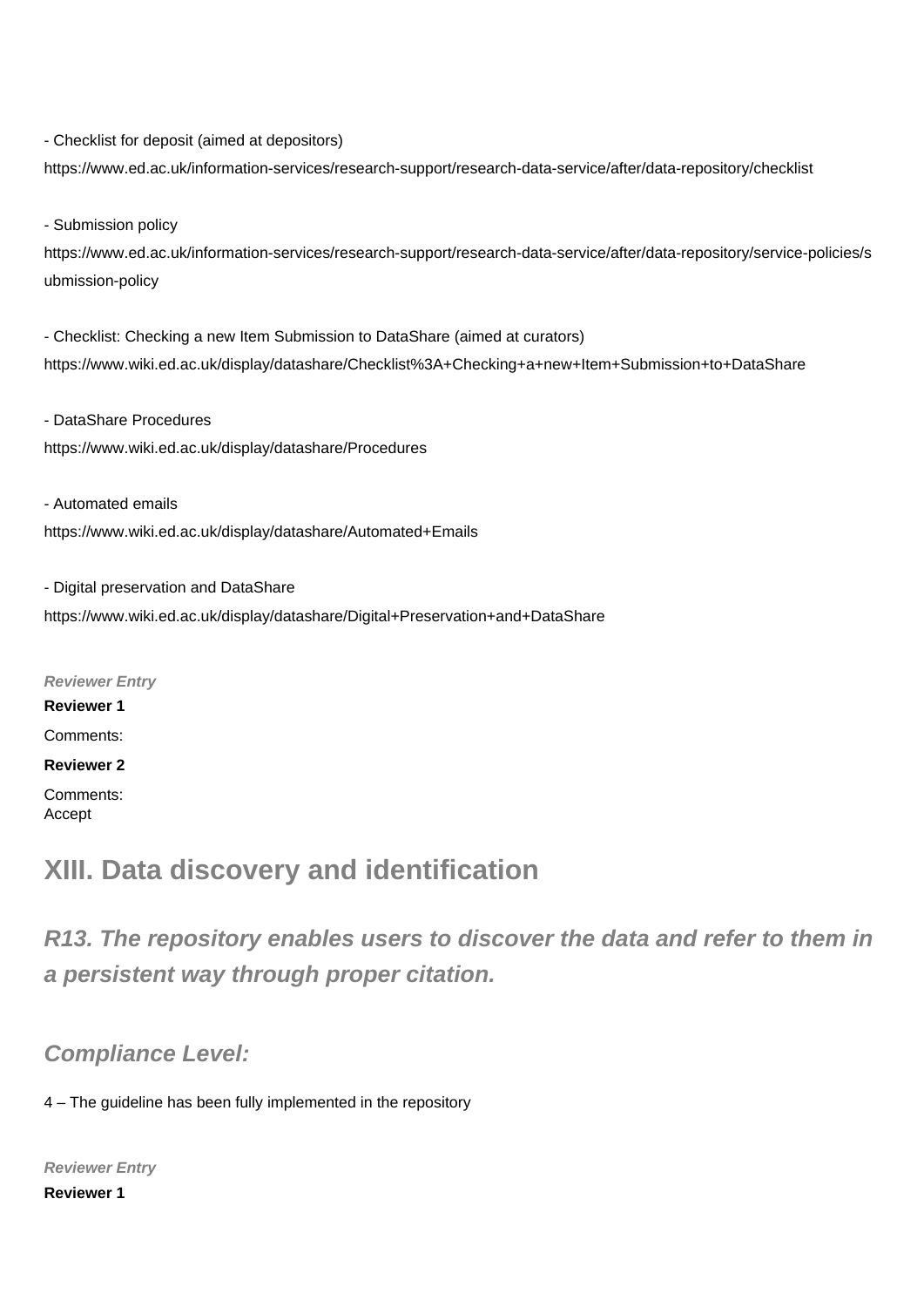Comments: 4 – The guideline has been fully implemented in the repository Accept

#### **Reviewer 2**

Comments: 4 – The guideline has been fully implemented in the repository

### **Response:**

The repository makes the data highly discoverable, contributing to the robustness and integrity of our scholarly record and to the 'FAIRness' of the data item, through the following means:

- The metadata schema includes discovery metadata including keywords, subject classification, spatial and temporal coverage.

- The metadata schema is based on the Dublin Core Metadata Initiative (DCMI) international standard and meets the minimum requirements of the DataCite international standard.

- The metadata may be searched using DataShare's search box.

- Faceted browsing is available and tailored to every page of the repository, allowing end-users to discover subsets of data by browsing Data Creator, keywords, spatial coverage, funder, year of accession and data type eg 'image'.

- The repository complies with the OAI-PMH protocol to enable the indexing and harvesting of the metadata and the online dissemination of data records. The repository is tuned to be highly discoverable in both Google Scholar and Google Dataset Search. Technical steps have been taken to remove all possible barriers (known to us) to allowing DataShare deposits to become findable in Google Dataset Search. Namely, the technical support team has tagged all our Items with the relevant schema.org so that Google may harvest the Items. New deposits will also be automatically tagged in the same way.

- As a result of our DOI minting, all our datasets are listed on DataCite Search:

<https://search.datacite.org>

- Curators support depositors to create richer metadata.

- Curators transfer metadata to the University's CRIS through a semi-automated process, to link the data to profiles of the data creators, projects and papers, to enable discovery and integration.

The repository mints a DataCite DOI persistent identifier for each data item or dataset, as well as providing handle persistent identifiers for each dataset and collection. The repository provides an example data citation on the landing page (summary view) of each dataset. This data citation is generated automatically by the repository and includes the data creators' names, dataset title, year of accession and the DOI persistent identifier.

The repository is listed in the Directory of Open Access Repositories (OpenDOAR), the Registry of Open Access Repositories (ROAR) and in the Registry of Research Data Repositories (re3data).

#### - Metadata schema

<https://www.wiki.ed.ac.uk/display/datashare/Current+metadata+schema>

- The metadata is added to the University of Edinburgh's CRIS, the contents of which are publicly available online (search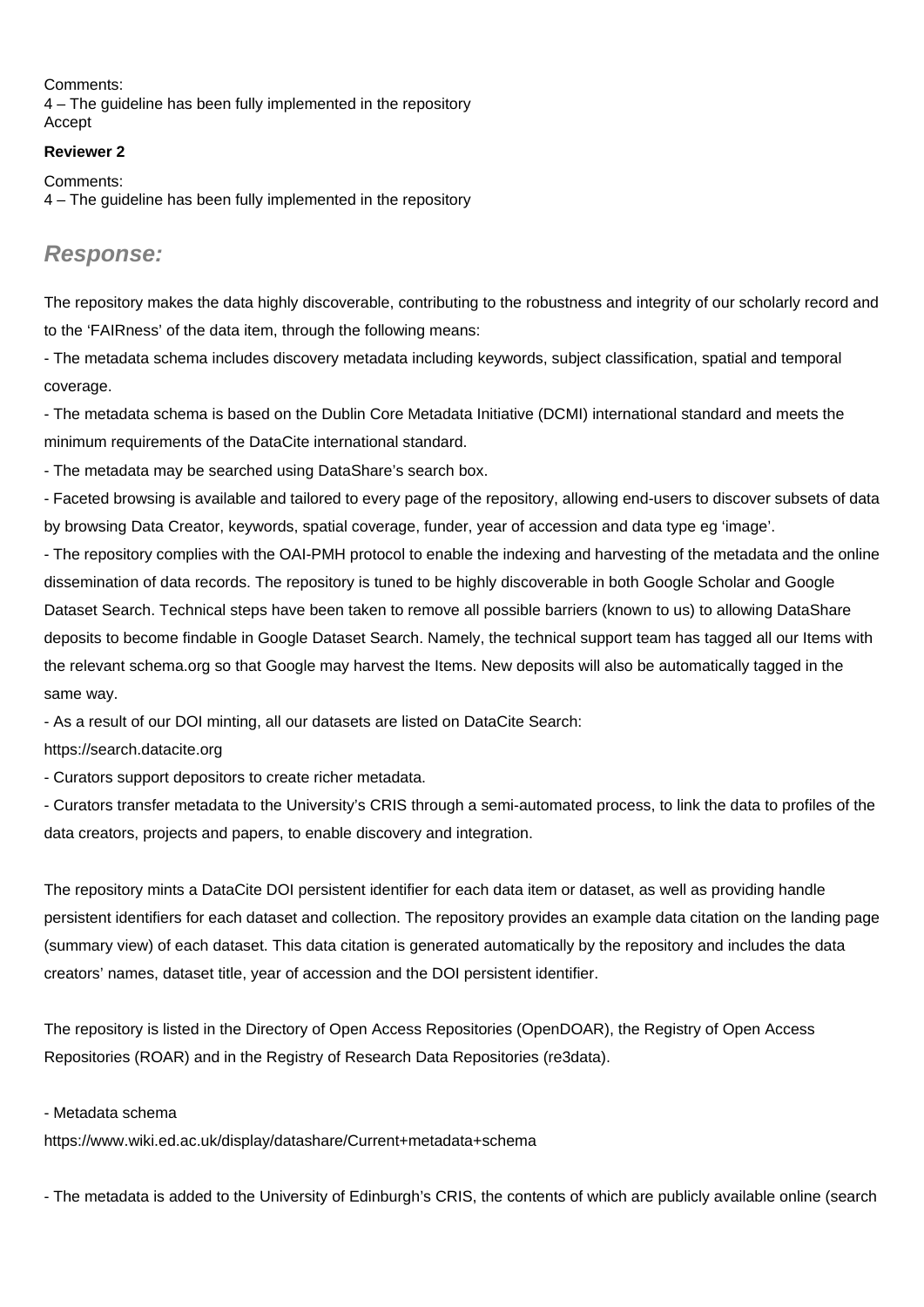for 'datashare'): <https://www.research.ed.ac.uk>

- DataCite search – datasets with DOIs from the University of Edinburgh (10.7488) <https://search.datacite.org/repositories/bl.ed>

- Edinburgh DataShare listing on re3data <https://www.re3data.org/repository/r3d100000047>

- Edinburgh DataShare listing on OpenDOAR <http://v2.sherpa.ac.uk/id/repository/1176>

- Edinburgh DataShare listing on ROAR <http://roar.eprints.org/3007>

**Reviewer Entry Reviewer 1**

Comments:

**Reviewer 2**

Comments: Accept

## **XIV. Data reuse**

**R14. The repository enables reuse of the data over time, ensuring that appropriate metadata are available to support the understanding and use of the data.**

**Compliance Level:**

4 – The guideline has been fully implemented in the repository

**Reviewer Entry**

#### **Reviewer 1**

Comments: 4 – The guideline has been fully implemented in the repository Accept

#### **Reviewer 2**

Comments: 4 – The guideline has been fully implemented in the repository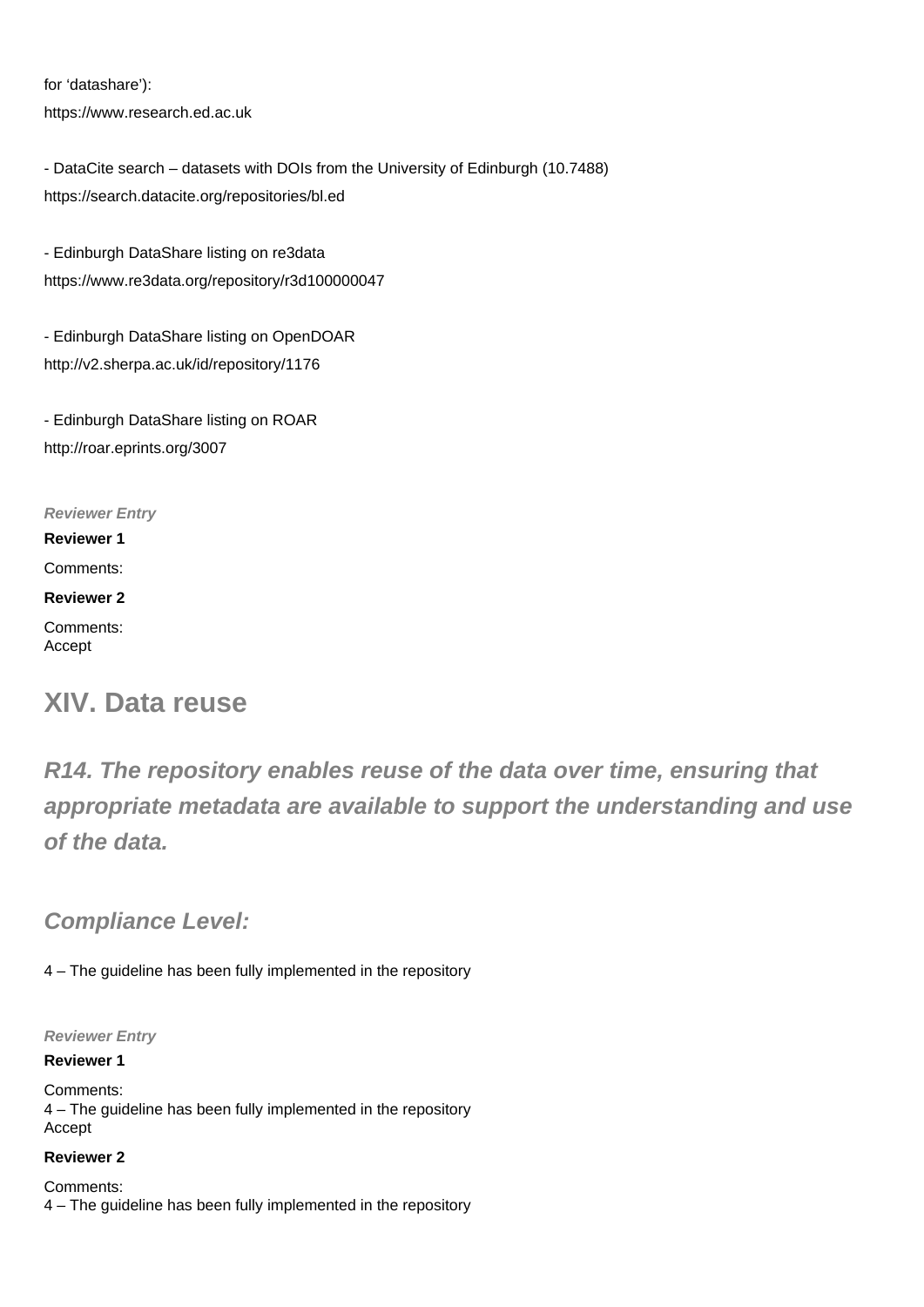### **Response:**

#### # Overview #

Edinburgh DataShare is a discipline-agnostic data repository. Depositors are encouraged to make their data FAIR through inclusion of adequate documentation and by selecting appropriate file formats that maximise the long-term accessibility and sustainability of their data. We communicate with depositors through information provided on our web pages, training, and through dialogue arising directly from the curation workflow. Our Checklist for Depositors sets out how depositors should evaluate the significant properties of their data and address them, by structuring the data, and producing documentation to aid navigation and access, and selecting sustainable file formats appropriate to what their data does, and the standards agreed by their research community, to ensure long-term accessibility and sustainability of their files so they will choose a format that preserves the significant properties.

# Curator actions to enable reuse of the data over time #

Each individual deposit undergoes hands-on curation by a trained member of the Research Data Support team. We check the dataset is understandable and interoperable for different operating systems etc.

We maintain a detailed file format registry. While our DSpace repository categorises formats as 'Supported', 'Known' or 'Unknown', we have found it more useful for the purposes of communicating with users to classify formats as: those we recommend; those we consider acceptable; and those we ask users to convert to something more sustainable. The research and evaluation process by which we arrive at that classification is documented on our wiki:

Procedure: New file formats

<https://www.wiki.ed.ac.uk/display/datashare/Procedure%3A+New+File+Formats+in+DataShare+Submissions>

Curators have access to detailed notes on our wiki to help them:

- Identify novel formats;

- Work together as a team to evaluate formats, using external sources of expertise (PRONOM, Library of Congress and Wikipedia) and settle on how to advise users about them.

To address the reusability of the data over the long term, taking account of the possible evolution of file formats, we are taking steps to assess the existing data periodically, and take preservation actions where appropriate. For example, see the short term and longer term recent and planned activities around file format migration in Response 10, Preservation Planning.

To help curators identify novel formats, we record all our notes on formats, filename extensions and recommendations on our wiki, so it is easily searchable. This page duplicates the information in our DSpace file format registry, which is not searchable: <https://www.wiki.ed.ac.uk/display/datashare/File+format+registry>

# Steps we ask depositors to take to enable the reuse of the data over time #

Advice to depositors on our web pages: "Choose the best file formats" (the Checklist for deposit directs users to this page) [https://www.ed.ac.uk/information-services/research-support/research-data-service/after/data-repository/choosing-file-form](https://www.ed.ac.uk/information-services/research-support/research-data-service/after/data-repository/choosing-file-formats) [ats](https://www.ed.ac.uk/information-services/research-support/research-data-service/after/data-repository/choosing-file-formats)

The Checklist for Deposit has been designed to advise new depositors and those researchers interested in proactively making their data more usable and reproducible. As the depositor is the best expert on the data item, we ask them to consider a number of questions before they make the step of uploading their data, which will enhance the usability of the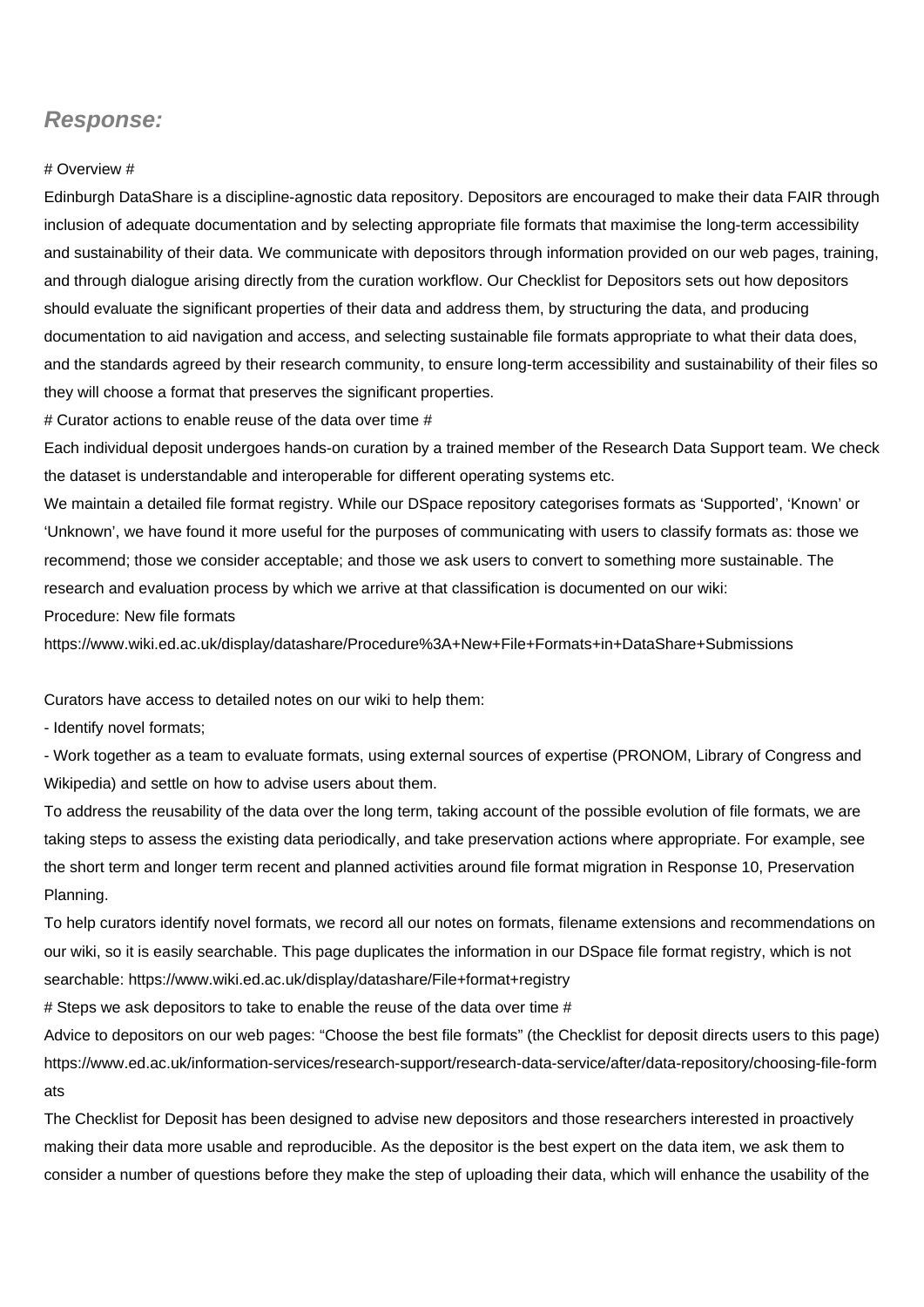submission. These include:

- "Are you depositing multiple datasets or items? (Setting up a new collection for a research group or research project may be appropriate.)

- "Have you structured and labelled your data in a consistent manner?"
- Which format(s) will you deposit to help ensure the broadest accessibility by others now and in the future?
- Are there any discipline specific data formats? Does Edinburgh DataShare specifically support those format(s)?
- Have your data been created, edited or compressed with specific software(s)?
- Have you prepared documentation files for your dataset(s)?
- Have you spelled out acronyms and explained the labels of your variables and values?
- Have you included research methodology reports and any other relevant information?
- Do you have data citations ready for any underlying "source" data (such as base maps)?
- Have you sufficiently anonymised your data, or obtained explicit consent from any data subjects whose identity could be revealed from the data (including images)?
- Does your data item require an embargo period before it is made open access?
- Have you considered the use of an open licence for your data?
- Do you know about the default open licence used for repository material?
- Are you prepared to fill in a rights statement, if the "No licence" option is chosen?

Explanatory note regarding the latter questions about open licences: The repository adds a CC-BY 4.0 International Licence by default, with an option to override this choice during the deposit workflow. Curators check the licence on submissions, and strongly encourage all depositors to choose an open licence. We have found this a much more successful way to achieve FAIR-conformance in the items in the repository than to leave it up to the depositor to specify a licence from scratch, since some may not be aware of the value of applying open licences.

### **Reviewer Entry**

**Reviewer 1**

Comments:

#### **Reviewer 2**

Comments: Accept

## **TECHNOLOGY**

## **XV. Technical infrastructure**

**R15. The repository functions on well-supported operating systems and other core infrastructural software and is using hardware and software technologies appropriate to the services it provides to its Designated Community.**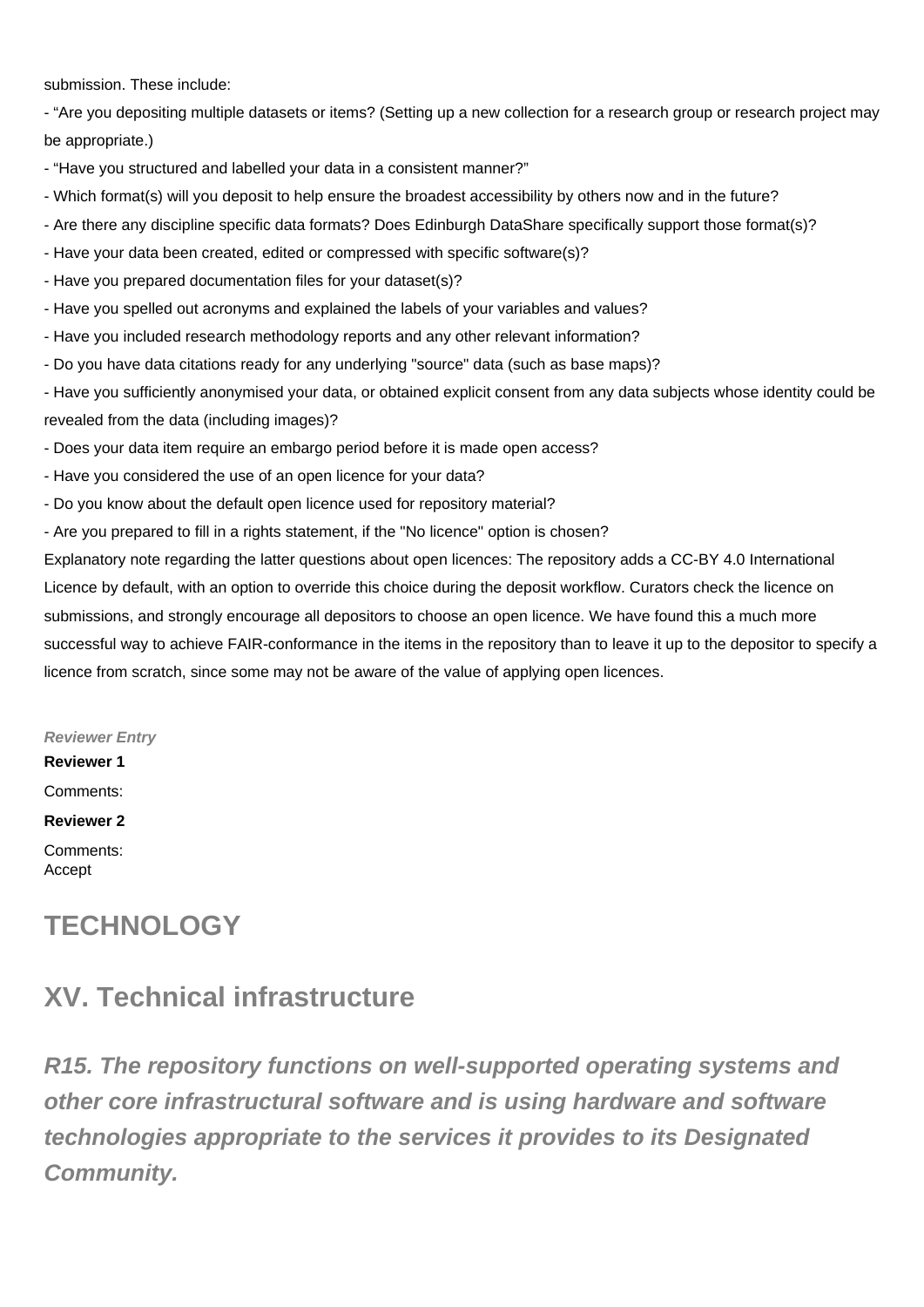## **Compliance Level:**

#### 4 – The guideline has been fully implemented in the repository

#### **Reviewer Entry**

#### **Reviewer 1**

Comments: 4 – The guideline has been fully implemented in the repository Accept

#### **Reviewer 2**

Comments: 4 – The guideline has been fully implemented in the repository

### **Response:**

The repository uses the popular open source DSpace software, which has a thriving community of users and developers (over 1,000 instances worldwide). The software runs on Linux servers (virtual machines) maintained by the University of Edinburgh. DataShare's developers and Service Owner maintain close contact with the infrastructure team to ensure high levels of capacity and availability. We have begun measuring overall availability through an uptime checking tool which 'pings' the live system every ten minutes. A network procurement has been agreed, bringing faster and more reliable network speeds across university spaces.

As part of the Information Services Group of the University, these teams apply the ITIL framework of service management best practice in the delivery of IT services. All upgrades to the software, whether developed in-house or provided by the DSpace community, are managed through the ITIL processes (incident management, change management, release management, problem management). In order to maintain availability of the service for users, releases are assessed in terms of risk of causing disruption to users and other services, and are timed to minimise potential disruption to users. Development on the system is managed through an issue tracking system and fortnightly team meetings, with releases planned ahead to implement priorities identified in the Research Data Management Roadmap, as well as fixing bugs or enhancing usability in response to user feedback.

Information Services Group (the organisational unit in which all repository staff are employed)) has a business continuity plan in place. During the Covid-19 social distancing measures, our offices have been closed, but as the business continuity plan has been put in place, has all of the staff have continued to develop the system and to support users, to curate new deposits and maintain existing metadata. Essential infrastructure staff have had continued access to the data centres where the DataShare servers reside, such that there has been no interruption of service to depositors and no interruption of availability of the data and metadata.

Over the lifetime of the repository, since 2008, our depositors have needed to share ever larger datasets in greater numbers, as lab equipment and video cameras among others generated ever greater volumes of data. We have enhanced the DSpace system to allow deposit and download of larger file sets, now up to a maximum of 100 GB per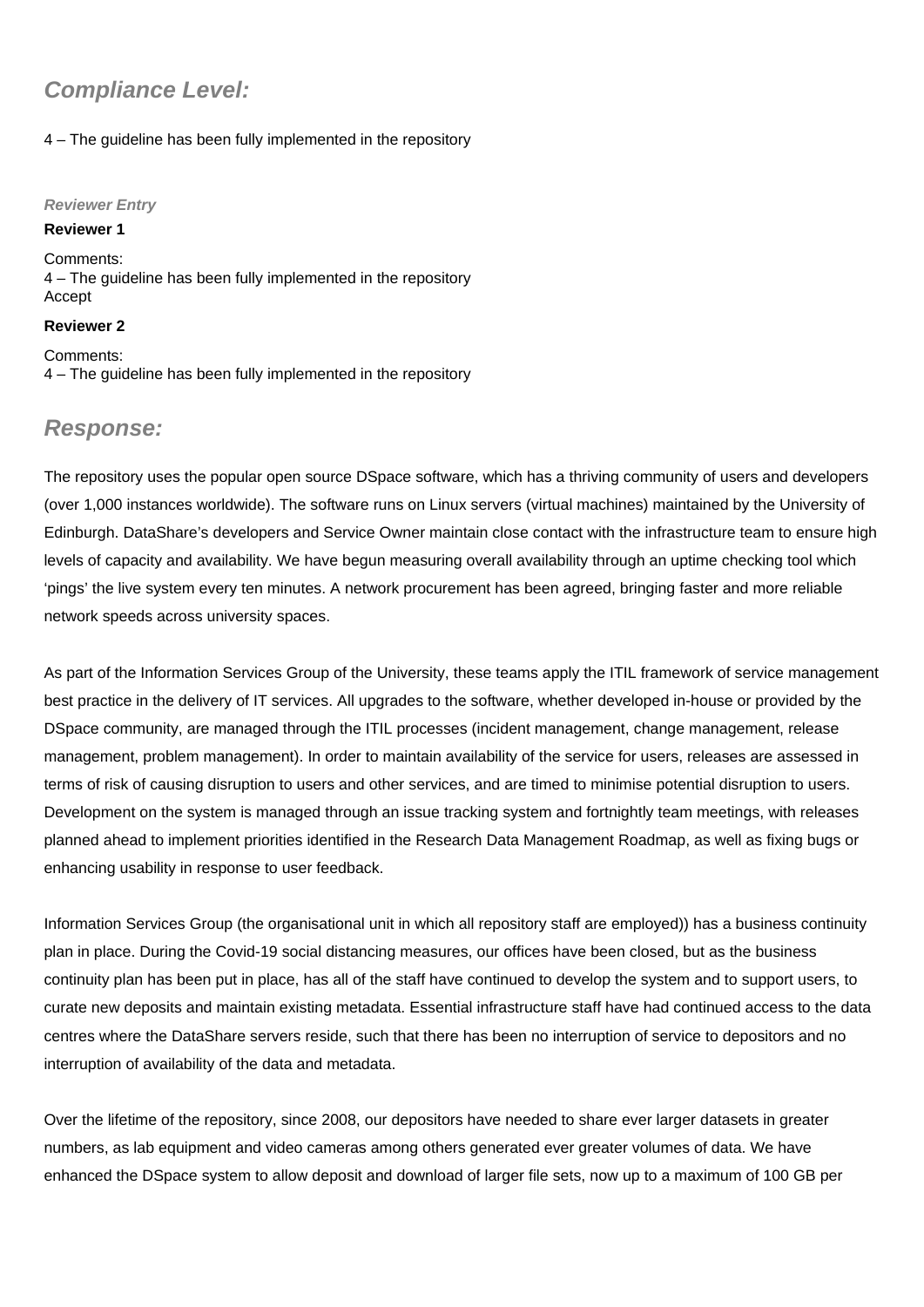dataset. This required us to add significant new features ( 'drag and drop' upload to allow larger file sets to be deposited through the web interface, and zipped file sets with a special download-all button to facilitate downloads via the browser, bypassing the database to reduce the risk of downloads being interrupted). As described on our blog, deposits above 20 GB need to be imported through our batch import process – the team maintains an increasingly large staging area and uses various transfer routes for the files to keep on facilitating the larger deposits coming to us through this route.

- Extensive technical documentation of Edinburgh DataShare's codebase, infrastructure and customisations: <https://www.wiki.ed.ac.uk/display/datashare/dev>

- Lyrasis makes detailed documentation of DSpace available:

<https://duraspace.org/dspace/resources/>

- Business continuity in practice: through the blog the Research Data Support team encouraged users to continue to deposit data during the Covid-19 lockdown in Scotland:

<http://datablog.is.ed.ac.uk/2020/04/16/research-data-management-in-a-time-of-quarantine/>

- "DataShare 3.0: The 'Download Release' means deposits up to 100 GB"

<http://datablog.is.ed.ac.uk/2017/10/19/datashare-3-0-the-download-release-means-deposits-up-to-100-gb/>

#### **Reviewer Entry**

**Reviewer 1**

Comments:

**Reviewer 2**

Comments: Accept

## **XVI. Security**

**R16. The technical infrastructure of the repository provides for protection of the facility and its data, products, services, and users.**

### **Compliance Level:**

4 – The guideline has been fully implemented in the repository

#### **Reviewer Entry**

#### **Reviewer 1**

Comments: 4 – The guideline has been fully implemented in the repository Accept

#### **Reviewer 2**

Comments: 4 – The guideline has been fully implemented in the repository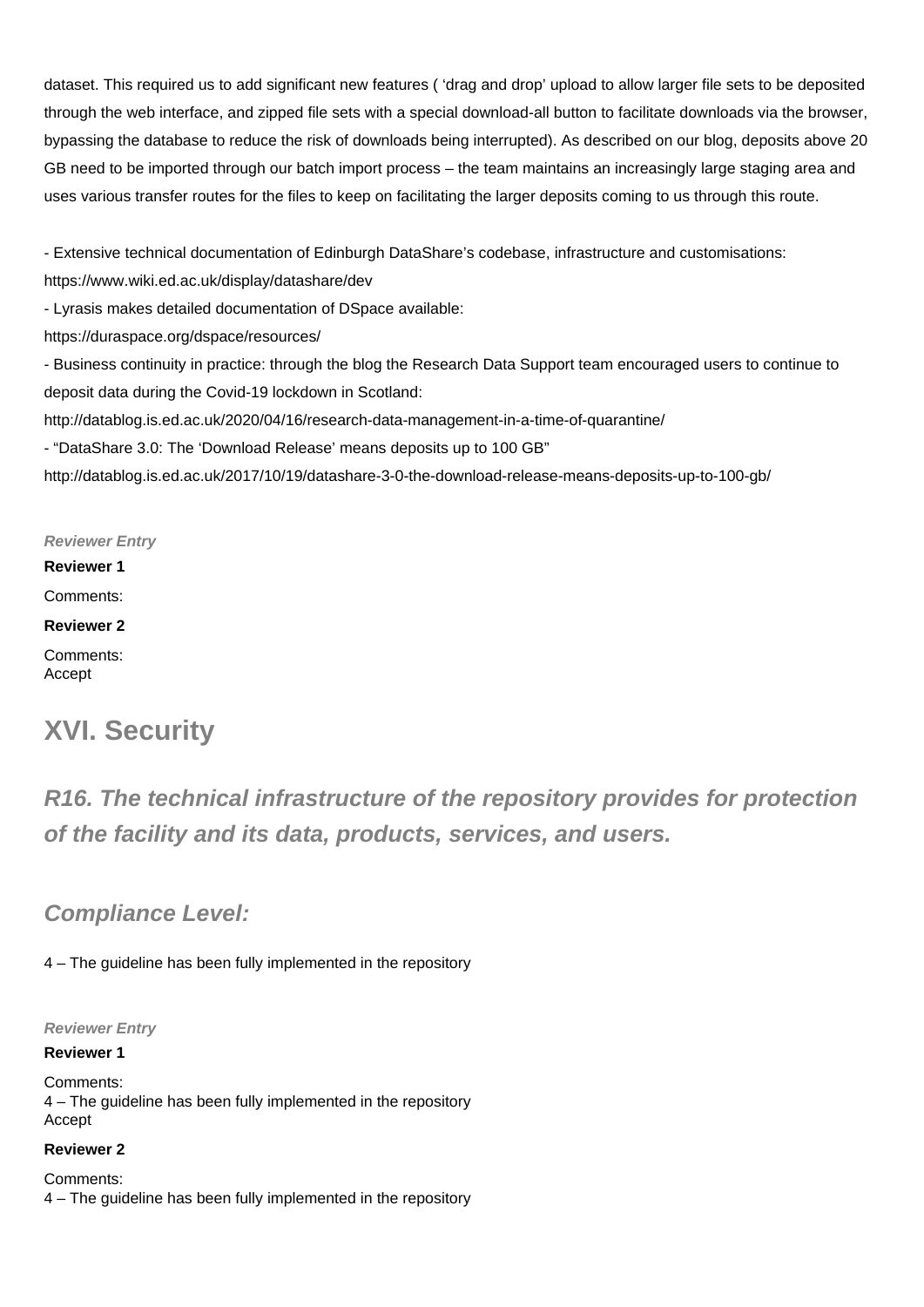### **Response:**

The University has a Chief Information Security Officer and Information Security team available for consultation at any time. This team also monitors risks to the university's cyberinfrastructure continuously, provides warnings to users about, e.g. phishing attacks, provides informational web pages and regular training courses to the university community (<https://www.ed.ac.uk/infosec>). All of the repository staff have taken their online course, Information Security Essentials, and are encouraged to take further information security training as part of regular professional development.

The development, delivery and continual improvement of the DataShare service are managed within the ITIL service management framework, including the assessment of risks to the data and the service each time a new change is released.

Our experience of running DataShare as an open data repository since 2008 shows that the threat of malicious access is relatively low. Nonetheless, the University login is used to restrict access for submitting data, and to restrict admin access to the curators and the technical team. To create an account on DataShare, a user must have a University of Edinburgh login. This is a two-factor authorised system based on the UK Access Management Federation for Education and Research, run by Jisc (<https://www.ukfederation.org.uk/>).

The Edinburgh DataShare repository contents are backed up to tape daily and database snapshots are available on disk for two days. Database snapshots are also backed up to tape. Daily tape backups are retained for 30 days and a monthly archive copy is kept for a year.

The repository incorporates a virus checker which checks all submissions that come via the web form. The repository has been moved from HTTP to HTTPS for added security of all users.

We store an extra copy of each file external to DSpace in order to allow us to provide a download feature that has capacity to allow downloads of larger files (up to 100 GB). Users access this via the 'Download all' button.

**Reviewer Entry Reviewer 1** Comments: **Reviewer 2** Comments: Accept

## **APPLICANT FEEDBACK**

## **Comments/feedback**